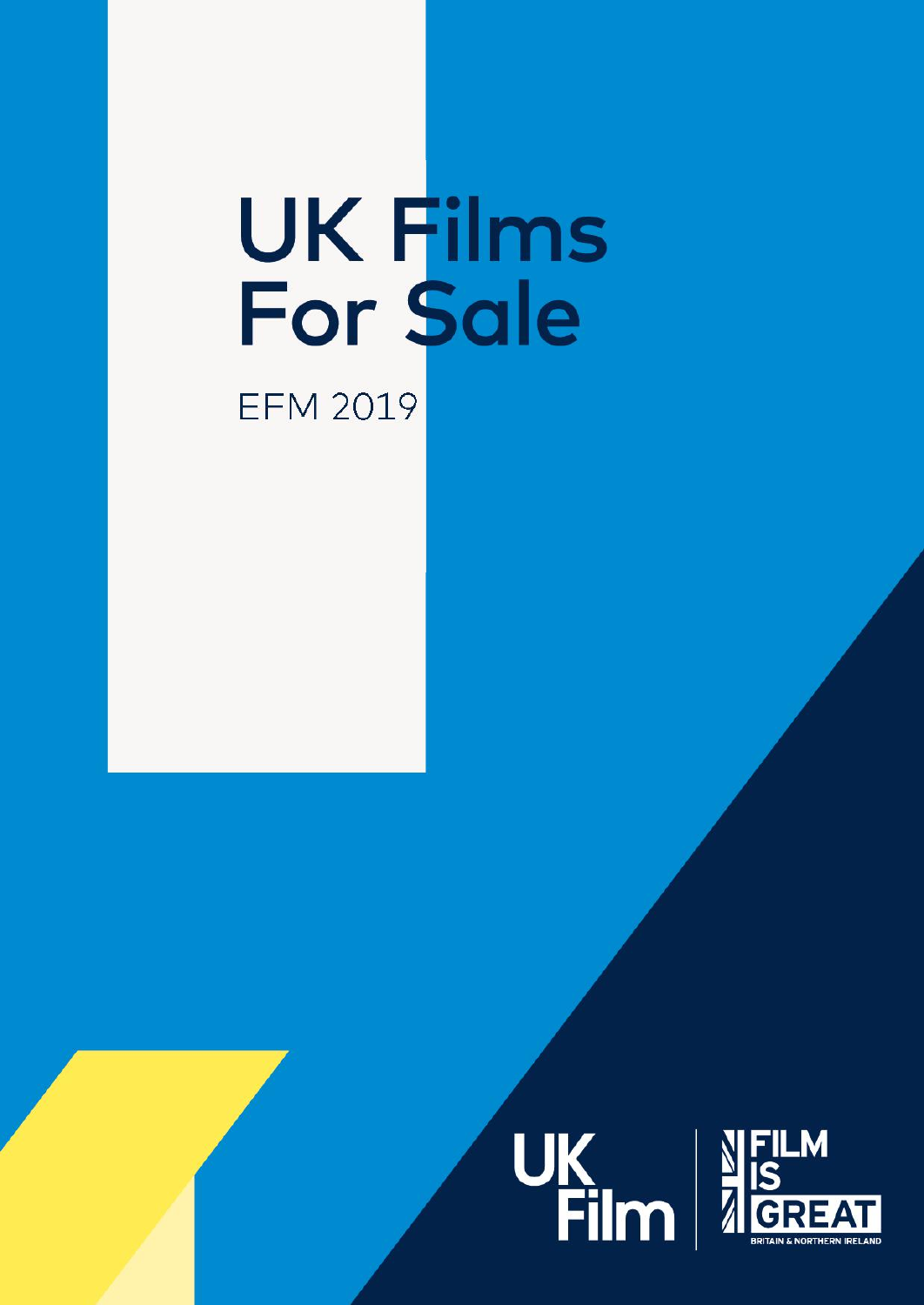#### 13 Graves Cast: Kevin Leslie, Morgan James, Jacob Anderton, Terri Dwyer, Michael McKell Genre: Horror Director: John Langridge Status: Completed **Evolutionary Films** Diane Shorthouse +44 7957 306 990 info@evolutionaryfilms.com Market Office: UK Film Centre Gropius 36 Home Office tel: +44 20 8215 3340 Synopsis: On the orders of their boss, two seasoned contract killers are marching their latest victim to the 'mob graveyard' they have used for several years. When he escapes leaving them no choice but to hunt him through the surrounding forest, they are soon hopelessly lost. As night falls and the shadows begin to lengthen, they uncover a dark and terrifying truth about the vast, sprawling woodland – and the hunters become the hunted as they find themselves stalked by an ancient supernatural force. 2:Hrs

#### **Reason8 Films**

SC Films Int'l

**Film Media** 

| Cast:     | Harry Jarvis, Ella-Rae Smith, Alhaji Fofana, Keith Allen                                                                              | Anna Krupnova                            |
|-----------|---------------------------------------------------------------------------------------------------------------------------------------|------------------------------------------|
| Genre:    | Fantasv                                                                                                                               | info@reason8films.com                    |
| Director: | D James Newton                                                                                                                        | Market Office: UK Film Centre Gropius 36 |
| Status:   | Completed                                                                                                                             | Home Office tel: +44 7914 621 232        |
| Synopsis: | When Tim, a 15yr old budding graffiti artist, and his two best friends Vic and Alf, bunk off from a school trip at the                |                                          |
|           | Netural Uictory Museum thou stumble into a Dress Conference boing held bu Lang Fidelborn, a med Ceientist who is unuailing her lotest |                                          |

Natural History Museum, they stumble into a Press Conference being held by Lena Eidelhorn, a mad Scientist who is unveiling her latest invention, The Vitalitron.

The Vitalitron is capable of predicting the time of death of any living creature and when Tim sneaks inside, he discovers he only has two hours left to live. Chased across London by tabloid journalists Tooley and Graves, Tim and his friends agree on a bucket list that will cram a lifetime into the next two hours. Meanwhile, Lena makes plans to ensure that the Vitalitron's prophecy becomes true no matter what

#### 3 Days On Planet Earth

| Genre:    | Science-fiction       | Fumie Suzuki Lancaster +44 7804 632                                                                              |
|-----------|-----------------------|------------------------------------------------------------------------------------------------------------------|
| Director: | <b>Phillip Escott</b> | 427                                                                                                              |
| Status:   | Pre-Production        | info@scfilmsinternational.com                                                                                    |
|           |                       | Market Office: UK Film Centre Gropius 36                                                                         |
|           |                       | Home Office tel: +44 20 7287 1900                                                                                |
| Synopsis: |                       | An alien spaceship crash lands onto Efa's farm with devastating consequences for all! A sci-fi action adventure. |

#### 303 Squadron

| Cast:     | Piotr Adamczyk, Maciej Zakościelny, Cara Theobold, Andrew<br>Woodall, Antoni Krolikowski                                                  | Konrad Sosnowski +48 669 518 787<br>office@filmmedia.com.pl |
|-----------|-------------------------------------------------------------------------------------------------------------------------------------------|-------------------------------------------------------------|
| Genre:    | Historical                                                                                                                                | Home Office tel: +48 507 407 507                            |
| Director: | Denis Delic                                                                                                                               |                                                             |
| Status:   | Completed                                                                                                                                 |                                                             |
| Synopsis: | The 303 Squadron of the Royal Air Force becomes the most efficient fighter unit amongst the allied forces during                          |                                                             |
|           | WWII. Made up of Poles evacuated via Romania and France to the United Kingdom the 303 Squadron joins the Battle of Britain in the         |                                                             |
|           | 11th hour to help the British to fight a common enemy.                                                                                    |                                                             |
|           | The film is a stample color and constructional book original other heater limits and in the later and international stamp that we added a |                                                             |

The film is a story based on true events inspired by a worldwide bestseller by Arkady Fiedler, and is a long-awaited story that needs to be told. This story of bravery, friendship, and brotherhood is still alive, especially in Poland, U.K., and the U.S. We take off where Dunkirk left off, and present a story of a handful of extremely brave Polish Pilots with extraordinary combat flying skills fighting for a common goal. For our freedom and yours.

| <b>Acceptable Damage</b> |                                                                                                                                            | <b>Evolutionary Films</b>                |
|--------------------------|--------------------------------------------------------------------------------------------------------------------------------------------|------------------------------------------|
| Cast:                    | Jack Brett Anderson, Elinor Machen-Fortune, Fiona Whitelaw,                                                                                | Diane Shorthouse +44 7957 306 990        |
|                          | Crispian Belfrage, Elijah Baker, Fraser Ayres                                                                                              | info@evolutionaryfilms.com               |
| Genre:                   | Documentary                                                                                                                                | Market Office: UK Film Centre Gropius 36 |
| Director:                | Lavinia Simina                                                                                                                             | Home Office tel: +44 20 8215 3340        |
| Status:                  | Completed                                                                                                                                  |                                          |
| Synopsis:                | A soldier's story does not end on the battlefield. Chosen Men is the first feature film to explore the changing                            |                                          |
|                          | identities of the modern day British soldier and the challenges faced upon returning to civilian life. Filmmaker and veteran soldier       |                                          |
|                          | Aaron Sayers returns to his military roots to offer a revealing insight to the transition from soldier-to-civilian and life after service; |                                          |
|                          | celebrating the bond of brothers held by those who served together on the front line. This is the story of the proud Chosen Men.           |                                          |
|                          | Featuring SAS Hero and best-selling author Andy McNab.                                                                                     |                                          |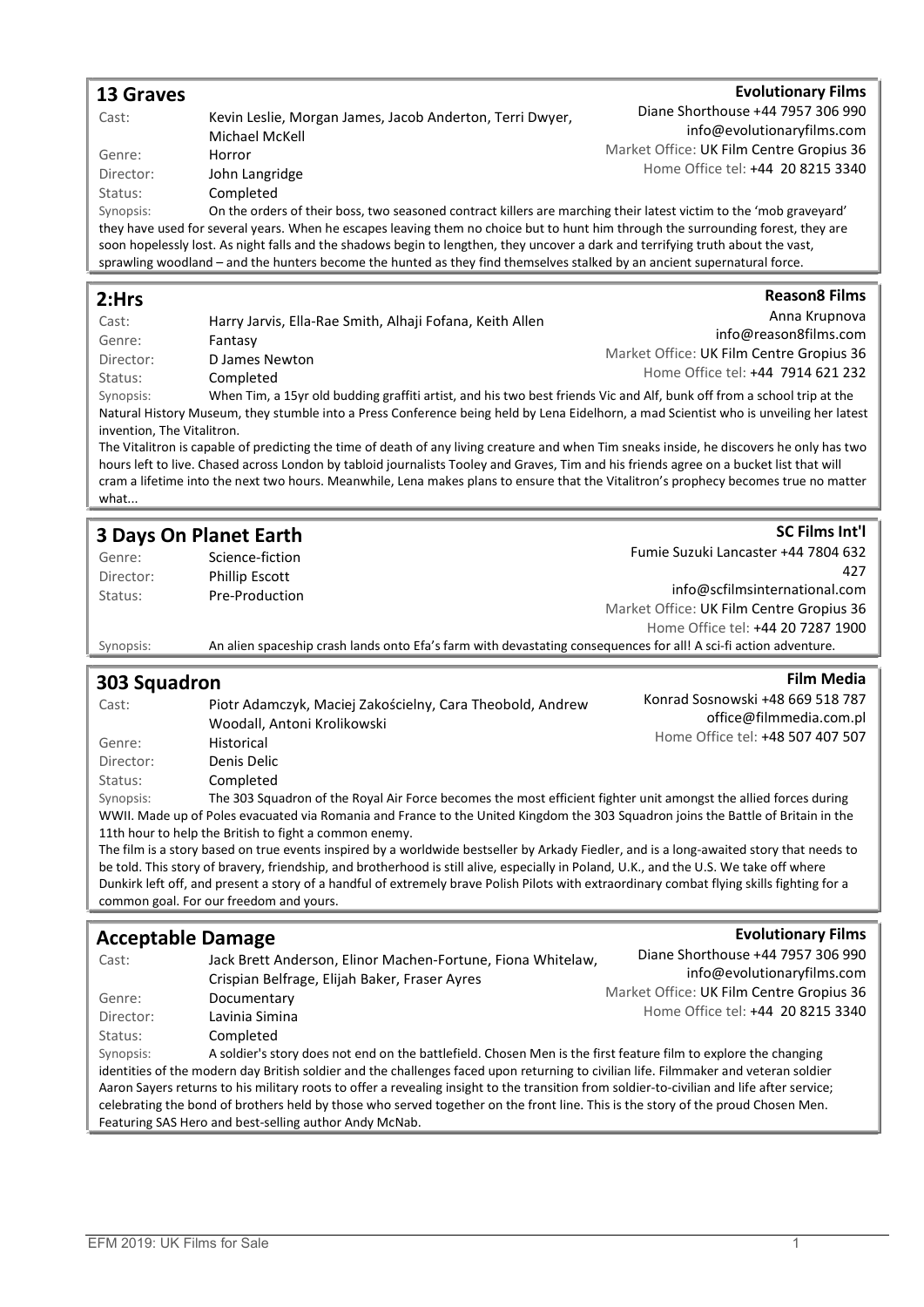| After 82                       |                                                                                                                                                                                                                                                                                                                                                                                                                                   | <b>House Of Film</b>                                                |
|--------------------------------|-----------------------------------------------------------------------------------------------------------------------------------------------------------------------------------------------------------------------------------------------------------------------------------------------------------------------------------------------------------------------------------------------------------------------------------|---------------------------------------------------------------------|
| Cast:                          | Dominic West                                                                                                                                                                                                                                                                                                                                                                                                                      | Ava B +1 818 481 1289                                               |
| Genre:                         | Documentary                                                                                                                                                                                                                                                                                                                                                                                                                       | info@houseoffilm.net                                                |
| Director:                      | Steve Keeble                                                                                                                                                                                                                                                                                                                                                                                                                      | Market Office: Marriot                                              |
| Status:                        | Completed                                                                                                                                                                                                                                                                                                                                                                                                                         | Home Office tel: +1 310 777 0237                                    |
| Synopsis:                      | The untold stories of the AIDS pandemic in the UK                                                                                                                                                                                                                                                                                                                                                                                 |                                                                     |
| <b>An Unquiet Life</b>         |                                                                                                                                                                                                                                                                                                                                                                                                                                   | <b>Saboteur Media</b>                                               |
| Cast:                          | Hugh Bonneville, Rebecca Ferguson                                                                                                                                                                                                                                                                                                                                                                                                 | Mark Lindsay                                                        |
| Genre:                         | Drama                                                                                                                                                                                                                                                                                                                                                                                                                             | sales@saboteurmedia.com                                             |
| Director:                      | John Hay                                                                                                                                                                                                                                                                                                                                                                                                                          | Market Office: Marriott 220                                         |
| Status:                        | Pre-Production                                                                                                                                                                                                                                                                                                                                                                                                                    | Home Office tel: +1 212 897 3922                                    |
| Synopsis:                      | Roald Dahl was the man who came up with Willy Wonka and Oompa Loompa's; the BFG; Matilda's telekinesis; Mr.                                                                                                                                                                                                                                                                                                                       |                                                                     |
| creativity by a great tragedy. | Fox's larcenous ways; Mr. & Mrs. Twit and the Grand High Witch. The Worl's greatest storyteller but perhaps, more surprisingly, this is<br>also a story about Patricia Neal; "the new Garbo"; one of the finest actors of her generation. Two people who came out of a tunnel of<br>grief over the death of a child; one with a classic book in their hand; the other with an Oscar. Both, in different ways, inspired to greater |                                                                     |
| <b>Angels Never Cry</b>        |                                                                                                                                                                                                                                                                                                                                                                                                                                   | <b>Princ Films</b>                                                  |
| Cast:                          | Eva Oskarsdottir, Jonathan Stoddard, Matt Munroe                                                                                                                                                                                                                                                                                                                                                                                  | Ralitsa Trifonova +1 323 596 8182                                   |
| Genre:                         | Drama                                                                                                                                                                                                                                                                                                                                                                                                                             | info@princfilms.com                                                 |
| Director:                      | Lok Kwan Woo                                                                                                                                                                                                                                                                                                                                                                                                                      | Market Office: Gropius 114                                          |
| Status:                        | Completed                                                                                                                                                                                                                                                                                                                                                                                                                         | Home Office tel: +1 763 458 1967                                    |
| Synopsis:                      | Running from the marriage in trouble Theresa meets James. He is an artist, he understands her, he sweeps her of                                                                                                                                                                                                                                                                                                                   |                                                                     |
|                                | her feet. But, Theresa doesn't know that James carefully planned their every encounter; he has been waiting, plotting, hoping - finally                                                                                                                                                                                                                                                                                           |                                                                     |
|                                | Theresa can be with him. Again!                                                                                                                                                                                                                                                                                                                                                                                                   |                                                                     |
| <b>Animals</b>                 |                                                                                                                                                                                                                                                                                                                                                                                                                                   | <b>Cornerstone Films</b>                                            |
| Cast:                          | Holliday Grainger, Alia Shawkat                                                                                                                                                                                                                                                                                                                                                                                                   | Carla Quarto Di Palo +44 7827 948 675                               |
| Genre:                         | Drama                                                                                                                                                                                                                                                                                                                                                                                                                             | office@cornerstonefilm.com                                          |
| Director:                      | Sophie Hyde                                                                                                                                                                                                                                                                                                                                                                                                                       | Market Office: Grand Hyatt 405                                      |
| Status:                        | Completed                                                                                                                                                                                                                                                                                                                                                                                                                         | Home Office tel: +44 20 3457 7257                                   |
| Synopsis:                      | Grainger and Shawkat will star as Laura and Tyler respectively, best friends and drinking buddies whose hedonistic                                                                                                                                                                                                                                                                                                                |                                                                     |
|                                | existence falls under the creeping horror of adulthood when Laura gets engaged to Jim - an ambitious pianist who surprisingly decides                                                                                                                                                                                                                                                                                             |                                                                     |
| to go teetotal.                |                                                                                                                                                                                                                                                                                                                                                                                                                                   |                                                                     |
| <b>Aquarela</b>                |                                                                                                                                                                                                                                                                                                                                                                                                                                   | Lionsgate                                                           |
| Genre:                         | Documentary                                                                                                                                                                                                                                                                                                                                                                                                                       | Ella Field                                                          |
| Director:                      | Victor Kossakovsky                                                                                                                                                                                                                                                                                                                                                                                                                | !internationalsales@lionsgate.com<br>Market Office: Grant Hyatt 720 |
| Status:                        | Completed                                                                                                                                                                                                                                                                                                                                                                                                                         | Home Office tel: +1 310 255 3700                                    |
| Synopsis:                      | Captured at a rare 96 frames-per-second, Aquarela takes audiences on a deeply cinematic journey through the<br>transformative beauty and raw power of water.                                                                                                                                                                                                                                                                      |                                                                     |
| <b>Archive</b>                 |                                                                                                                                                                                                                                                                                                                                                                                                                                   | Independent                                                         |
| Cast:                          |                                                                                                                                                                                                                                                                                                                                                                                                                                   | Asia Muci +44 7448 028 216                                          |
| Genre:                         | Theo James, Stacy Martin<br>Science-fiction                                                                                                                                                                                                                                                                                                                                                                                       | mail@independentfilmcompany.com                                     |
| Director:                      | Gavin Rothery                                                                                                                                                                                                                                                                                                                                                                                                                     | Market Office: Gropius 07                                           |
| Status:                        | Pre-Production                                                                                                                                                                                                                                                                                                                                                                                                                    | Home Office tel: +44 207 257 8734                                   |
| Synopsis:                      | 2049. Two and a half years into a three year research contract, George Almore is on the verge of a breakthrough.                                                                                                                                                                                                                                                                                                                  |                                                                     |
|                                | Stationed halfway up a snow-capped mountain near Kyoto at a secret facility codenamed 'The Garden', he has been working on a                                                                                                                                                                                                                                                                                                      |                                                                     |
|                                | model that is a true human-equivalent android. His prototype is almost complete. But this most sensitive phase of his work is also the                                                                                                                                                                                                                                                                                            |                                                                     |
|                                | riskiest. Especially as George has an ulterior motive for his work that must be hidden at all costs: Being re-united with his dead wife,                                                                                                                                                                                                                                                                                          |                                                                     |
| Jules.                         |                                                                                                                                                                                                                                                                                                                                                                                                                                   |                                                                     |
|                                |                                                                                                                                                                                                                                                                                                                                                                                                                                   |                                                                     |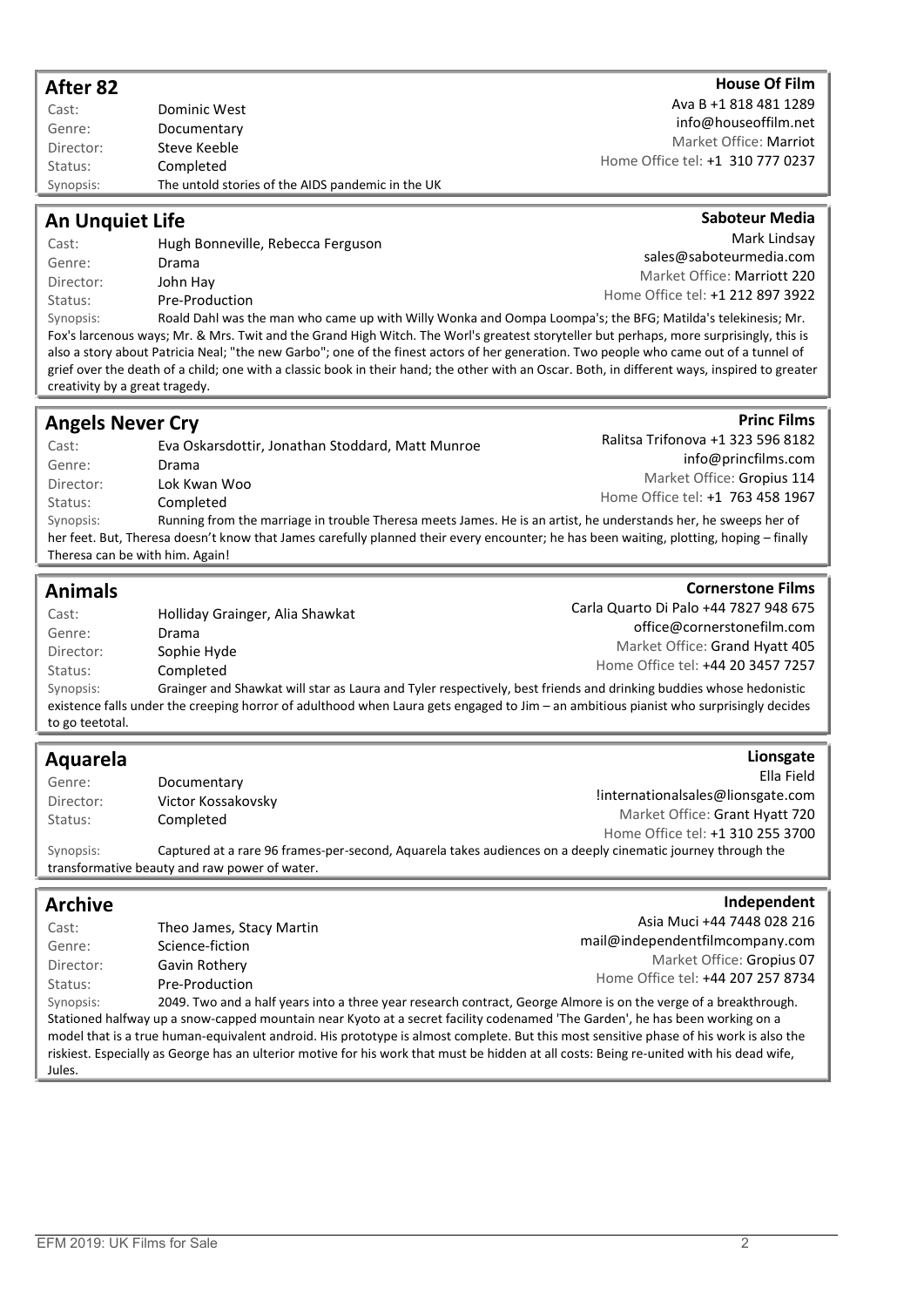#### Around India With A Movie Camera

Genre: Historical

Director: Sandhya Suri Status: Completed

Violette Martin +44 7776 243 811 Violette.Martin@bfi.org.uk Market Office: UK Film Centre Gropius 36 Home Office tel: +44 20 7957 8905

Synopsis: Drawn exclusively from the BFI National Archive, Around India features some of the earliest surviving film from India as well as gorgeous travelogues, intimate home movies and newsreels from British, French and Indian filmmakers. Taking in Maharajas and Viceroys, fakirs and farmhands and personalities such as Sabu and Gandhi, Sandhya Suri's film explores not only the people and places of over 70 years ago, but asks us to engage with broader themes of a shared history, shifting perspectives in the lead up to Indian independence and the ghosts of the past.

Around India boasts a superb new score that fuses western and Indian music from composer and sarod player Soumik Datta.

#### The Aspern Papers

| Cast:     | Jonathan Rhys Meyers, Joely Richardson, Vanessa Redgrave                                                              | Moritz Hemminger                    |
|-----------|-----------------------------------------------------------------------------------------------------------------------|-------------------------------------|
| Genre:    | Drama                                                                                                                 | worldsales@arri.de                  |
| Director: | Julien Landais                                                                                                        | Market Office: Gropius 10           |
| Status:   | Completed                                                                                                             | Home Office tel: +49 89 38 09 12 88 |
| Synopsis: | Set in Venice in the late 19th century, it tells of an American editor determined to get his hands on the letters his |                                     |

icon, the Romantic poet Jeffrey Aspern, wrote to his beautiful lover and muse, Juliana Bordereau. Juliana lives in a Venetian palazzo with her niece Miss Tina, who she seems to control and Morton tries to manipulate. But when the ambitious adventurer trifles with Miss Tina's affections she learns to see through his scheme. The Aspern Papers tells a story of obsession, grandeur lost and dreams of Byronic adventures.The film was shot where Henry James actually wrote it - on original locations in Venice. From script stage on, French director Julien Landais was supported by Executive Producer and recent Academy Award winner James Ivory.

#### Astral

| Cast:     | Frank Dillane, Vanessa Grasse, Damson Idris                                                                                          | Sara Vonk +44 7447 362 443               |
|-----------|--------------------------------------------------------------------------------------------------------------------------------------|------------------------------------------|
| Genre:    | Horror                                                                                                                               | info@film-seekers.com                    |
| Director: | Chris Mul                                                                                                                            | Market Office: UK Film Centre Gropius 36 |
| Status:   | Completed                                                                                                                            | Home Office tel: +44 20 3950 0698        |
| Synopsis: | As a student of metaphysics, Alex discovers the practice of astral projection and the scientific possibility of a                    |                                          |
|           | dimension outside our own. Coming to terms with the premature death of his mother during his childhood, Alex turns to astral         |                                          |
|           | projection in an attempt to reconnect with her.                                                                                      |                                          |
|           | As his experiments escalate, Alex continues to isolate himself from those who care for him. With every trip into the unknown, Alex's |                                          |

mental state declines further, as it becomes apparent that someone... or rather something has been crossing over with him. In the tradition of It Follows and The Babadook comes an event level, elevated paranormal Thriller that redefines the genre for a new generation.

#### Bait

| Cast:     | Edward Rowe, Simon Sheperd, Mary Woodvine, Giles King                                                                              | Leslie Vuchot +33 6 13 81 20 20    |
|-----------|------------------------------------------------------------------------------------------------------------------------------------|------------------------------------|
| Genre:    | Drama                                                                                                                              | info@thefestivalagency.com         |
| Director: | Mark Jenkin                                                                                                                        | Market Office: Gropius 126         |
| Status:   | Completed                                                                                                                          | Home Office tel: +33 9 54 90 48 63 |
| Synopsis: | Behind the picture postcard veneer of a Cornish fishing village trouble brews, two brothers, cove fishermen, at war                |                                    |
|           | with each other over how to make a living from the small family fishing boat. And sitting right in the middle is a complication; a |                                    |
|           | son/nephew, a member of the next generation, a personification of compromise. When a tit for tat with incomers escalates and a     |                                    |

son/nephew, a member of the next generation, a personification of compromise. When a tit for tat with incomers escalates and a prank goes horribly wrong the brothers are forced to unite and face the future together. Capturing life in a marginal community Bait explores family breakdowns, love and grief. Bait was shot in late Autumn 2017 on 16mm film using a 1970's Bolex camera and processed using Mark's distinct hand processing method giving a unique depth and beauty to the image.

#### The Banishing

| $\cdots$ but $\cdots$ |                                                                                                                |                                   |
|-----------------------|----------------------------------------------------------------------------------------------------------------|-----------------------------------|
| Cast:                 | Jessica Brown Findlay, Sean Harris                                                                             | Sofia Neves +44 7910 322 142      |
| Genre:                | Horror                                                                                                         | info@westendfilms.com             |
| Director:             | Chris Smith                                                                                                    | Market Office: Marriott 240       |
| Status:               | Post-Production                                                                                                | Home Office tel: +44 20 7494 8300 |
| Synopsis:             | A young reverend and his wife and daughter move into a manor with a horrifying secret. When a vengeful spirit  |                                   |
|                       | haunts the little girl and threatens to tear the family apart, the reverend is forced to confront his beliefs. |                                   |

#### **BFI Film Sales**

ARRI Media Int'l

**Film Seekers** 

The Festival Agency

**WestEnd Films**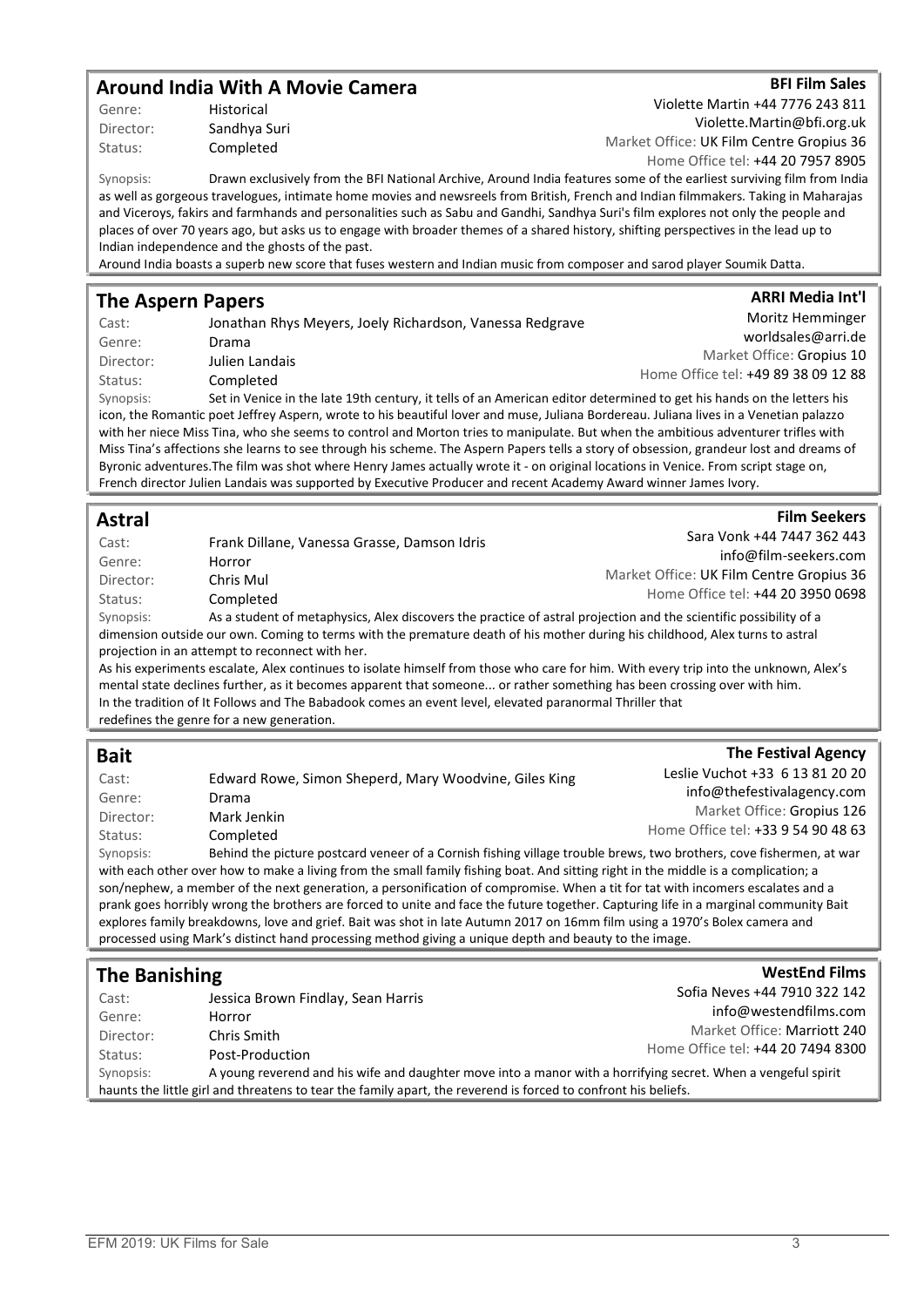| <b>The Bay Of Silence</b><br>Alex Hundt +1 323 702 9258<br>Brian Cox, Claes Bang, Olga Kurylenko<br>Cast:<br>inquiries@iftsales.com<br>Thriller<br>Genre:<br>Market Office: Gropius 36<br>Paula Van Der Oest<br>Director:<br>Home Office tel: +1 424 278 4224<br>Post-Production<br>Status:<br>The sudden disappearance of his wife and children after the traumatic birth of their son sends Will on a frantic<br>Synopsis:<br>search across Europe to regain his family and piece his life back together. As the mystery behind his wife's actions slowly begins to take<br>a dark and menacing form, Will is determined to seek out the truth-no matter the cost.<br><b>Altitude Film Sales</b><br><b>Beats</b><br>Vicki Brown<br>Cast:<br>Martin Donaghy, Laura Fraser, Rachel Jackson |  |
|--------------------------------------------------------------------------------------------------------------------------------------------------------------------------------------------------------------------------------------------------------------------------------------------------------------------------------------------------------------------------------------------------------------------------------------------------------------------------------------------------------------------------------------------------------------------------------------------------------------------------------------------------------------------------------------------------------------------------------------------------------------------------------------------|--|
|                                                                                                                                                                                                                                                                                                                                                                                                                                                                                                                                                                                                                                                                                                                                                                                            |  |
|                                                                                                                                                                                                                                                                                                                                                                                                                                                                                                                                                                                                                                                                                                                                                                                            |  |
|                                                                                                                                                                                                                                                                                                                                                                                                                                                                                                                                                                                                                                                                                                                                                                                            |  |
|                                                                                                                                                                                                                                                                                                                                                                                                                                                                                                                                                                                                                                                                                                                                                                                            |  |
|                                                                                                                                                                                                                                                                                                                                                                                                                                                                                                                                                                                                                                                                                                                                                                                            |  |
|                                                                                                                                                                                                                                                                                                                                                                                                                                                                                                                                                                                                                                                                                                                                                                                            |  |
|                                                                                                                                                                                                                                                                                                                                                                                                                                                                                                                                                                                                                                                                                                                                                                                            |  |
|                                                                                                                                                                                                                                                                                                                                                                                                                                                                                                                                                                                                                                                                                                                                                                                            |  |
|                                                                                                                                                                                                                                                                                                                                                                                                                                                                                                                                                                                                                                                                                                                                                                                            |  |
| info@altitudefilment.com<br>Genre:<br>Drama                                                                                                                                                                                                                                                                                                                                                                                                                                                                                                                                                                                                                                                                                                                                                |  |
| Market Office: Gropius 142<br><b>Brian Welsh</b><br>Director:                                                                                                                                                                                                                                                                                                                                                                                                                                                                                                                                                                                                                                                                                                                              |  |
| Home Office tel: +44 20 7478 7612<br>Status:<br>Completed                                                                                                                                                                                                                                                                                                                                                                                                                                                                                                                                                                                                                                                                                                                                  |  |
| A universal story of friendship, rebellion and the irresistible power of gathered youth - set to a soundtrack as<br>Synopsis:                                                                                                                                                                                                                                                                                                                                                                                                                                                                                                                                                                                                                                                              |  |
| eclectic and electrifying as the scene it gave birth to, BEATS is a story for our time.                                                                                                                                                                                                                                                                                                                                                                                                                                                                                                                                                                                                                                                                                                    |  |
| Independent                                                                                                                                                                                                                                                                                                                                                                                                                                                                                                                                                                                                                                                                                                                                                                                |  |
| <b>The Billion Dollar Game</b><br>Asia Muci +44 7448 028 216                                                                                                                                                                                                                                                                                                                                                                                                                                                                                                                                                                                                                                                                                                                               |  |
| Genre:<br>Documentary<br>mail@independentfilmcompany.com                                                                                                                                                                                                                                                                                                                                                                                                                                                                                                                                                                                                                                                                                                                                   |  |
| Rob Ryan<br>Director:<br>Market Office: Gropius 07                                                                                                                                                                                                                                                                                                                                                                                                                                                                                                                                                                                                                                                                                                                                         |  |
| Production<br>Status:<br>Home Office tel: +44 207 257 8736                                                                                                                                                                                                                                                                                                                                                                                                                                                                                                                                                                                                                                                                                                                                 |  |
| Synopsis:<br>A feature documentary about the video game franchise Grand Theft Auto                                                                                                                                                                                                                                                                                                                                                                                                                                                                                                                                                                                                                                                                                                         |  |
|                                                                                                                                                                                                                                                                                                                                                                                                                                                                                                                                                                                                                                                                                                                                                                                            |  |
| <b>Metfilm Sales</b><br><b>Bisbee '17</b>                                                                                                                                                                                                                                                                                                                                                                                                                                                                                                                                                                                                                                                                                                                                                  |  |
| Vesna Cudic +44 7977 051 577<br>Genre:<br>Documentary                                                                                                                                                                                                                                                                                                                                                                                                                                                                                                                                                                                                                                                                                                                                      |  |
| vesna@metfilm.co.uk<br><b>Robert Greene</b><br>Director:                                                                                                                                                                                                                                                                                                                                                                                                                                                                                                                                                                                                                                                                                                                                   |  |
| Market Office: Gropius C7<br>Completed<br>Status:<br>Home Office tel: +44 20 8280 9117                                                                                                                                                                                                                                                                                                                                                                                                                                                                                                                                                                                                                                                                                                     |  |
| BISBEE '17 will follow characters in Bisbee, Arizona as they struggle to commemorate the 100th anniversary of the<br>Synopsis:                                                                                                                                                                                                                                                                                                                                                                                                                                                                                                                                                                                                                                                             |  |
| controversial Bisbee Deportation, where 1200 striking miners were violently exiled from town. The film will combine observational                                                                                                                                                                                                                                                                                                                                                                                                                                                                                                                                                                                                                                                          |  |
| documentary with uncanny reenactments, leading up to a centennial dramatization of Bisbee's "darkest day."                                                                                                                                                                                                                                                                                                                                                                                                                                                                                                                                                                                                                                                                                 |  |
| <b>Amadeus Entertainment</b><br><b>Black Angel</b>                                                                                                                                                                                                                                                                                                                                                                                                                                                                                                                                                                                                                                                                                                                                         |  |
| Ksenia Volochkovskaya +39 334 741 9013<br>Genre:<br>Fantasy                                                                                                                                                                                                                                                                                                                                                                                                                                                                                                                                                                                                                                                                                                                                |  |
| info@amadeus-ent.com<br>Director:<br>Roger Christian                                                                                                                                                                                                                                                                                                                                                                                                                                                                                                                                                                                                                                                                                                                                       |  |
| Market Office: UK Film Centre Gropius 36<br>Pre-Production<br>Status:                                                                                                                                                                                                                                                                                                                                                                                                                                                                                                                                                                                                                                                                                                                      |  |
| Home Office tel: +44 20 8180 2731                                                                                                                                                                                                                                                                                                                                                                                                                                                                                                                                                                                                                                                                                                                                                          |  |
| Based on the short film, originally commissioned by George Lucas. An epic fantasy based on a Knight who<br>Synopsis:                                                                                                                                                                                                                                                                                                                                                                                                                                                                                                                                                                                                                                                                       |  |
| undertakes a classic heroes journey to fight the Black Angel and the Demon King in the lands of Serandal.                                                                                                                                                                                                                                                                                                                                                                                                                                                                                                                                                                                                                                                                                  |  |
| Guided by the sorcerer Myrddin and aided by Princess Kyna the daughter of a rival King, they take on an epic adventure to stop the<br>darkness from taking over the lands and allowing the Demon King to reign supreme.                                                                                                                                                                                                                                                                                                                                                                                                                                                                                                                                                                    |  |
|                                                                                                                                                                                                                                                                                                                                                                                                                                                                                                                                                                                                                                                                                                                                                                                            |  |
| <b>House Of Film</b><br><b>Black Flowers</b>                                                                                                                                                                                                                                                                                                                                                                                                                                                                                                                                                                                                                                                                                                                                               |  |
| Ava B +1 818 481 1289<br>Cast:<br>Krista De Mille, Andrea Sweeney-Blanco                                                                                                                                                                                                                                                                                                                                                                                                                                                                                                                                                                                                                                                                                                                   |  |
|                                                                                                                                                                                                                                                                                                                                                                                                                                                                                                                                                                                                                                                                                                                                                                                            |  |
| info@houseoffilm.net<br>Genre:                                                                                                                                                                                                                                                                                                                                                                                                                                                                                                                                                                                                                                                                                                                                                             |  |
| Action/Adventure<br>Market Office: Marriot<br>Martin Gooch<br>Director:                                                                                                                                                                                                                                                                                                                                                                                                                                                                                                                                                                                                                                                                                                                    |  |
| Home Office tel: +1 310 777 0237<br>Status:<br>Completed                                                                                                                                                                                                                                                                                                                                                                                                                                                                                                                                                                                                                                                                                                                                   |  |
| In a post apocalyptic North America one family fights for survival.<br>Synopsis:                                                                                                                                                                                                                                                                                                                                                                                                                                                                                                                                                                                                                                                                                                           |  |
|                                                                                                                                                                                                                                                                                                                                                                                                                                                                                                                                                                                                                                                                                                                                                                                            |  |
| <b>GFM Films</b><br><b>Blazing Samurai</b>                                                                                                                                                                                                                                                                                                                                                                                                                                                                                                                                                                                                                                                                                                                                                 |  |
| Claudia Ramos +44 7508 172 215<br>Genre:<br>Animation                                                                                                                                                                                                                                                                                                                                                                                                                                                                                                                                                                                                                                                                                                                                      |  |
| general@gfmfilms.co.uk<br>Chris Bailey<br>Director:                                                                                                                                                                                                                                                                                                                                                                                                                                                                                                                                                                                                                                                                                                                                        |  |
| Market Office: Ritz-Carlton 505<br>Production<br>Status:                                                                                                                                                                                                                                                                                                                                                                                                                                                                                                                                                                                                                                                                                                                                   |  |
| Home Office tel: +44 20 7186 6300                                                                                                                                                                                                                                                                                                                                                                                                                                                                                                                                                                                                                                                                                                                                                          |  |
| In a land of cats, a long time ago The felines of Kakamucho are about to have their litter boxes shaken when their<br>Synopsis:                                                                                                                                                                                                                                                                                                                                                                                                                                                                                                                                                                                                                                                            |  |
| new Samurai turns up and he's not quite what they expected - HE'S A DOG! Hank, a scrappy, wide-eyed pooch on the run, scrambles<br>ashore with dreams of becoming a Samurai like his kitty heores. There's just one problem; he doesn't QUITE fit in. But he is the perfect                                                                                                                                                                                                                                                                                                                                                                                                                                                                                                                |  |
| pawn for a scheming warlord named Ika Chu, who is after Kakamucho;s land and needs the townscats out of his way. What better way<br>to chase out a bunch of cats than a dog!                                                                                                                                                                                                                                                                                                                                                                                                                                                                                                                                                                                                               |  |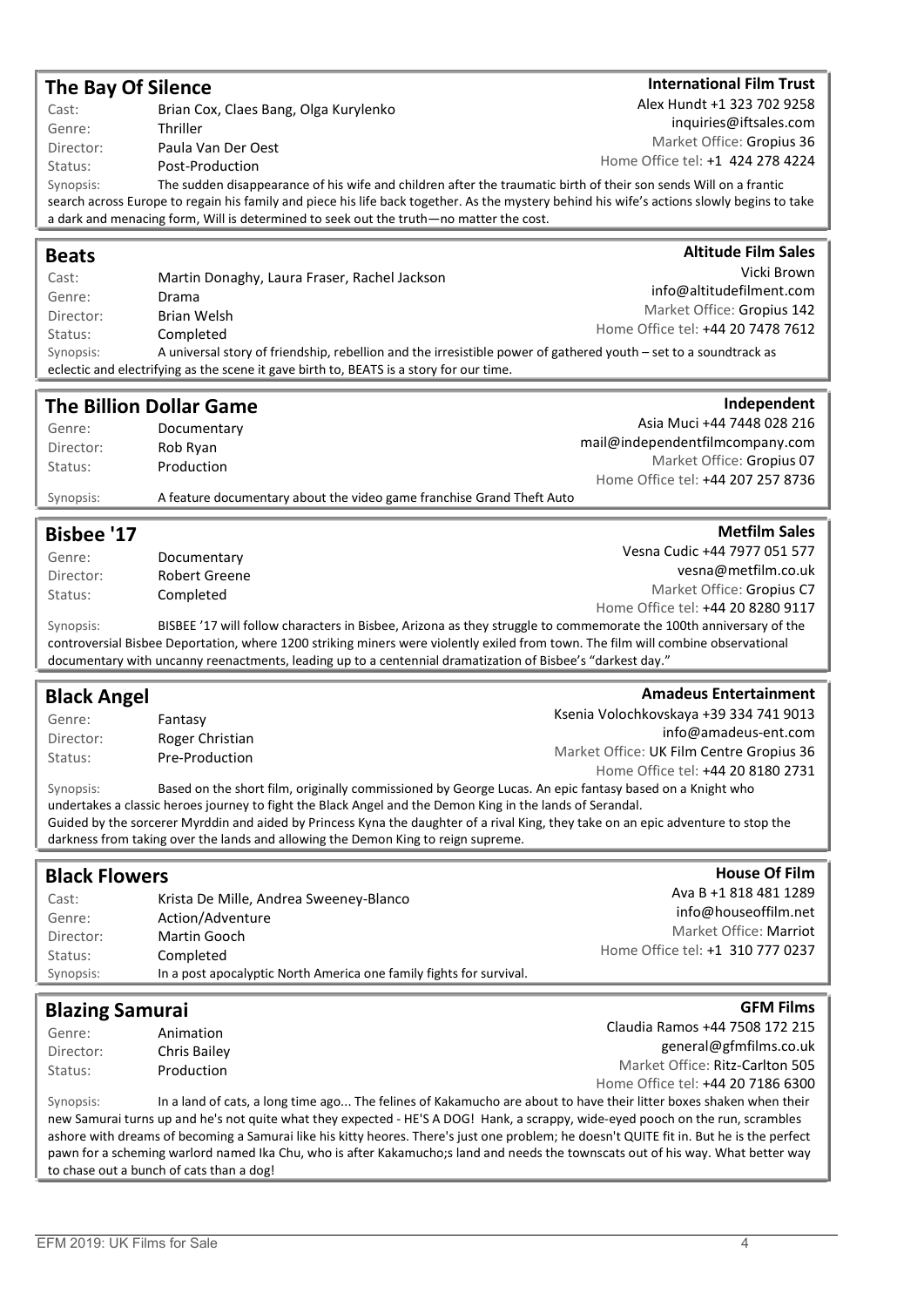#### Blinded By The Light

**Cornerstone Films** 

**Cornerstone Films** 

Genre: Comedy Director: Gurinder Chadha

Status: Completed

Cast: Viveik Kalra, Kulvinder Ghir, Meera Ganatra, Aaron Phagura

Carla Quarto Di Palo +44 7827 948 675 office@cornerstonefilm.com Market Office: Grand Hyatt 405 Home Office tel: +44 20 3457 7257

Synopsis: 1987, Margaret Thatcher's England. Javed, a 16-year-old British Pakistani boy, lives in the town of Luton. His father's recent job termination and the neighborhood skinheads are a daily reminder of the difficult times he's living in. What young Javed really wants is to be a writer—something his father doesn't approve of or understand—and when a new friend loans him a few Bruce Springsteen cassettes, Javed is changed forever. The Boss's working-class anthems and affirming lyrics seem to speak directly to Javed, emboldening him to find his own voice as a writer, stand up to the racism around him, and challenge his father's rigid ideals.

| <b>The Boat</b> |                   | <b>Carnaby Int'l Sales &amp; Distribution</b>                                                                             |
|-----------------|-------------------|---------------------------------------------------------------------------------------------------------------------------|
| Cast:           | Joe Azzopardi     | Evelyn Xing +44 7493 127 126                                                                                              |
| Genre:          | <b>Thriller</b>   | office@carnabyinternational.com                                                                                           |
| Director:       | Winston Azzopardi | Market Office: UK Film Centre Gropius 36                                                                                  |
| Status:         | Completed         | Home Office tel: +44 20 7434 0185                                                                                         |
| Synopsis:       |                   | A lone fisherman on his daily run finds himself lost in a thick fog which proves impossible to navigate. The worst is     |
|                 |                   | yet to come when his encounter with a seemingly abandoned sailboat becomes a fight for survival against an enemy unknown. |
|                 |                   |                                                                                                                           |

| <b>Boogie Man</b> |                                                                                                               | <b>Premiere Entertainment Group</b> |
|-------------------|---------------------------------------------------------------------------------------------------------------|-------------------------------------|
| Cast:             | Amy Jackson, Kush Khanna, Jerry-Jane Pears, Nick Moran                                                        | Elias Axume                         |
| Genre:            | Romance                                                                                                       | elias@premiereent.com               |
| Director:         | Andrew Morahan                                                                                                | Market Office: Ritz-Carlton 604     |
| Status:           | Completed                                                                                                     | Home Office tel: +1 213 534 3139    |
| Synopsis:         | A teenager (Khanna) falls head over heels for a model (Pears) he meets at a 1970s-themed event in London. Now |                                     |
|                   | he'll try to dance into her heart and win her over.                                                           |                                     |

## The Boy Who Harnessed The Wind

| Cast:     | Maxwell Simba, Chiwetel Ejiofor, Noma Dumezweni                                                          | Carla Quarto Di Palo +44 7827 948 675 |
|-----------|----------------------------------------------------------------------------------------------------------|---------------------------------------|
| Genre:    | Drama                                                                                                    | office@cornerstonefilm.com            |
| Director: | Chiwetel Ejiofor                                                                                         | Market Office: Grand Hyatt 405        |
| Status:   | Completed                                                                                                | Home Office tel: +44 20 3457 7257     |
| Synopsis: | A boy in Malawi helps his village by building a wind turbine after reading about them in a library book. |                                       |

#### Breach

| <b>Breach</b> |                 | <b>GFM Films</b>                                                                                                    |
|---------------|-----------------|---------------------------------------------------------------------------------------------------------------------|
| Genre:        | Science-fiction | Claudia Ramos +44 7508 172 215                                                                                      |
| Director:     | Gur Benshemesh  | general@gfmfilms.co.uk                                                                                              |
| Status:       | Pre-Production  | Market Office: Ritz-Carlton 505                                                                                     |
|               |                 | Home Office tel: +44 20 7186 6300                                                                                   |
| Synopsis:     |                 | A containment breach on-board the first humanitarian research mission to a newly discovered life-sustaining planet, |

unleashes a nerve-shredding infection.

| <b>Burning Men</b>           |                                                                                                                                                                                                                                                                                                                                                                                            | <b>Stretch Limo Productions</b>                                                  |
|------------------------------|--------------------------------------------------------------------------------------------------------------------------------------------------------------------------------------------------------------------------------------------------------------------------------------------------------------------------------------------------------------------------------------------|----------------------------------------------------------------------------------|
| Cast:<br>Genre:<br>Director: | Ed Hayter, Aki Omoshaybi, Elinor Crawley, Katie Collins<br>Road movie<br>Jeremy Wooding                                                                                                                                                                                                                                                                                                    | Jeremy Wooding<br>jeremywooding@outlook.com<br>Home Office tel: +44 208 348 7792 |
| Status:<br>Synopsis:         | Completed<br>Young, struggling musicians Ray and Don are evicted from their South London squat. They take to the road in their<br>old Volvo Amazon, planning to sell their prized vinyl record collection and fly to Memphis USA. However, when they fail to get the<br>money needed, they steal a rare Black Metal record which seems to unleash dark forces that threaten their mission. |                                                                                  |
| <b>Canaries</b>              |                                                                                                                                                                                                                                                                                                                                                                                            | <b>Devilworks</b>                                                                |

| -------<br>Cast:                                                                                             | Robert Pugh, Kai Owen, Richard Mylan, Hannah Daniel, Craig<br>Russell, Sheena Bhattessa                            | Samantha Richardson<br>info@devilworks.eu |
|--------------------------------------------------------------------------------------------------------------|--------------------------------------------------------------------------------------------------------------------|-------------------------------------------|
| Genre:                                                                                                       | Horror                                                                                                             | Market Office: Marriott 248               |
| Director:                                                                                                    | Peter Stray                                                                                                        | Home Office tel: +44 77 313 860 63        |
| Status:                                                                                                      | Completed                                                                                                          |                                           |
| Synopsis:                                                                                                    | A group of friends at a New Year's Eve bash in the Valleys must fight against an invasion force of time travelling |                                           |
| aliens. In this dark and funny Sci-fi horror, the new year's resolution on everyone's lips is to stay alive. |                                                                                                                    |                                           |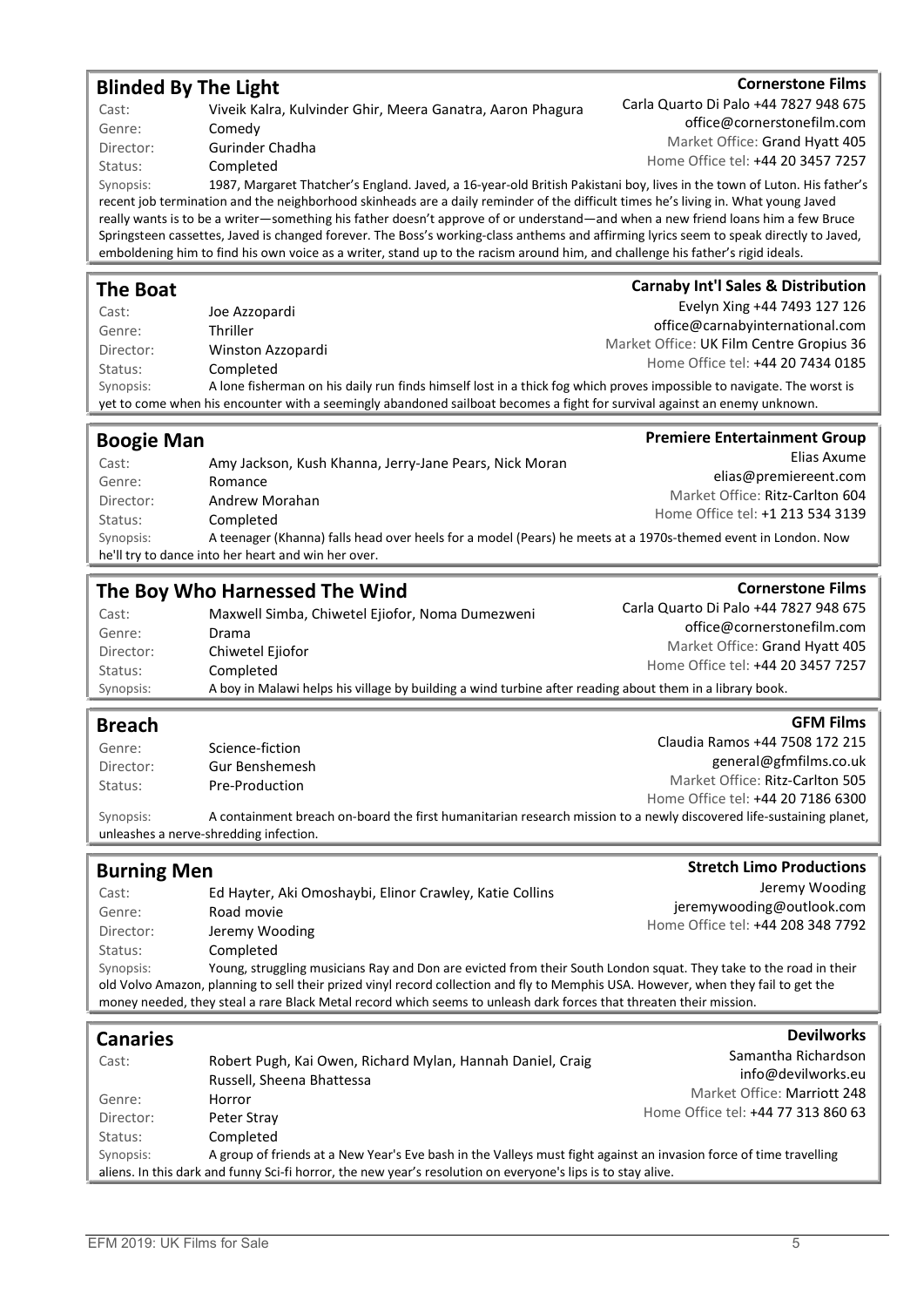| <b>The Canterville Ghost</b> |                                                                                                                                                                                                                                                              | <b>CMG- Cinema Management Group</b>                            |
|------------------------------|--------------------------------------------------------------------------------------------------------------------------------------------------------------------------------------------------------------------------------------------------------------|----------------------------------------------------------------|
| Cast:                        | Stephen Fry, Hugh Laurie, Freddie Highmore, Imelda                                                                                                                                                                                                           | Dene Anderberg                                                 |
|                              | Staunton, Miranda Hart, Toby Jones                                                                                                                                                                                                                           | info@cinemamanagementgroup.com                                 |
| Genre:                       | Animation                                                                                                                                                                                                                                                    | Market Office: Marriott 224                                    |
| Director:                    | Kim Burdon                                                                                                                                                                                                                                                   | Home Office tel: +1 310 300 9959                               |
| Status:                      | Pre-Production                                                                                                                                                                                                                                               |                                                                |
| Synopsis:                    | Sir Simon, a cursed ghost who has been successfully haunting his family's 'Canterville Chase' home for 300 years,                                                                                                                                            |                                                                |
|                              | fails to scare his new American tenants.                                                                                                                                                                                                                     |                                                                |
|                              | <b>Captain Morten And The Spider Queen</b>                                                                                                                                                                                                                   | Sola Media                                                     |
| Cast:                        | Michael McElhatton, Ciarán Hinds, Brendan Gleeson                                                                                                                                                                                                            | Johannes Busse                                                 |
| Genre:                       | Family                                                                                                                                                                                                                                                       | post@sola-media.com                                            |
| Director:                    | Kaspar Jancis                                                                                                                                                                                                                                                | Market Office: Gropius 16                                      |
| Status:                      | Completed                                                                                                                                                                                                                                                    | Home Office tel: +49 71 19 68 94 440                           |
| Synopsis:                    | A young boy learns to take control over his life when he is shrunk to the size of an insect and has to sail his own toy                                                                                                                                      |                                                                |
|                              | boat through a flooded café. Morten has to be shrunk down before he can grow up.                                                                                                                                                                             |                                                                |
| Carmilla                     |                                                                                                                                                                                                                                                              | <b>The Festival Agency</b>                                     |
| Cast:                        | Jessica Raine, Tobias Menzies, Hannah Rae, Devrim Lingnau                                                                                                                                                                                                    | Leslie Vuchot +33 6 13 81 20 20                                |
| Genre:                       | <b>LGBT</b>                                                                                                                                                                                                                                                  | info@thefestivalagency.com                                     |
| Director:                    | Harris Emily                                                                                                                                                                                                                                                 | Market Office: Gropius 126                                     |
| Status:                      | Completed                                                                                                                                                                                                                                                    | Home Office tel: +33 9 54 90 48 63                             |
| Synopsis:                    | 15-year-old Lara lives with her father and her strict governess, Miss Fontaine, in total isolation and is struggling to                                                                                                                                      |                                                                |
|                              | find an outlet for her curiosity and burgeoning sexuality. When a carriage crash nearby brings a young girl into the family home to                                                                                                                          |                                                                |
|                              | recuperate, Lara is enchanted by the eponymous Carmilla.                                                                                                                                                                                                     |                                                                |
|                              |                                                                                                                                                                                                                                                              |                                                                |
|                              |                                                                                                                                                                                                                                                              | <b>Global Genesis Group</b>                                    |
| <b>The Chain</b>             |                                                                                                                                                                                                                                                              | Alan Green +1 917 306 1528                                     |
| Cast:                        | Parissa Zamanpour, Ethan Martin, Adam Grainger                                                                                                                                                                                                               | sales@globalgenesisgroup.com                                   |
| Genre:                       | Drama                                                                                                                                                                                                                                                        | Market Office: Gropius 161                                     |
| Director:                    | <b>Paul Willis</b>                                                                                                                                                                                                                                           | Home Office tel: +1 310 579 9107                               |
| Status:<br>Synopsis:         | Completed<br>A group of people find out about a child abuse ring run by a sociopathic investment banker. They see it as an                                                                                                                                   |                                                                |
|                              | opportunity. A blackmail so big they can retire. So they go closer. So they go closer.                                                                                                                                                                       |                                                                |
|                              |                                                                                                                                                                                                                                                              | <b>Global Genesis Group</b>                                    |
| <b>Chasing Shadows</b>       |                                                                                                                                                                                                                                                              | Alan Green +1 917 306 1528                                     |
| Cast:                        | Cengiz Dervis, Lloyd Sparsi, Julie Rose Smith, Faye Sewell                                                                                                                                                                                                   |                                                                |
| Genre:                       | Drama                                                                                                                                                                                                                                                        | sales@globalgenesisgroup.com<br>Market Office: Gropius 161     |
| Director:                    | Aoun Khan                                                                                                                                                                                                                                                    | Home Office tel: +1 310 579 9107                               |
| Status:                      | Completed                                                                                                                                                                                                                                                    |                                                                |
| Synopsis:                    | With a similar tone to the thriller SE7EN, CHASING SHADOWS intensely follow a serial killer terrorizing a small<br>British town. The overwhelmed police turn to Henry, an ex-detective who is not only battling to save his marriage, he is fighting his own |                                                                |
|                              | deadly addiction. As the bloody, horrific killings mount, Henry's life unravels as he chases the killer and his own demons.                                                                                                                                  |                                                                |
|                              |                                                                                                                                                                                                                                                              |                                                                |
| Chosen Men                   |                                                                                                                                                                                                                                                              | <b>Evolutionary Films</b><br>Diane Shorthouse +44 7957 306 990 |
| Genre:                       | Documentary                                                                                                                                                                                                                                                  | info@evolutionaryfilms.com                                     |
| Director:                    | Aaron Sayers                                                                                                                                                                                                                                                 | Market Office: UK Film Centre Gropius 36                       |
| Status:                      | Completed                                                                                                                                                                                                                                                    | Home Office tel: +44 20 8215 3340                              |
| Synopsis:                    | Lucy and her Aspergic daughter Katy are under siege from a street gang. The gang leader, Rabbit, wants to make                                                                                                                                               |                                                                |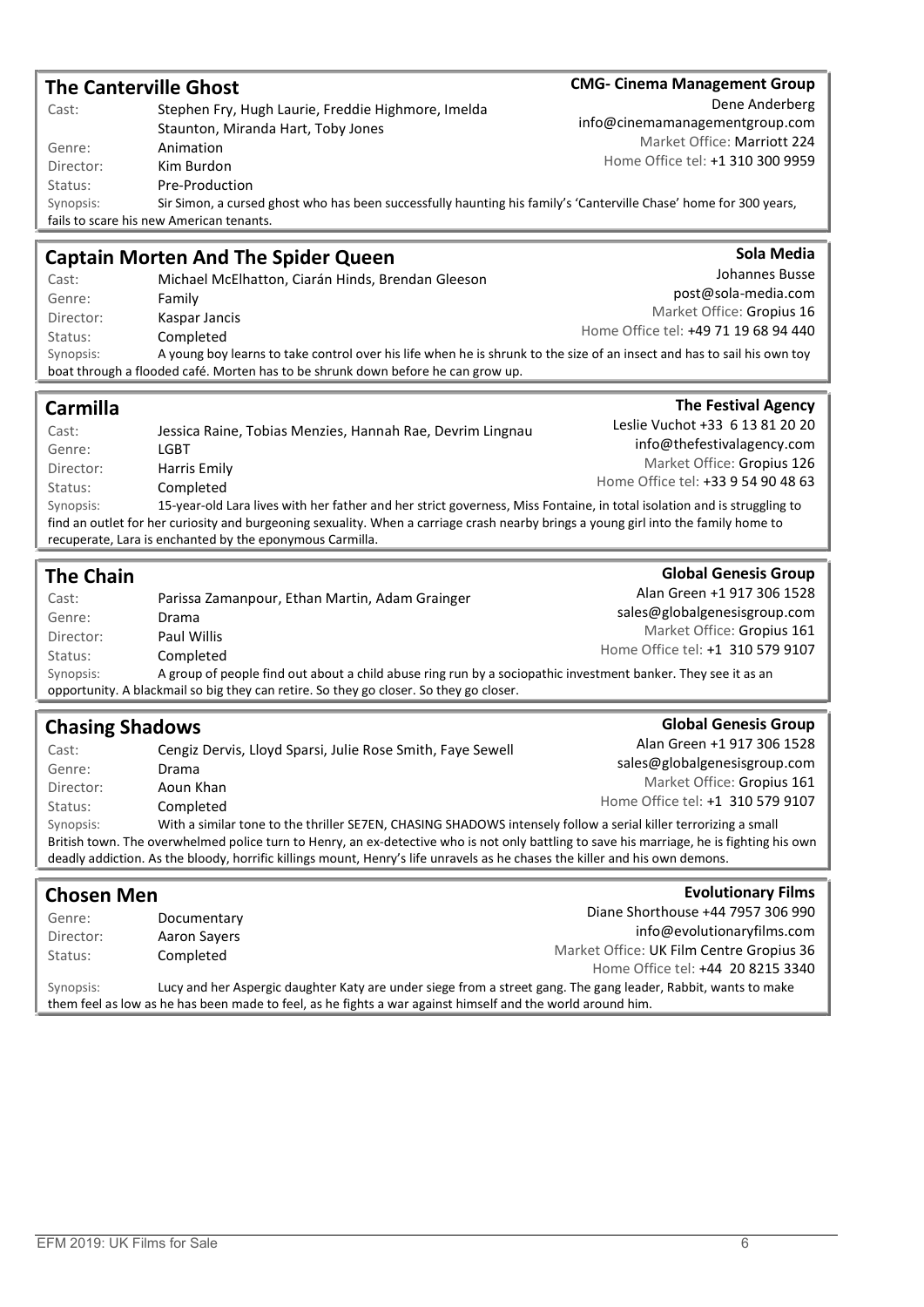#### A Christmas Carol Cast: Carey Mulligan, Daniel Kaluuya, Andy Serkis, Martin Freeman, Simon Russell Beale, Leslie Caron, Dame Siân Phillips Genre: Family Director: Jacqui Morris Status: Completed Saboteur Media Mark Lindsay sales@saboteurmedia.com Market Office: Marriott 220 Home Office tel: +1 212 897 3922 Synopsis: A Victorian family prepares a toy theater for their annual performance of A Christmas Carol. The grandmother narrates the story, whilst the children change the scenery and slide the cardboard characters on and off the stage. We enter the imagination of one of the children and are transported from the cardboard stage into one that contains real dancers and stylized sets with actors voicing the characters. Christmas Presence **Devilworks**

| Cast:     | Charlotte Atkinson, Lorna Brown, Danny Webb, Mark                                                                                 | Samantha Richardson                |
|-----------|-----------------------------------------------------------------------------------------------------------------------------------|------------------------------------|
|           | Chatterton, Orla Cottingham, William Holstead, Elsie Bennett                                                                      | info@devilworks.eu                 |
| Genre:    | Horror                                                                                                                            | Market Office: Marriott 248        |
| Director: | James Cook                                                                                                                        | Home Office tel: +44 77 313 860 63 |
| Status:   | Completed                                                                                                                         |                                    |
| Synopsis: | A group of friends gather for the Christmas holidays at a remote Country house; however, the festivities are soon                 |                                    |
|           | over when they discover a dead body and McKenzie is forced to face her dark past. As they are each killed off, one at a time by a |                                    |

#### Chubby Funny

| Cast:     | Harry Michell, Augustus Prew, Isabella Laughland                                                                                     | Eoghan Burke +35 38 7251 7136            |
|-----------|--------------------------------------------------------------------------------------------------------------------------------------|------------------------------------------|
| Genre:    | Drama                                                                                                                                | $info@101$ -films.com                    |
| Director: | Harry Michell                                                                                                                        | Market Office: UK Film Centre Gropius 36 |
| Status:   | Completed                                                                                                                            | Home Office tel: +44 20 7693 8079        |
| Synopsis: | Oscar thinks he's special. He isn't. He thinks it's everyone else's fault. It's not. Moving to London, he gives himself a            |                                          |
|           | year to break into showbiz, but ends up waylaid by the same old problems: friendships, fucking, and finding ultimate fulfilment. Say |                                          |
|           | what you like, but it's tough being Chubby Funny.                                                                                    |                                          |

#### Coconut The Little Dragon

malevolent Supernatural force, their deepest fears become a living nightmare.

Genre: Animation Director: Anthony Power Status: Completed

Kaleidoscope Film Distribution Daniel Cooper +44 7590 316 488 sales@kaleidoscopefilmdistribution.com Market Office: UK Film Centre Gropius 36 Home Office tel: +44 20 3397 4410

101 Films Int'l

Synopsis: In this fun-filled big screen sequel, Coconut, the little fire dragon, is going on holiday, along with his crazy best friends, Oscar, the Gourmet dragon, and Matilda, the porcupine. As they board a steamship to take them to a mysterious summer camp, little do they know that what lies ahead is a hair-raising adventure involving a sinking ship, a dragon lost at sea, carnivorous plants and some very scary wild water dragons! This could turn out to be the worst holiday ever! But, then again, it might just be the best, if the Fire, Gourmet and Water dragons can settle their differences and join together to defeat the mean meat-eating plants. Get ready for a bright, bold and fun-packed adventure perfect for all the family, as our favourite little dragon returns in Coconut The Little Dragon – Into The Jungle.

#### The Corrupted Cast: Sam Claflin, Charlie Murphy, Timothy Spall, Hugh Bonneville, Lorraine Ashbourne, David Hayman Genre: Thriller Director: Ron Scalpello Status: Completed The Exchange Sophia Aronne info@theexchange.ws Home Office tel: +1 310 935 3760 Synopsis: "The Corrupted" follows Liam, an ex-con determined to win back the love and trust of his family after his future was stolen from him by a crime syndicate led by Cullen, a mogul whose empire has infiltrated the highest levels.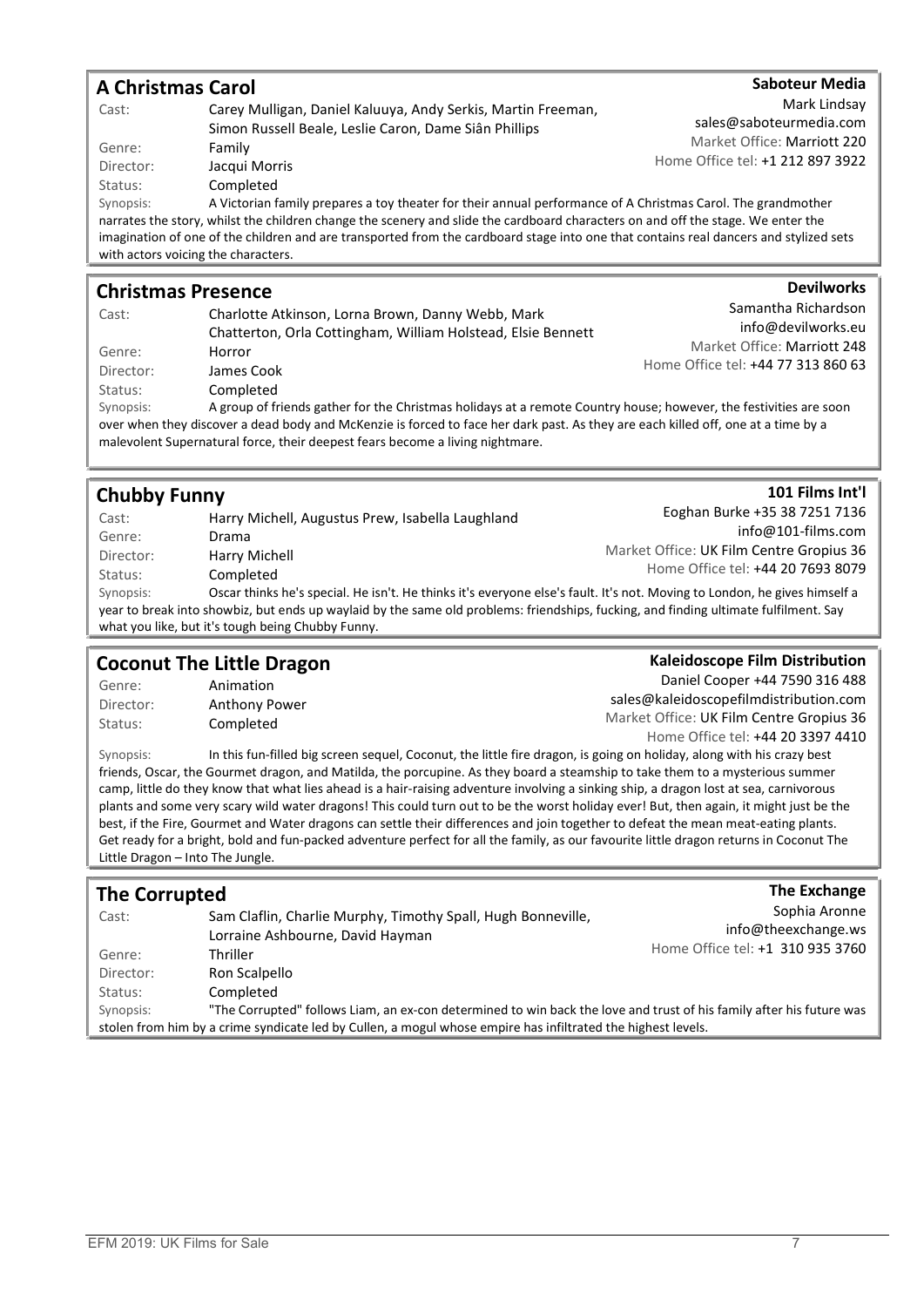| <b>Dark Corner</b>                                                                                                                                                                                                                  |                                                                                                                                                                                                                                                             | <b>True Colours Glorious Films</b>  |
|-------------------------------------------------------------------------------------------------------------------------------------------------------------------------------------------------------------------------------------|-------------------------------------------------------------------------------------------------------------------------------------------------------------------------------------------------------------------------------------------------------------|-------------------------------------|
| Cast:                                                                                                                                                                                                                               | Mirco Ricci, Rubina Di giovanni, Gianni Ricci                                                                                                                                                                                                               | Francesca Tiberi +39 340 4192911    |
| Genre:                                                                                                                                                                                                                              | Documentary                                                                                                                                                                                                                                                 | info@truecolours.it                 |
| Director:                                                                                                                                                                                                                           | Fabio Caramaschi                                                                                                                                                                                                                                            | Market Office: Gropius 03C8         |
| Status:                                                                                                                                                                                                                             | Completed                                                                                                                                                                                                                                                   | Home Office tel: +39 06 3735 2334   |
| Synopsis:                                                                                                                                                                                                                           | "Dark Corner" is a long-term cinematic experiment that lasted over twenty years.                                                                                                                                                                            |                                     |
|                                                                                                                                                                                                                                     | The director started filming the young protagonist, when he was his elementary school teacher and Mirco was a difficult six-year-old                                                                                                                        |                                     |
|                                                                                                                                                                                                                                     | child growing up amid violence in the outskirts of Rome.                                                                                                                                                                                                    |                                     |
|                                                                                                                                                                                                                                     | For years after that, the director's camera follows Mirco as he becomes a man, desperately struggling to become a boxing champion.                                                                                                                          |                                     |
| <b>Dark Encounter</b>                                                                                                                                                                                                               |                                                                                                                                                                                                                                                             | <b>CMG- Cinema Management Group</b> |
|                                                                                                                                                                                                                                     |                                                                                                                                                                                                                                                             | Dene Anderberg                      |
| Cast:                                                                                                                                                                                                                               | Laura Fraser, Mel Raido, Vincent Regan, Alice Lowe, Sid                                                                                                                                                                                                     | info@cinemamanagementgroup.com      |
|                                                                                                                                                                                                                                     | Phoenix, Grant Masters                                                                                                                                                                                                                                      | Market Office: Marriott 224         |
| Genre:                                                                                                                                                                                                                              | Thriller                                                                                                                                                                                                                                                    | Home Office tel: +1 310 300 9959    |
| Director:                                                                                                                                                                                                                           | Carl Strathie                                                                                                                                                                                                                                               |                                     |
| Status:                                                                                                                                                                                                                             | Production                                                                                                                                                                                                                                                  |                                     |
| Synopsis:                                                                                                                                                                                                                           | A year after the mysterious disappearance of an 8-year-old girl, we meet her grieving family as they return home<br>from her memorial service in their small town. Later that evening, strange lights appear in the nearby forest and the family is exposed |                                     |
|                                                                                                                                                                                                                                     | to a strange, inexplicable phenomenon that rattles them to the core. The origin of the lights appear to be visitors from another world                                                                                                                      |                                     |
|                                                                                                                                                                                                                                     | that seemingly terrorize the family. What they don't realize is that these 'beings' will lead the family to the truth behind the little girl's                                                                                                              |                                     |
| disturbing disappearance.                                                                                                                                                                                                           |                                                                                                                                                                                                                                                             |                                     |
|                                                                                                                                                                                                                                     |                                                                                                                                                                                                                                                             |                                     |
| <b>Dark Sense</b>                                                                                                                                                                                                                   |                                                                                                                                                                                                                                                             | 7 & 7 Producers' Sales Service Ltd. |
| Cast:                                                                                                                                                                                                                               | Shane O'Meara, Jim Sturgeon, James Robinson, Maggie Bain,                                                                                                                                                                                                   | Maura Ford                          |
|                                                                                                                                                                                                                                     | Gordon Kennedy, Siobhan Redmond, Sanjeev Kohli                                                                                                                                                                                                              | info@7and7.co.uk                    |
| Genre:                                                                                                                                                                                                                              | Horror                                                                                                                                                                                                                                                      | Home Office tel: +44 20 7584 6402   |
| Director:                                                                                                                                                                                                                           | Magnus Wake                                                                                                                                                                                                                                                 |                                     |
| Status:                                                                                                                                                                                                                             | Completed                                                                                                                                                                                                                                                   |                                     |
| Synopsis:                                                                                                                                                                                                                           | Having foreseen his own death at the hands of a serial killer, a psychic must enlist the help of an ex-special forces                                                                                                                                       |                                     |
|                                                                                                                                                                                                                                     | soldier to track down the psychopath and evade the government agents out to exploit his special powers.                                                                                                                                                     |                                     |
| <b>Demon Eye</b>                                                                                                                                                                                                                    |                                                                                                                                                                                                                                                             | <b>Devilworks</b>                   |
|                                                                                                                                                                                                                                     |                                                                                                                                                                                                                                                             | Samantha Richardson                 |
| Cast:                                                                                                                                                                                                                               | Darren Day, Ellie Goffe, Liam Fox, Kate James                                                                                                                                                                                                               | info@devilworks.eu                  |
| Genre:                                                                                                                                                                                                                              | Horror                                                                                                                                                                                                                                                      | Market Office: Marriott 248         |
| Director:<br>Status:                                                                                                                                                                                                                | <b>Ryan Simons</b><br>Completed                                                                                                                                                                                                                             | Home Office tel: +44 77 313 860 63  |
| Synopsis:                                                                                                                                                                                                                           | A young woman returns to her father's country house in the Moors, following his mysterious death and discovers a                                                                                                                                            |                                     |
|                                                                                                                                                                                                                                     | cursed amulet, connected to local witchcraft. She discovers the amulet has dark powers and will grant you your greatest wish, but in                                                                                                                        |                                     |
|                                                                                                                                                                                                                                     | return, she unlocks two deadly demons, who haunt her.                                                                                                                                                                                                       |                                     |
|                                                                                                                                                                                                                                     |                                                                                                                                                                                                                                                             |                                     |
| <b>Denmark</b>                                                                                                                                                                                                                      |                                                                                                                                                                                                                                                             | <b>WestEnd Films</b>                |
| Cast:                                                                                                                                                                                                                               | Rafe Spall, Simone Lykke, Thomas Gabrielsson, Benedikte                                                                                                                                                                                                     | Sofia Neves +44 7910 322 142        |
|                                                                                                                                                                                                                                     | Hansen, Joel Fry, Steve Speirs                                                                                                                                                                                                                              | info@westendfilms.com               |
| Genre:                                                                                                                                                                                                                              | Comedy                                                                                                                                                                                                                                                      | Market Office: Marriott 240         |
| Director:                                                                                                                                                                                                                           | Adrian Shergold                                                                                                                                                                                                                                             | Home Office tel: +44 20 7494 8300   |
| Status:                                                                                                                                                                                                                             | Completed                                                                                                                                                                                                                                                   |                                     |
| Synopsis:                                                                                                                                                                                                                           | Herb's life is a mess. He's lost his welfare, can't hold a job, can't talk to his son, has a neighbour who won't shut up                                                                                                                                    |                                     |
|                                                                                                                                                                                                                                     | and a diet that consists mainly of cheap beer and mushy peas. It's no way to live and he knows it.                                                                                                                                                          |                                     |
|                                                                                                                                                                                                                                     | Then he learns from a TV news report that Danish prisoners have it way better than he does: a job, accessible healthcare, the quiet of                                                                                                                      |                                     |
|                                                                                                                                                                                                                                     | the countryside, even an HDTV. They're practically living in hotels.                                                                                                                                                                                        |                                     |
| He says goodbye (and good riddance) to his dingy flat and smuggles himself to Denmark aboard a cargo ship, landing in a quaint town                                                                                                 |                                                                                                                                                                                                                                                             |                                     |
| with everything he needs -- including a bank to rob. But when he meets a friendly local barmaid and a lovable stray dog that won't<br>leave his side, he begins to wonder if prison really is his only chance of a fulfilling life. |                                                                                                                                                                                                                                                             |                                     |
|                                                                                                                                                                                                                                     |                                                                                                                                                                                                                                                             |                                     |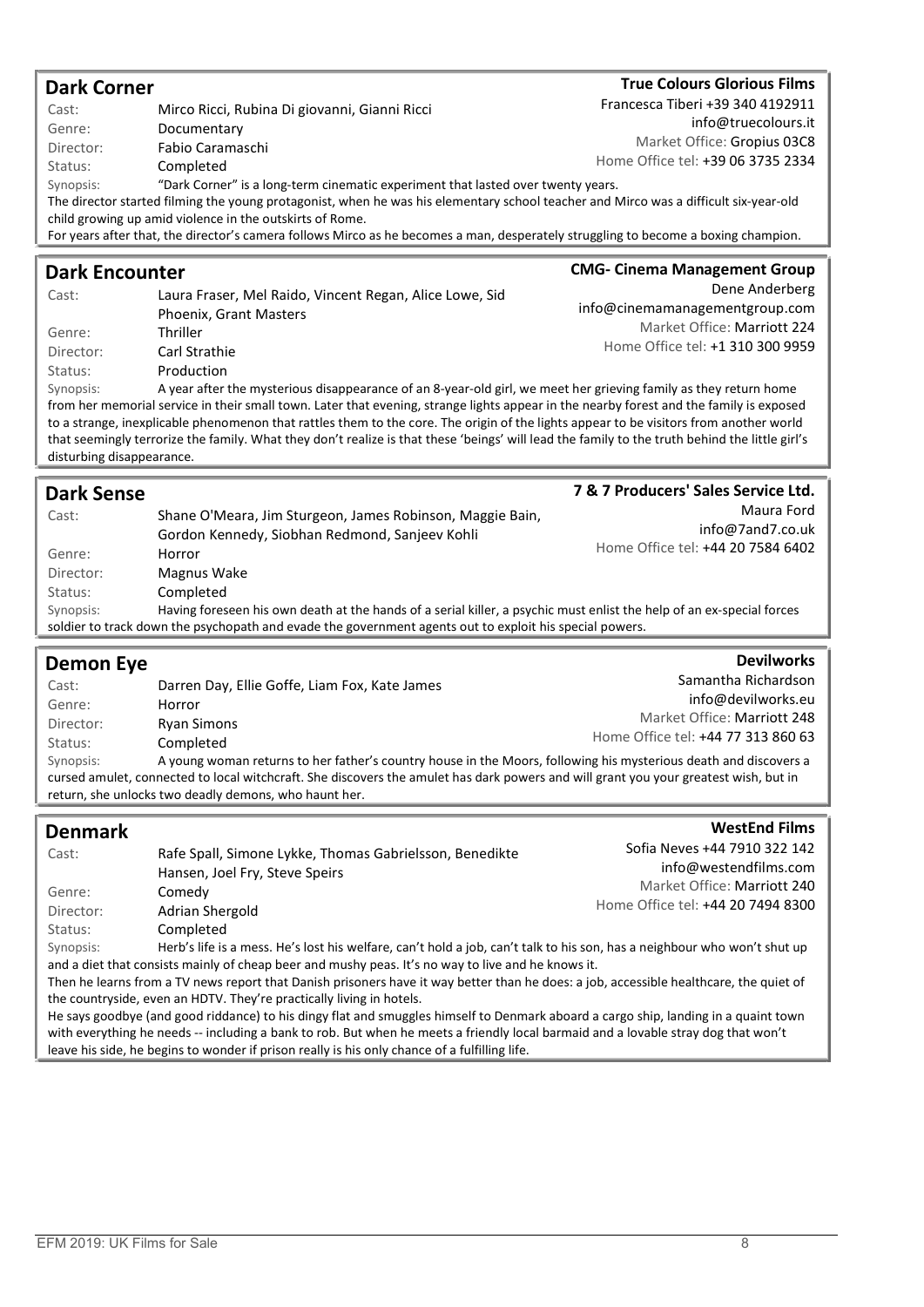#### Dirty God

#### Independent

**Autlook Filmsales** 

**Embankment Films** 

| Cast:     | Vicky Knight, Katherine Kelly          | Asia Muci +44 7448 028 216                                                                                                          |
|-----------|----------------------------------------|-------------------------------------------------------------------------------------------------------------------------------------|
| Genre:    | Drama                                  | mail@independentfilmcompany.com                                                                                                     |
| Director: | Sacha Polak                            | Market Office: Gropius 07                                                                                                           |
| Status:   | Completed                              | Home Office tel: +44 207 257 8734                                                                                                   |
| Synopsis: |                                        | Jade is a young mother recovering from an acid attack that has left her with severe facial burns. Her face has been                 |
|           | reconstructed, but her beauty is gone. |                                                                                                                                     |
|           |                                        | Distanced from her daughter, lade finds selece in the hidden world of online ligisons where she uncovers the passion and connection |

Distanced from her daughter, Jade finds solace in the hidden world of online liaisons where she uncovers the passion and connection she's craved. But when her life is turned upside down once more, those around can do little to halt her descent. As her family life and friendships start to crumble, Jade takes drastic action, finally finding the path back to her daughter and herself. DIRTY GOD is a powerful film about motherhood, courage and self-acceptance.

#### A Dog Called Money

conceived by their travels around the globe.

Genre: Documentary Director: Seamus Murphey Status: Completed

Ania Trzebiatowska +1 323 360 7277 salma@autlookfilms.com Market Office: Gropius 123 Home Office tel: +43 7 203 46934 Synopsis: Accompany PJ Harvey and Seamus Murphy on a journey through the creative process behind a PJ Harvey album,

|           | Dog'Y'Dog And The Bone Story           | <b>GFM Films</b>                                                                                                    |
|-----------|----------------------------------------|---------------------------------------------------------------------------------------------------------------------|
| Genre:    | Animation                              | Claudia Ramos +44 7508 172 215                                                                                      |
| Director: | Dan St Pierre                          | general@gfmfilms.co.uk                                                                                              |
| Status:   | Production                             | Market Office: Ritz-Carlton 505                                                                                     |
|           |                                        | Home Office tel: +44 20 7186 6300                                                                                   |
| Synopsis: |                                        | A containment breach on-board the first humanitarian research mission to a newly discovered life-sustaining planet, |
|           | unleashes a nerve-shredding infection. |                                                                                                                     |

#### Driven

| Cast:     | Jason Sudeikis, Lee Pace, Corey Stroll, Judy Greer                                                              | Maite Villarino Vicente +44 7786 005 306 |
|-----------|-----------------------------------------------------------------------------------------------------------------|------------------------------------------|
| Genre:    | True Story                                                                                                      | info@embankmentfilms.com                 |
| Director: | Nick Hamm                                                                                                       | Market Office: Marriott 104              |
| Status:   | Completed                                                                                                       | Home Office tel: +44 20 7183 47 39       |
| Synopsis: | California '77: playground of the rich and famous, sun-soaked, sex-crazed and powered by shitloads of Colombian |                                          |
|           | indian dia dan memperbentuk dalam bermulan dalam Delisa dan Desa Unitah dalam pendangan pemerintan dia Ditalah  |                                          |

snow. Leading the parade: maverick auto-designer John DeLorean (Lee Pace), high-risk gambler and corporate vampire. Blinded by ambition, even if that means selling his soul, DeLorean will stop at nothing to design the ultimate car of the future, a sports car with wings. On the outside looking in: DeLorean's neighbour Jim Hoffman (Jason Sudekis), barely supporting his family while living high-end on the pay of a low-end bullshit artist. Enticed into DeLorean's inner circle, Jim soon discovers the playboy entrepreneur's life is on the brink of collapse. When busted by the feds with a planeload of drugs, Jim's turned snitch by Special Agent Benedict Tisa (Timothy Olyphant). His ultimatum: deliver the head of John DeLorean. The true-life sting operation and lurid celebrity scandal, Driven is a turbocharged tale of ambition, entrapment and betrayal.

| <b>Evolutionary Films</b>                                                                                      |
|----------------------------------------------------------------------------------------------------------------|
| Diane Shorthouse +44 7957 306 990                                                                              |
| info@evolutionaryfilms.com                                                                                     |
| Market Office: UK Film Centre Gropius 36                                                                       |
| Home Office tel: +44 20 8215 3340                                                                              |
|                                                                                                                |
| Just moment before the end of hostilities, a foolhardy order ricochets through the front-line trench. Sergeant |
|                                                                                                                |

Archie Jones and his pal Corporal Bill Saunders find themselves going "over the top" one last time. As eleven o'clock approaches Archie, badly wounded, slips between two worlds. One filled with the sounds and smells of death, the other of warm sunshine,a soft embrace and the innocent smile of a child. When all seems lost help is offered from an unexpected hand.

#### Ella: Just One Of Those Things

| Genre:                                                                                                                                | Biography       | Peter Worsley +44 20 8870 5670     |
|---------------------------------------------------------------------------------------------------------------------------------------|-----------------|------------------------------------|
| Director:                                                                                                                             | Leslie Woodhead | peter.worsley@eagle-rock.com       |
| Status:                                                                                                                               | Completed       | Home Office tel: '+44 20 8870 5670 |
| The story of Ella Fitzgerald's life and connections with the story of her times, tracing the ways in which those stories<br>Synopsis: |                 |                                    |
| influenced her music, and how her music became a soundtrack for a tumultuous century.                                                 |                 |                                    |

**Eagle Rock Entertainment**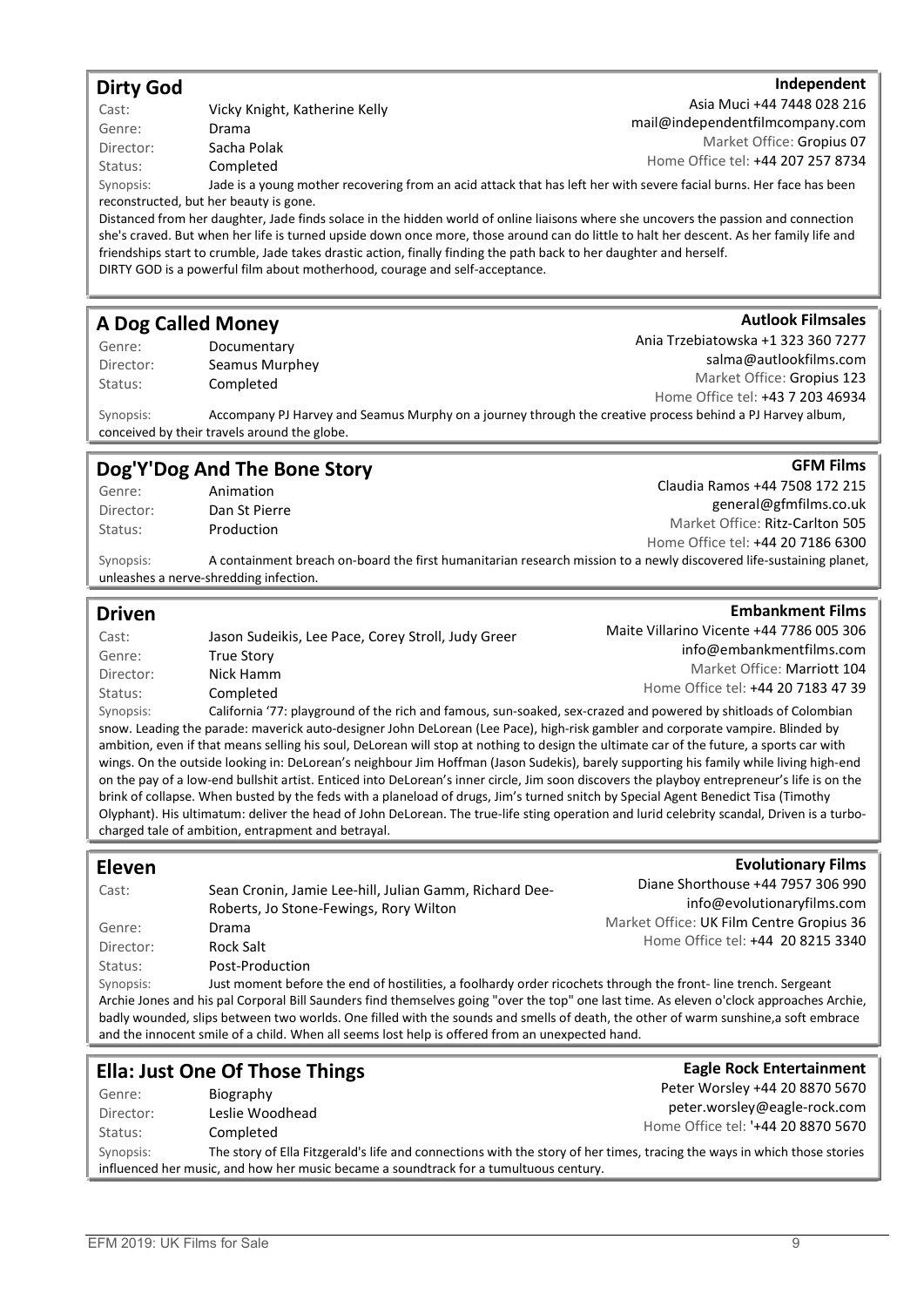| <b>False Witness</b>                                       |                                                                                                                                                                     | <b>House Of Film</b>                                       |
|------------------------------------------------------------|---------------------------------------------------------------------------------------------------------------------------------------------------------------------|------------------------------------------------------------|
| Cast:                                                      | Darcie Lincoln, Sandy Batchelor, Kevin Interdonato, Tom<br>Forbes                                                                                                   | Ava B +1 818 481 1289<br>info@houseoffilm.net              |
| Genre:<br>Director:<br>Status:<br>Synopsis:<br>things too. | <b>Thriller</b><br><b>Tom Sands</b><br>Completed<br>Plagued by hallucinations, a traumatised young woman seeks out a famous therapist, only to discover he's seeing | Market Office: Marriot<br>Home Office tel: +1 310 777 0237 |
|                                                            | <b>Fisherman's Friends</b>                                                                                                                                          | <b>Legacy Rights</b>                                       |
| Cast:                                                      | Tuppence Middleton, James Purefoy, Noel Clarke, Daniel<br>Mays, David Hayman                                                                                        | James Scott<br>jscott@legacyrights.co.uk                   |
| Genre:                                                     | True Storv                                                                                                                                                          | Market Office: UK Film Centre Gropius 36                   |

| Director: | Chris Foggin                                                                                                    | Home Office tel: +44 20 7043 274 |
|-----------|-----------------------------------------------------------------------------------------------------------------|----------------------------------|
| Status:   | Completed                                                                                                       |                                  |
| Synopsis: | Ten fisherman from Cornwall are signed by Universal Records and achieve a top ten hit with their debut album of |                                  |

Sea Shanties.

#### Forever A Pilot Of The Spitfire & 303 Squadron

Genre: Documentary Director: Slawomir Ciok Status: Completed Konrad Sosnowski +48 669 518 787 office@filmmedia.com.pl Home Office tel: +48 507 407 507 Synopsis: The story of Polish pilot Alexander Herbst, who was the last living pilot of the remarkable No. 303 Polish Fighter Squadron. He completed 141 combat missions on the legendary Spitfire fighter plane, including a mission during the Allied invasion of Normandy.

#### The Go-Go's

| Genre:    | Documentary    |
|-----------|----------------|
| Director: | Alison Ellwood |
| Status:   | Production     |

**Kew Media Distribution** Tom Bairstow

**Film Media** 

london@kewmedia.com Market Office: Marriott 105 Home Office tel: +44 20 7851 6506

Home Office tel: +44 20 7043 2740

Synopsis: Underpinned by full access to the band members and their candid testimonies, a wealth of personal and public archive, and an evocative soundtrack, this is a film which takes us to the heart of the 80s New Wave music scene and the intriguing world which existed between punk and pop – a blurred line between light and shade which The Go-Go's and its members embodied. This documentary feature unpacks the complexities of a group whose upbeat, kitsch sound belied the dark realities of what was happening off stage.

| <b>Grace &amp; Golliath</b> |                                                                                                                     | <b>Starline Entertainment</b>         |
|-----------------------------|---------------------------------------------------------------------------------------------------------------------|---------------------------------------|
| Cast:                       | Emy Aneke, Aoibhinn McGinnity, Eve Macklin, Olivia Nash,                                                            | Piers Nightingale                     |
|                             | Ciarán McMenamin, Ciarán Hinds, Suranne Jones                                                                       | pn@starlineentertainment.co.uk        |
| Genre:                      | Comedy                                                                                                              | Home Office tel: +44 20 3929 2057     |
| Director:                   | <b>Tony Mitchell</b>                                                                                                |                                       |
| Status:                     | Completed                                                                                                           |                                       |
| Synopsis:                   | GRACE AND GOLIATH is a BIG, feel-good family comedy with an even BIGGER heart.                                      |                                       |
|                             |                                                                                                                     |                                       |
| <b>Great Green Wall</b>     |                                                                                                                     | Seville Int'l                         |
| Cast:                       | Inna Modia                                                                                                          | Natalie Kampelmacher +1 647 618 6193  |
| Genre:                      | Documentary                                                                                                         | sevilleinternational@filmsseville.com |
| Director:                   | Jared P. Scott                                                                                                      | Market Office: Gropius 139            |
| Status:                     | Post-Production                                                                                                     | Home Office tel: +1 514 878 2282      |
| Synopsis:                   | Great Green Wall tells the incredible story of one of the planet's most timely and ambitious endeavours taking root |                                       |

at the edge of the Sahara Desert. A wall of trees is being planted, country by country, across Africa to hold back the ravages of a changing climate. Renowned Malian singer Inna Modja takes us on a music-driven journey of hope, hardship and perseverance across Africa's ambitious Great Green Wall – the budding 8,000 km "belt of green" stretching from Senegal to Djibouti – providing food, jobs, and a future for millions of people.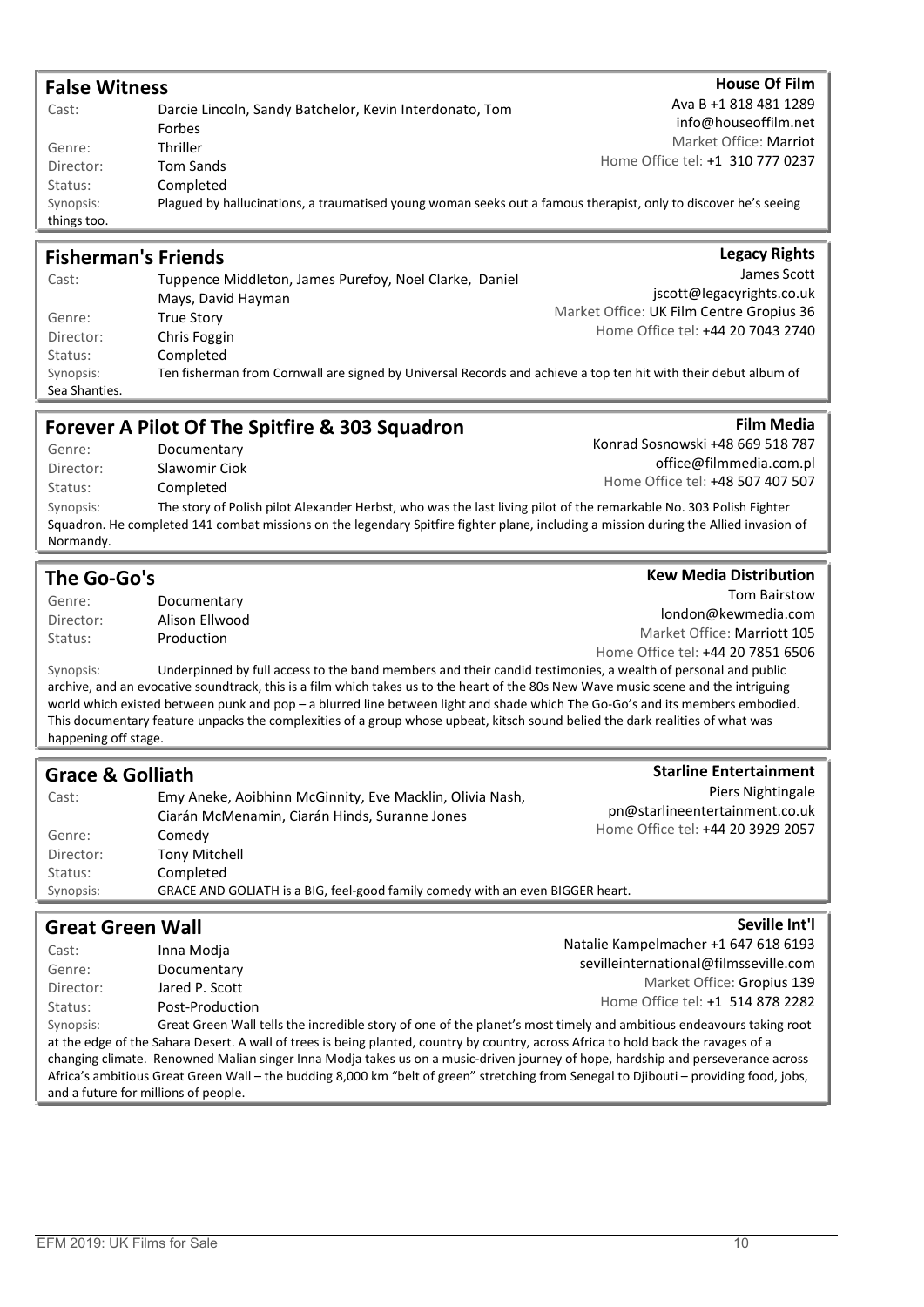#### Guardians Cast: Matt Prendergast, David Whitney Genre: Comedy Director: Mark Ac Brown Status: Completed 101 Films Int'l Eoghan Burke +353 8 7251 7136 info@101-films.com Market Office: UK Film Centre Gropius 36 Home Office tel: +44 20 7693 8079 Synopsis: The East-end of London, an area with a chequered past and an uncertain future. Carlson and Lavender, two dispirate people who are thrown together to look after a 200-year-old townhouse. At first, these ill-suited men only have to deal with each other, but it soon becomes clear that there is more to this old house than meets the eye. Noises, shadows, strange apparitions all point to the house being watched. But by whom? Ghosts? Intruders? Sex fiends? Whoever it is, these two idiots are not equipped to deal with it! A Guide To Second Date Sex Cast: George McKay, Alexandra Roach Genre: Comedy Director: Rachel Hirons Status: Completed AMP Int'l Nina Kolokouri info@amp-film.com Market Office: Marriott 114 Home Office tel: +44 20 7535 6714 Synopsis: Laura and Ryan are perfect for each other: they both love Meryl Streep, have been totally destroyed by previous relationships, and they have no idea what they are supposed to do tonight. They also both know that they'll have to pretend to be completely different to how they've ever been previously, in the hope of getting it right this time. How bad can a second date really go and what is there to lose? Ryan and Laura are about to find out... Happy New Year, Colin Burstead Cast: Neil Maskell, Sura Dohnke, Hayle Squiers, Peter Ferdinando, Charles Dance, Joe Cole Genre: Drama Director: Ben Wheatley Status: Completed Goalpost Film Tristan Whalley +44 7771 966 190 tristan@goalpostfilm.com Home Office tel: +44 20 7585 3230 Synopsis: Colin Burstead rents a lavish country manor for his extended family to celebrate New Year's Eve. Unfortunately for Colin, his position of power in the family is under serious threat following the arrival of his estranged brother, David. Heart Of Darkness Cast: Michael Sheen, Matthew Rhys, Andrew Scott, Camille Cottin, TCelsius Entertainment Thierry Wase-Bailey

| Cast.                                                                                                                                                                                                                                                                           | <u>ivilcridei Sileeli, iviattilew Kilys, Allulew Scott, Callille Cottill, </u>                                   |                                   |
|---------------------------------------------------------------------------------------------------------------------------------------------------------------------------------------------------------------------------------------------------------------------------------|------------------------------------------------------------------------------------------------------------------|-----------------------------------|
|                                                                                                                                                                                                                                                                                 | Judi Dench                                                                                                       | in@celsiusentertainment.com       |
| Genre:                                                                                                                                                                                                                                                                          | Animation                                                                                                        | Market Office: Marriott 113       |
| Director:                                                                                                                                                                                                                                                                       | Gerald Conn                                                                                                      | Home Office tel: +44 20 7193 1801 |
| Status:                                                                                                                                                                                                                                                                         | Pre-Production                                                                                                   |                                   |
| Synopsis:                                                                                                                                                                                                                                                                       | A young sailor named Marlow travels to the Congo to take up a position as riverboat captain for an ivory trading |                                   |
| company. His first task is to follow the Congo River in search of the mysterious Mr Kurtz, an agent of the company who has gone rogue.<br>On his way he and his crew encounter widespread inefficiency and brutality in the company's stations, but this is nothing compared to |                                                                                                                  |                                   |

what they find at Kurtz's station: deep in the wilderness he has become the ruler of his own brutal kingdom, exerting power of life and death over his native subjects.

### High Life

#### **Wild Bunch**

| Cast:     | Robert Pattinson, Patricia Arquette, Mia Goth                                                                                      | Fanny Ostojic +33 7 85 52 70 06    |
|-----------|------------------------------------------------------------------------------------------------------------------------------------|------------------------------------|
| Genre:    | Drama                                                                                                                              | sales@wildbunch.eu                 |
| Director: | Claire Denis                                                                                                                       | Market Office: Gropius Park 003    |
| Status:   | Completed                                                                                                                          | Home Office tel: +33 1 43 13 22 54 |
| Synopsis: | Deep space. Beyond our solar system. Monte and his infant daughter Willow live together aboard a spacecraft, in                    |                                    |
|           | complete isolation A solitary man whose strict self-discipline is a protection against desire – his own and that of others - Monte |                                    |

complete isolation. A solitary man, whose strict self-discipline is a protection against desire – his own and that of others - Monte fathered the girl against his will. His sperm was used to inseminate Boyse, the young woman who gave birth to her. They were members of a crew of prisoners: space convicts, death row inmates. Guinea pigs sent on a mission to the black hole closest to Earth. Now only Monte and Willow remain. And Monte is changed. Through his daughter, for the first time, he experiences the birth of an allpowerful love. Willow grows, becoming a young girl, then a young woman. Together, alone, father and daughter approach their destination – the black hole in which all time and space cease to exist.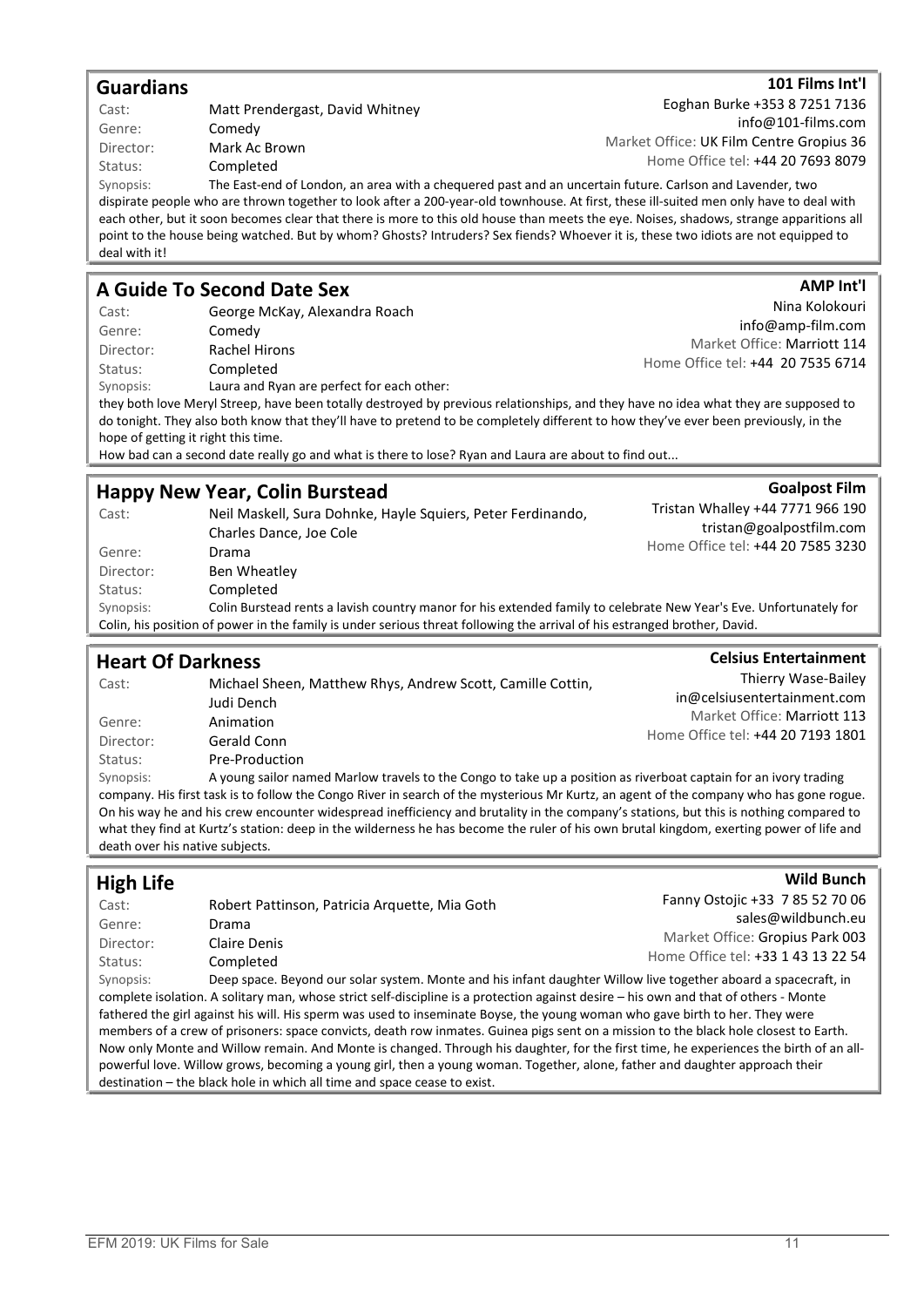#### Hurricane

#### Kaleidoscope Film Distribution

Daniel Cooper +44 7590 316 488 sales@kaleidoscopefilmdistribution.com Market Office: UK Film Centre Gropius 36 Home Office tel: +44 20 3397 4410

Genre: Action/Adventure Director: David Blair Status: Completed

Synopsis: The story of the Polish fliers who found themselves fighting for the freedom of their own country in foreign skies. Seen through the eyes of Jan Zumbach, fighter ace and adventurer, it tells how the Poles, driven across Europe by the German war machine, finally made their last stand.

Cast: Iwan Rheon, Milo Gibson, Stephanie Martini, Kristof Hadek,

Marcin Dorocinski

Flying Hurricanes for the RAF over Britain, they became a key component in the legend of 'The Few'. Up against the might of the Luftwaffe they hoped that, by saving Great Britain from Nazi invasion, they were keeping the dream of a free Poland alive. In the lethal melee above England in that summer of 1940, they fought with a tenacity and skill that earned them the admiration of the whole British nation. The dogfights against superior planes cost some of the men their lives.

The constant strain of gladiatorial combat took away the sanity of others. But, as Zumbach discovers as the war stutters to a close, becoming the best in the RAF is a hollow victory for the Poles. Hurricane shows how, even in a man's finest hour, cynical political manoeuvrings can destroy his hopes, strip away his dignity and lead him to a very dark place indeed.

#### I Love My Mum

Cast: Kierston Wareing, Tommy French Genre: Comedy Director: Alberto Sciamma Status: Completed

Film Seekers Sara Vonk +44 7447 362 443 info@film-seekers.com Market Office: UK Film Centre Gropius 36 Home Office tel: +44 20 3950 0698

Synopsis: Following a car crash Ron and Olga are bizarrely transported from their comfy world into an uncertain one -- from the safety of their living-room in England, into an alien world in North Africa and across Europe. Without money or documents and still in their pyjamas, they will need to put aside their mutual animosity and find a way back.

Olga and her son Ron, both living in the portside town of Tilbury, manage to accidently exile themselves from their own country over an argument about cheese. As if being stranded in Morocco without documents or money wasn't enough, they have to find a way to immigrate back home.

With a relationship that is strained at the best of times, mother and son have to survive each other as well as a journey across the Mediterranean and European continent. As their absurd adventure unfolds, the two come face-to-face with their own insecurities. While the manipulative but uninhibited mother hides her vulnerabilities behind her crass and carefree manners, her juvenile son struggles between wanting his own independence and needing his mother's support.

#### I Think I Love You

#### **Imagicom 3**

| Cast:     | Hrishitaa Bhatt, Will Kemp |
|-----------|----------------------------|
| Genre:    | Romance                    |
| Director: | <b>Agnes Fernandes</b>     |
| Status:   | Completed                  |

Agnes Fernandes office@imagiprod.com Market Office: Gropius Creative Europe Home Office tel: +44 749 0688 135

Synopsis: Gary, a free-spirited world traveler returns to England for the summer and takes a job as a bus driver. Emma, an architect brimming with ambition, is late for work and tries to overtake his bus with dramatic consequences. Gary offers help beyond expectation and becomes unrelenting in his pursuit of her affection, much to the delight of the returning regular passengers on the morning commute. The romance ends with a heart-aching break however when Gary leaves both Emma and the bus to hop on his next adventure. He soon realizes Emma was more than just a fling and sets course for Italy to prove himself worthy of his let down passengers - and to win back her love.

| <b>Ibiza</b>                                                                                                                           |               | <b>Cornerstone Films</b>                                                                                      |
|----------------------------------------------------------------------------------------------------------------------------------------|---------------|---------------------------------------------------------------------------------------------------------------|
| Genre:                                                                                                                                 | Documentary   | Carla Quarto Di Palo +44 7827 948 675                                                                         |
| Director:                                                                                                                              | Julien Temple | office@cornerstonefilm.com                                                                                    |
| Status:                                                                                                                                | Completed     | Market Office: Grand Hyatt 405                                                                                |
|                                                                                                                                        |               | Home Office tel: +44 20 3457 7257                                                                             |
| Synopsis:                                                                                                                              |               | Legendary music film director Julien Temple's brings to screen IBIZA - THE SILENT MOVIE, a collaboration with |
| Norman Cook (aka Fatboy Slim) on board as music director. A compelling audiovisual journey into 2,000 years of Ibiza's bohemian soul,  |               |                                                                                                               |
| Temple says; "With the incredible 2,000 year history of this magical island as a subject and the genius of Norman Cook now on board to |               |                                                                                                               |
| produce a soundtrack you can dance to, we believe this film will take event media to a whole new level"                                |               |                                                                                                               |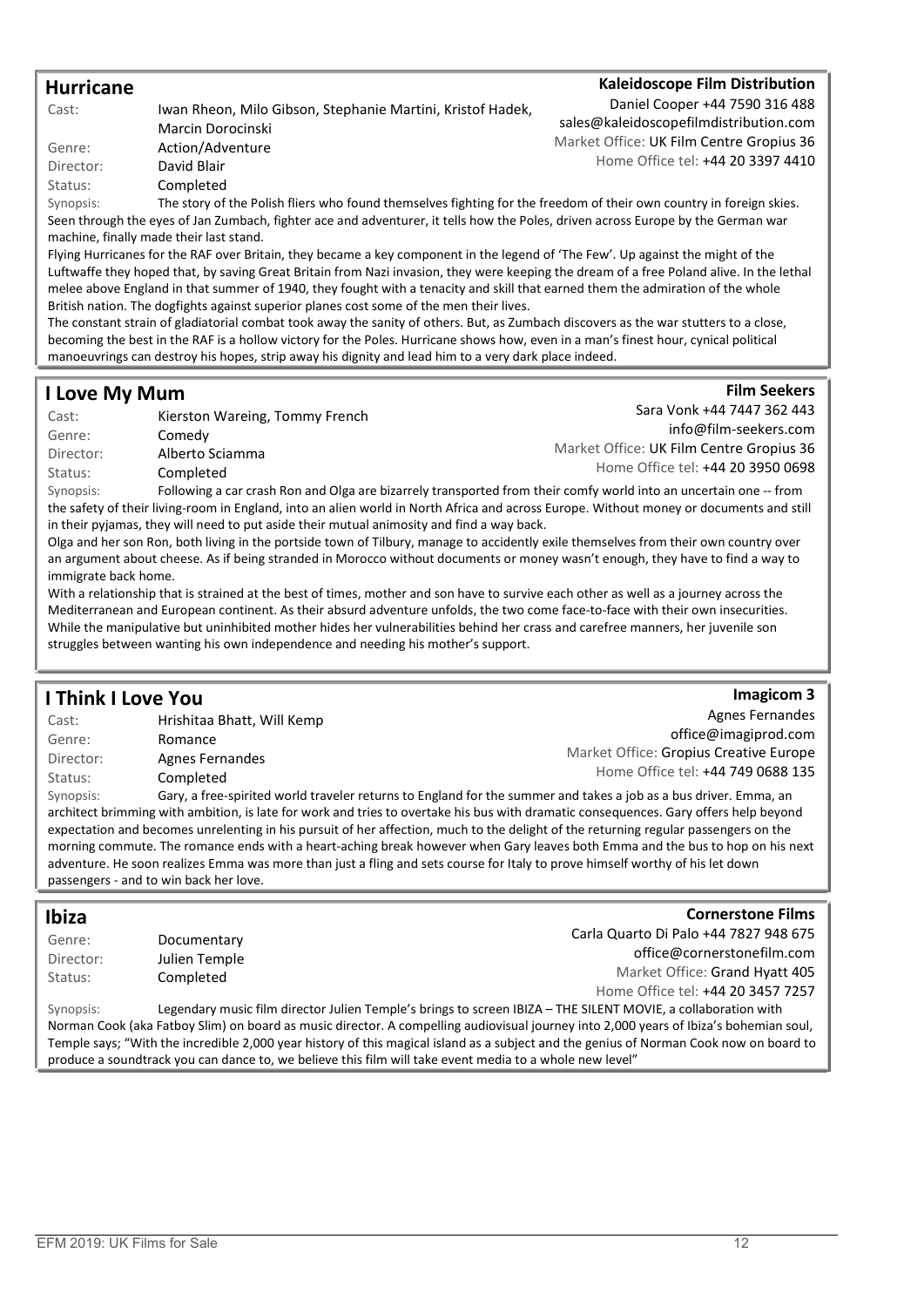#### Ilkley

Cast: Derek Jacobi, Roger Allam, Tom Brooke, Anna Maxwell Martin, Harry Melling Genre: Comedy

Director: Harry Michell

Status: Post-Production

Independent Asia Muci +44 7448 028 216 mail@independentfilmcompany.com Market Office: Gropius 07 Home Office tel: +44 207 257 8735

Synopsis: Orphaned brothers and Christian radicals, Tim and Vic, arrive in Ilkley with the relatively straightforward task of assassinating infamous secularist Professor John Huxley. However, after a classic case of mistaken identity, they find themselves having murdered the wrong man. Now stuck in the town during Ilkley's busiest weekend, they wait for the arrival of a foreboding mentor to give them instruction. The mission must still be completed - that's providing Vic's rage, Tim's doubts or the efforts of foul-mouthed Detective Inspector Brough don't get in the way first.

#### In Fabric

| Cast:                                                                                                 | Marianne Jean-Baptiste                                                                                               | Jake Riley-Hunte +44 7703 466 654 |
|-------------------------------------------------------------------------------------------------------|----------------------------------------------------------------------------------------------------------------------|-----------------------------------|
| Genre:                                                                                                | Fantasy                                                                                                              | films@bankside-films.com          |
| Director:                                                                                             | Peter Strickland                                                                                                     | Market Office: Marriott 102       |
| Status:                                                                                               | Completed                                                                                                            | Home Office tel: +44 20 7636 6085 |
| Synopsis:                                                                                             | In Fabric is a haunting ghost story set against the backdrop of a busy winter sales period in a department store and |                                   |
| follows the life of a cursed dress as it passes from person to person, with devastating consequences. |                                                                                                                      |                                   |

#### Joy Womack: The White Swan

#### **Reason8 Films**

**Bankside Films** 

| Cast:                                                                                                                                  | Joy Womack, Nikita Ivanov-Goncharov, Elizabeth Shvedenko                                                       | Anna Krupnova                            |
|----------------------------------------------------------------------------------------------------------------------------------------|----------------------------------------------------------------------------------------------------------------|------------------------------------------|
| Genre:                                                                                                                                 | Documentary                                                                                                    | info@reason8films.com                    |
| Director:                                                                                                                              | Dina Burlis                                                                                                    | Market Office: UK Film Centre Gropius 36 |
| Status:                                                                                                                                | Post-Production                                                                                                | Home Office tel: +44 7914 621 232        |
| Synopsis:                                                                                                                              | Joy grew up in a typical American family. She always wanted to be a ballet dancer and moved to Russia when she |                                          |
| was 15 to follow her dream. Without a word of Russian, not completely fit for the physical requirements of Russian ballet dancers, Joy |                                                                                                                |                                          |
| shows her strength and dedication to ballet and accomplishing her dreams. We follow Joy's personal and professional life: from her     |                                                                                                                |                                          |
| daily challenges, injuries, performances to becoming a ballet dancer with Bolshoi Theatre group and then prima ballerina of Kremlin    |                                                                                                                |                                          |

Ballet, where she has performance of her lifetime - Swan Lake, before closing this chapter of her life and leaving Russia to pursue new

opportunities. Judy

#### Pathé Films

**Beta Cinema** 

| Cast:     | Renee Zellweger, Jessie Buckley | Agathe Theodore                                                                                                               |
|-----------|---------------------------------|-------------------------------------------------------------------------------------------------------------------------------|
| Genre:    | Drama                           | contact@pathe.com                                                                                                             |
| Director: | Rupert Goold                    | Market Office: Gropius 06                                                                                                     |
| Status:   | Post-Production                 | Home Office tel: +33 1 71 72 30 00                                                                                            |
|           |                                 | With the 4000 periodic collection of the Order of particular Order of the first produced to a periodic control of the Tell of |

Synopsis: Winter 1968 and showbiz legend Judy Garland arrives in Swinging London to perform in a sellout run at The Talk of the Town. It is 30 years since she shot to global stardom in THE WIZARD OF OZ, but if her voice has weakened, its dramatic intensity has only grown. As she prepares for the show, battles with management, charms musicians, and reminisces with friends and adoring fans, her wit and warmth shine through. Even her dreams of romance seem undimmed as she embarks on a courtship with Mickey Deans, her soon-to-be fifth husband. And yet Judy is fragile. After working for 45 of her 47 years, she is exhausted; haunted by memories of a childhood lost to Hollywood; gripped by a desire to be back home with her kids. Will she have the strenght to go on? Featuring some of her best-known songs, including the timeless classic 'Over the Rainbow', JUDY celebrates the voice, the capacity for love and the sheer pizzazz of "the world's greatest entertainer".

#### The Keeper

| Cast:                                                                                                                                     | David Kross, Freya Mavor, John Henshaw, Harry Melling, Gary                                                                                | Tassilo Hallbauer +49 89 67 34 69 87 5 |
|-------------------------------------------------------------------------------------------------------------------------------------------|--------------------------------------------------------------------------------------------------------------------------------------------|----------------------------------------|
|                                                                                                                                           | Lewis, Dervla Kirwan                                                                                                                       | beta@betacinema.com                    |
| Genre:                                                                                                                                    | Drama                                                                                                                                      | Market Office: Gropius 26              |
|                                                                                                                                           |                                                                                                                                            | Home Office tel: +49 89 67 34 69 828   |
| Director:                                                                                                                                 | Marcus H. Rosenmueller                                                                                                                     |                                        |
| Status:                                                                                                                                   | Completed                                                                                                                                  |                                        |
| Synopsis:                                                                                                                                 | While visiting a PoW camp near Manchester at the end of WWII, Margaret and her father, the manager of the local                            |                                        |
|                                                                                                                                           | football team, notice a young German soldier Bert Trautmann. Margaret's father is so taken by Bert's prowess as a goal-keeper that he      |                                        |
|                                                                                                                                           | gets him out of the camp to play for his team. While Margaret's and Bert's love slowly blossoms despite local hostility, Bert's heroics in |                                        |
|                                                                                                                                           | goal are noticed by Man City. Rather than going back to Germany, Bert marries Margaret and signs for Man City. His signing causes          |                                        |
| outrage to thousands of fans, many of them Jewish. But Bert and Margaret receive support from an unexpected direction: Rabbi              |                                                                                                                                            |                                        |
| Alexander Altmann, who fled the Nazis. Thus Bert's path to acceptance begins. At the 1956 FA Cup Final he achieves ultimate               |                                                                                                                                            |                                        |
| reconciliation, when he secures victory by playing on despite breaking his neck. Yet fate twists the knife for both Margaret and Bert and |                                                                                                                                            |                                        |

their loyalty to each other will be put to the test once more.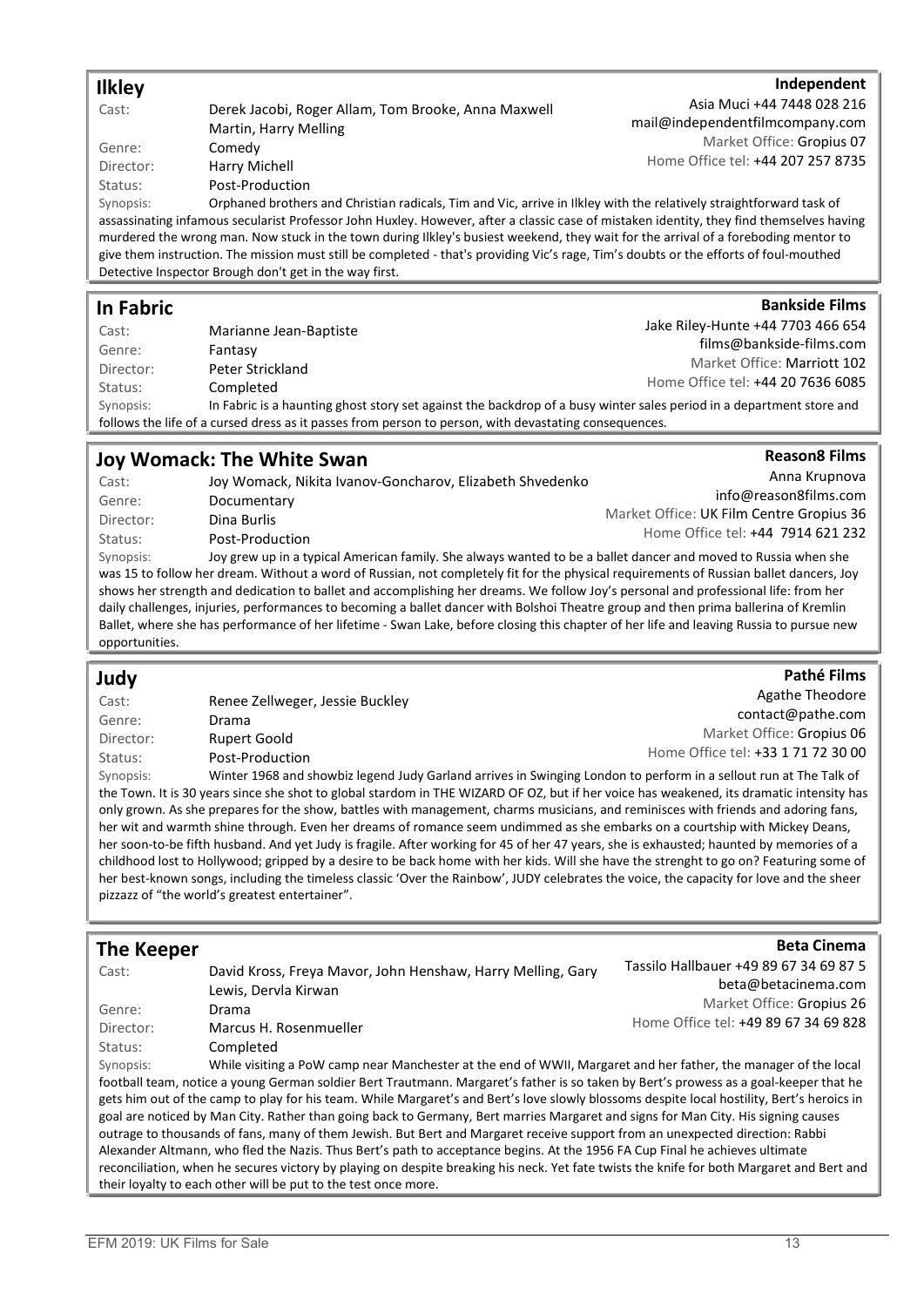#### Kensuke's Kingdom

Genre: Animation Director: Kirk Henry Status: Pre-Production

#### **Bankside Films**

**Orange Studio** 

Jake Riley-Hunte +44 7703 466 654 films@bankside-films.com Market Office: Marriott 102 Home Office tel: +44 20 7636 6085

Synopsis: When Michael is washed up on an island in the Pacific after falling from his parents' yacht, he struggles to survive

on his own. He can't find food and he can't find water, and as Michael and his dog curl up to sleep, he knows they cannot last long. But he soon realises there is someone close by, someone who is watching over him and helping him to stay alive. Following a close-run battle between life and death, the mysterious stranger - Kensuke - allows Michael into his world and they become friends, teaching and learning from each other, until the day of separation becomes inevitable.

#### Kill Ben Lyk

| Cast:                                                                                                        | Simone Ashley, Martyn Ford, Eugene Simon, Gretchen Egolf                                                        | Emilie Serres +33 6 43 30 32 55    |
|--------------------------------------------------------------------------------------------------------------|-----------------------------------------------------------------------------------------------------------------|------------------------------------|
| Genre:                                                                                                       | <b>Thriller</b>                                                                                                 | contact.orangestudio@orange.com    |
| Director:                                                                                                    | Erwan Marinopoulos                                                                                              | Home Office tel: +33 1 57 36 11 11 |
| Status:                                                                                                      | Completed                                                                                                       |                                    |
| Synopsis:                                                                                                    | Within 24 hours three people have been murdered in London, all by the name of Ben Lyk. Scotland Yard decides to |                                    |
| gather together all the other Ben Lyks located in London until they can figure out who's after them and why. |                                                                                                                 |                                    |

| Killer Weekend                                                                                                            |                                                         | <b>Raven Banner Entertainment</b> |
|---------------------------------------------------------------------------------------------------------------------------|---------------------------------------------------------|-----------------------------------|
| Cast:                                                                                                                     | Mark Heap, Sean Verey, Danny Kirrane, Perry Fitzpatrick | Michael Da Silva +1 416 500 8179  |
| Genre:                                                                                                                    | Horror                                                  | mdasilva@ravenbanner.ca           |
| Director:                                                                                                                 | Ben Kent                                                | Market Office: Gropius 139        |
| Status:                                                                                                                   | Completed                                               | Home Office tel: +1 416 778 9090  |
| When a hopeless stag party goes on a mock zombie survival weekend, an unfortunate turn of events leaves them<br>Synopsis: |                                                         |                                   |
| fighting for their lives.                                                                                                 |                                                         |                                   |

#### Killers Anonymous

| Cast:     | Gary Oldman, Jessica Alba, Suki Waterhouse                    |
|-----------|---------------------------------------------------------------|
| Genre:    | Thriller                                                      |
| Director: | Martin Owen                                                   |
| Status:   | Completed                                                     |
| Synopsis: | A support group of killers is held regularly, the participant |

**Fabrication Films** Miriam Elchanan +1 214 454 0310 miriam@fabricationfilms.com Market Office: Marriott 135 Home Office tel: +1 323 874 2655

**Dogwoof** 

SC Films Int'l

ants sit in a circle of trust and share their transgressions. Onthis particular night, the city has been rocked by the failed assassination of a Senator and the brutal and professional demise of his attempted assassin. A chain of events is already in motion, as the group congregates for their late-night session. The very fabric of the group begins to unravel, as one layer of betrayal leads to another. Welcome to Killers Anonymous. The meeting is now in session …

#### The Kleptocrats

| Genre:    | Documentary    | Ana Vicente +44 7506 104 903             |
|-----------|----------------|------------------------------------------|
| Director: | Havana Marking | info@dogwoof.com                         |
| Status:   | Completed      | Market Office: UK Film Centre Gropius 36 |
|           |                | Home Office tel: +44 20 7253 6244        |

Synopsis: A Malaysian wealth fund is looted of US\$3.5 billion. With little to go on, dogged investigative reporters from The New York Times, Wall Street Journal and Hollywood Reporter retrace the dirty money, via real estate deals and movie financing including The Wolf of Wall Street, back to the top echelons of the Malaysian government.

#### Lake Red

| Cast:     | Natasha Henstridge, Sam Keeley | Fumie Suzuki Lancaster +44 7804 632                                                                                                    |
|-----------|--------------------------------|----------------------------------------------------------------------------------------------------------------------------------------|
| Genre:    | Drama                          | 427                                                                                                                                    |
| Director: | Glen Kirby                     | info@scfilmsinternational.com                                                                                                          |
| Status:   | Development                    | Market Office: UK Film Centre Gropius 36                                                                                               |
|           |                                | Home Office tel: +44 20 7287 1900                                                                                                      |
| Synopsis: |                                | A small town attorney (JESSICA) heads to an isolated cabin in the woods with her murdered brother's daughter                           |
|           |                                | (RED) to help with the grieving process, where an ominous and spiritual presence influences the daughter to sleepwalk into the forest, |

where she gains access to a purgatory-like world.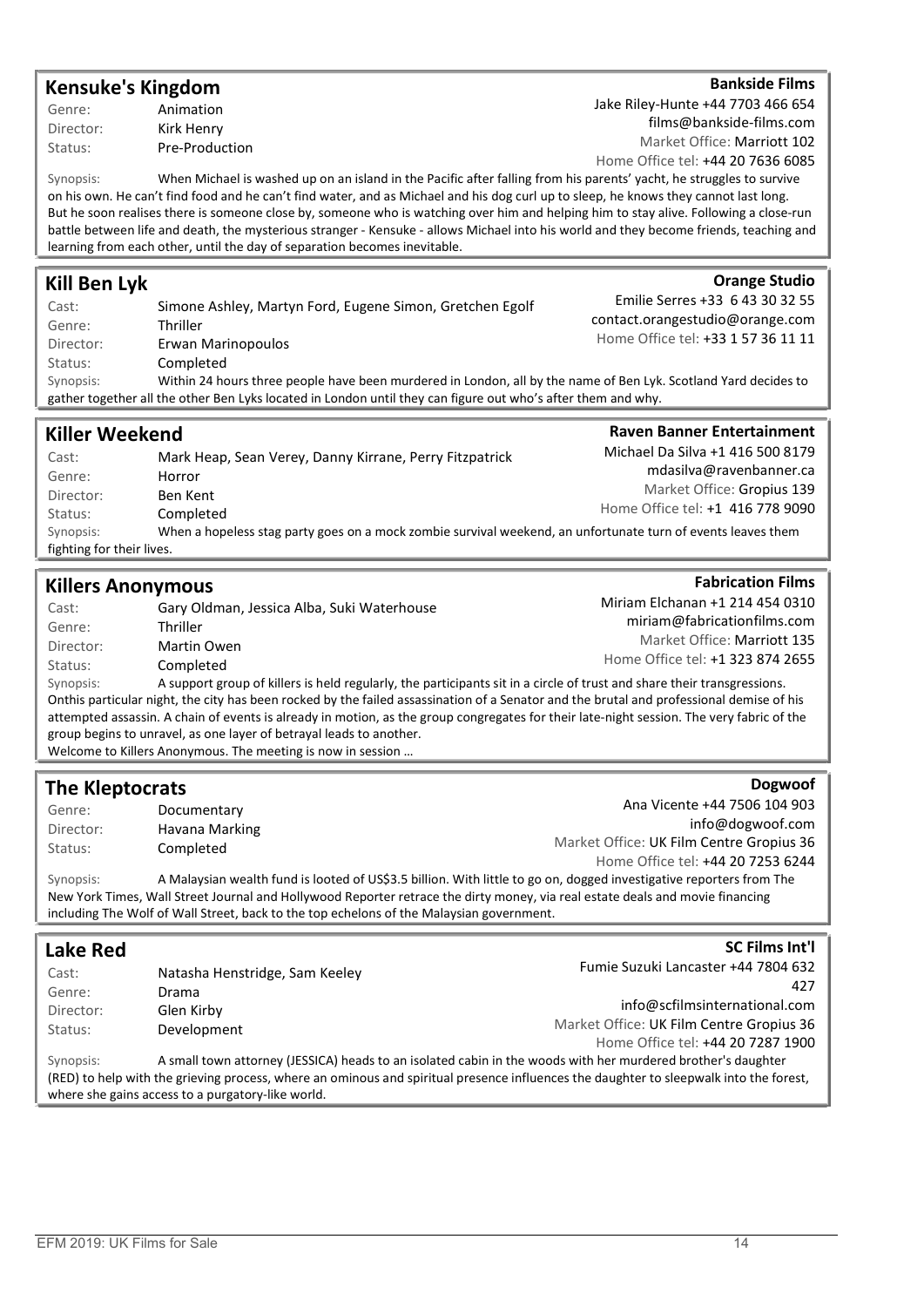#### Lancaster Skies Cast: Jeffrey Mundell, Rosa Coduri, Henry Smith, Kris Saddler, Vin Hawke Genre: Drama Director: Callum Burn Status: Completed Kaleidoscope Film Distribution Daniel Cooper +44 7590 316 488 sales@kaleidoscopefilmdistribution.com Market Office: UK Film Centre Gropius 36 Home Office tel: +44 20 3397 4410 Synopsis: 1943: Angry and bereaved by the death of his younger brother, Flight Lieutenant Douglas Miller, a broken, solitary, spitfire ace, who survived The Battle of Britain, transfers to Bomber Command, determined to take the war to the skies over Germany. On arriving at his new posting, he is given the unenviable task of replacing the much loved Skipper of an experienced Lancaster Bomber crew, who was killed in action just days before. Struggling to bond with his new crew, and obsessed with his mission to wage war at any cost, Douglas must find a way to gain their trust, and overcome his inner demons, in order to become the leader they so desperately

| <br>ł<br>۰, |
|-------------|
|-------------|

| <b>Last Breath</b>                                                                                          |                | <b>Metfilm Sales</b>                                                                                            |
|-------------------------------------------------------------------------------------------------------------|----------------|-----------------------------------------------------------------------------------------------------------------|
| Genre:                                                                                                      | Documentary    | Vesna Cudic +44 7977 051 577                                                                                    |
| Director:                                                                                                   | Alex Parkinson | vesna@metfilm.co.uk                                                                                             |
| Status:                                                                                                     | Completed      | Market Office: Gropius C7                                                                                       |
|                                                                                                             |                | Home Office tel: +44 20 8280 9117                                                                               |
| Synopsis:                                                                                                   |                | A commercial diver is stranded on the seabed with 5 minutes of oxygen, but no chance of rescue for more than 30 |
| minutes. With access to amazing archive, this is the true story of one man's impossible fight for survival. |                |                                                                                                                 |

| The Last Bus |                   | <b>Celsius Entertainment</b>      |
|--------------|-------------------|-----------------------------------|
| Genre:       | Drama             | Thierry Wase-Bailey               |
| Director:    | Gillies Mackinnon | in@celsiusentertainment.com       |
| Status:      | Pre-Production    | Market Office: Marriott 113       |
|              |                   | Home Office tel: +44 20 7193 1801 |

Synopsis: Heart-warming tale of an old man whose wife has just passed away- and with his free local bus pass travels to the other end of the UK- to where they originally moved from- using only local buses, on a nostalgic trip but also carrying his wife's ashes in a small suitcase, 'taking her back' and in doing so he meets local people, and by the end of his trip he's a celebrity. But he's also unwell, so it could be his last bus trip…

| The Last Right                                                                                                                           |                                                                                                                | Seville Int'l                         |
|------------------------------------------------------------------------------------------------------------------------------------------|----------------------------------------------------------------------------------------------------------------|---------------------------------------|
| Cast:                                                                                                                                    | Michiel Huisman, Niamh Algar, Samuel Bottomley, Colm                                                           | Natalie Kampelmacher +1 647 618 6193  |
|                                                                                                                                          | Meaney                                                                                                         | sevilleinternational@filmsseville.com |
| Genre:                                                                                                                                   | Comedy                                                                                                         | Market Office: Gropius 139            |
| Director:                                                                                                                                | Aoife Crehan                                                                                                   | Home Office tel: +1 514 878 2282      |
| Status:                                                                                                                                  | Production                                                                                                     |                                       |
| Synopsis:                                                                                                                                | New York-based Daniel Murphy wakes on a flight home to Ireland for his Mum's funeral to find elderly passenger |                                       |
| Pardraig Murphy has died in the next seat. To his surprise the lonely Padraig had just listed him as his next-of-kin.                    |                                                                                                                |                                       |
| In a bid to persuade his autistic brother Louis to return to New York with him, Daniel agrees to drive Padraig's remains all across      |                                                                                                                |                                       |
| Ireland, from Cork to Rathlin Island, to be buried with his brother. Hitching a ride in the passenger seat is the funeral home temp Mary |                                                                                                                |                                       |
| on a desperate mission to correct a drunken mistake. Meanwhile, the police realise Daniel has no business driving off with Padraig's     |                                                                                                                |                                       |
| body, and Daniel, Mary and Louis find themselves the focus of a nationwide manhunt.                                                      |                                                                                                                |                                       |
| As they cross the country and the border, sparks ignite between Mary and Daniel. But when a long-buried family secret endangers the      |                                                                                                                |                                       |
| fragile truce between the brothers, Mary finds herself caught in the crossfire.                                                          |                                                                                                                |                                       |
| With its uniquely Irish sense of humour, this is a heart-warming and bittersweet comedy in the vein of LITTLE MISS SUNSHINE.             |                                                                                                                |                                       |

| <b>The Last Tree</b>                |                                                                                                                                      | <b>Great Point Media</b>          |
|-------------------------------------|--------------------------------------------------------------------------------------------------------------------------------------|-----------------------------------|
| Cast:                               | Sam Adewunmi, Gbemisola Ikumelo, Tai Golding                                                                                         | Nada Cirjanic                     |
| Genre:                              | Drama                                                                                                                                | Imeurin@greatpointmedia.com       |
| Director:                           | Shola Amoo                                                                                                                           | Market Office: Marriott 101       |
| Status:                             | Completed                                                                                                                            | Home Office tel: +44 20 3873 0033 |
| Synopsis:                           | Fem is a British boy of Nigerian heritage who, after a happy childhood in rural Lincolnshire, moves to inner London                  |                                   |
|                                     | to live with his mum. Struggling with the unfamiliar culture and values of his new environment, teenage Femi has to figure out which |                                   |
| path to adulthood he wants to take. |                                                                                                                                      |                                   |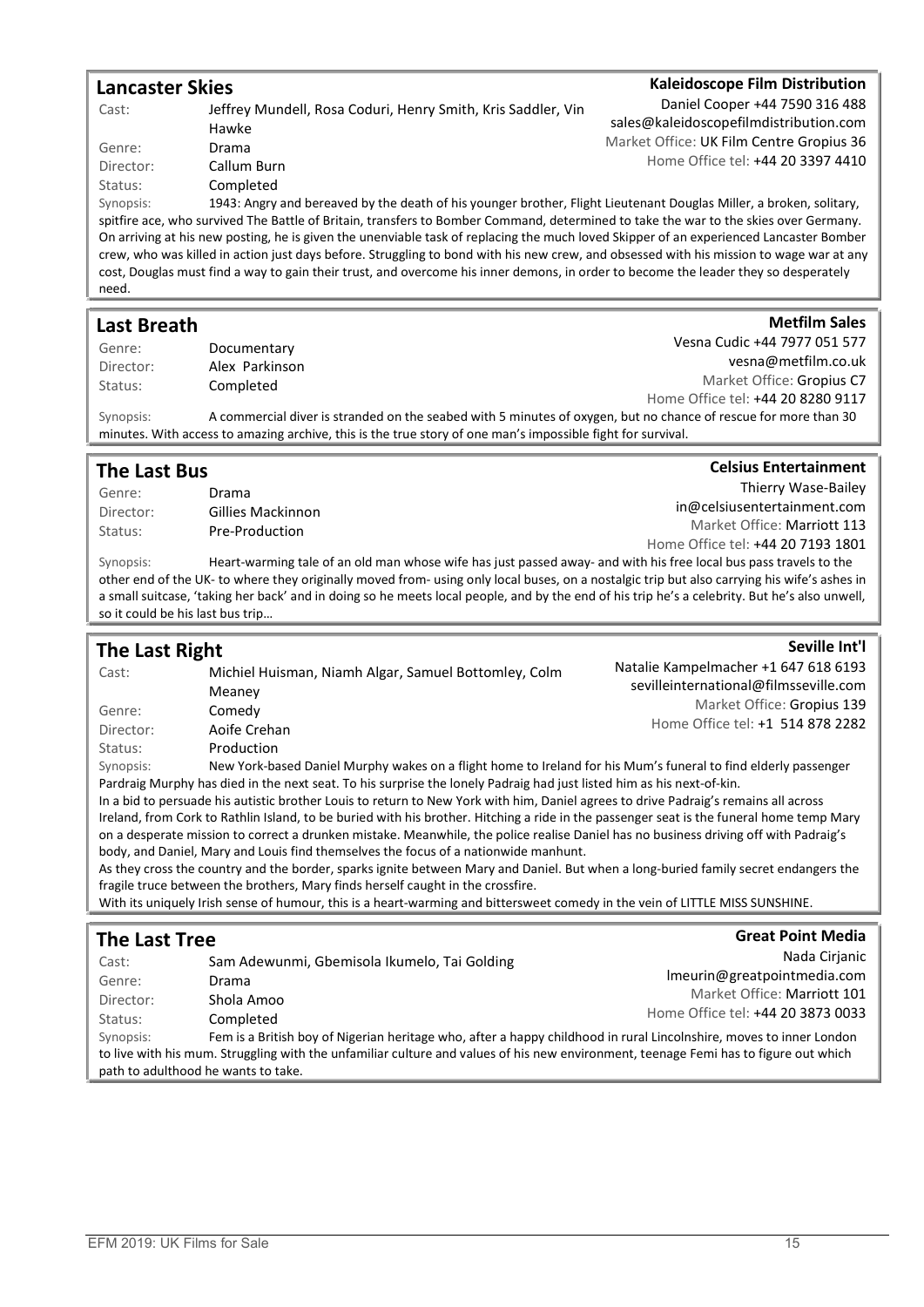Genre: Science-fiction Director: Howard J Ford Status: Pre-Production

Claudia Ramos +44 7508 172 215 general@gfmfilms.co.uk Market Office: Ritz-Carlton 505 Home Office tel: +44 20 7186 6300

**GFM Films** 

Synopsis: It follows the story of Kelly, a young woman chased by the group of men who murdered her best friend Sophie after she witnesses the tragedy. Kelly's only way to survive will be to free-climb a steep rock wall trying to reach the summit of the mountain.

#### Leonardo Cinquecento

The Ledge

Genre: Biography Director: Francesco Invernizzi Status: Completed

Magnitudo Film Chiara Telarucci magnitudo@magnitudo.it Market Office: Gropius 03/C8 Home Office tel: +39 0297370850

**Reason8 Films** 

Synopsis: Five hundred years after his death, Leonardo continues to be one of the most admired and well-known figures in human history. An artist, architect, humanist, naturalist and military strategist, Leonardo Da Vinci was, above all else, a tireless observer constantly searching for new discoveries.

Through the use of Artificial Intelligence and decades-long studies and research, the film exclusively recomposes the thousands of pages of the Da Vinci Codes and revisits with new and insightful perspectives the theories and practical implications of his work. With contributions by leading international experts and a pool of technician and engineers, the film sheds new light on Da Vinci's observations and studies, giving viewers the opportunity to see the works of Leonardo through the modern implications of his works. The civil and armaments industries, engineering, communications, medicine, anatomy and 21st-century art all share a common denominator: the research and development found in the work of Leonardo.

#### Let's Dance

| Cast:                                                                                                              | Denis Reconvald, Valentina Voitenko, Roman Chukhmanenko,                                                          | Anna Krupnova                            |
|--------------------------------------------------------------------------------------------------------------------|-------------------------------------------------------------------------------------------------------------------|------------------------------------------|
|                                                                                                                    | Dmitriy Frid                                                                                                      | info@reason8films.com                    |
| Genre:                                                                                                             | Drama                                                                                                             | Market Office: UK Film Centre Gropius 36 |
| Director:                                                                                                          | Oleksandr Berezan                                                                                                 | Home Office tel: +44 7914 621 232        |
| Status:                                                                                                            | Completed                                                                                                         |                                          |
| Synopsis:                                                                                                          | Nikita, talented young dancer, enters Let's Dance competition to earn money for his brother's surgery but a brief |                                          |
| encounter with a famous singer Liza, who hosts the competition, puts his chances of winning and even life at risk. |                                                                                                                   |                                          |

| Life With Dog |                                                                                                                                      | <b>Pure Flix / Quality Flix</b>  |
|---------------|--------------------------------------------------------------------------------------------------------------------------------------|----------------------------------|
| Cast:         | Corbin Bernsen, Chelsey Crisp, Marilu Henner                                                                                         | Ron Gell                         |
| Genre:        | Family                                                                                                                               | ron.assist@pureflix.com          |
| Director:     | Corbin Bernsen                                                                                                                       | Market Office: Marriott 112      |
| Status:       | Completed                                                                                                                            | Home Office tel: +1 818 436 0053 |
| Synopsis:     | "My wife had faith, I had doubt - you'd be surprised how well those two work together!" That's been Joe Bigler's                     |                                  |
|               | "life operating manual" until his wife died in a mysterious bicycle accident. Now without her faith to help him mourn, and his doubt |                                  |

driving toward a mystery surrounding her death, Joe is left with more questions than he can handle, and quickly finds himself spiraling into a dark abyss - uncertain of all things. His rescue comes in the form of a Dog who wanders into his rose garden and refuses to leave. "Dog," as Joe unaffectionately refers to him, never utters a single bark, but engages Joe in silent conversation, and together they form an unexpected bond. And with that bond comes a new understanding of love, mercy, and compassion along with the beginnings of a personalized faith that helps Joe not only begin to grieve and heal, but also discover the answers to the unsolved mystery surrounding his wife's accident...and ultimately an ability to forgive at the highest level.

#### Maiden

| Genre:                                                                                                                       | Documentary | Ana Vicente +44 7506 104 903                                                                                                |
|------------------------------------------------------------------------------------------------------------------------------|-------------|-----------------------------------------------------------------------------------------------------------------------------|
| Director:                                                                                                                    | Alex Holmes | info@dogwoof.com                                                                                                            |
| Status:                                                                                                                      | Completed   | Market Office: UK Film Centre Gropius 36                                                                                    |
|                                                                                                                              |             | Home Office tel: +44 20 7253 6244                                                                                           |
| Synopsis:                                                                                                                    |             | In the late 1980s, amateur British sailor Tracy Edwards decided she'd had enough of being dismissed and belittled as        |
| the only woman in seafaring crews she'd participated in. Setting her sights on the upcoming Whitbread Round the World Race—a |             |                                                                                                                             |
|                                                                                                                              |             | staggering 40,000-nautical-mile circumnavigation of the earth that few boats dared tackle—Tracy assembled the world's first |

international all-female sailing crew and entered the competition. As they weathered not only life-threatening high seas but also a storm of sexism in the media, this inspiring group of women had to rely on their own pure resilience—and each other—to prove the naysayers and skeptics wrong. What they hadn't quite expected, however, was how their expedition would come to signify so much more than just a race to the finish line.

Dogwoof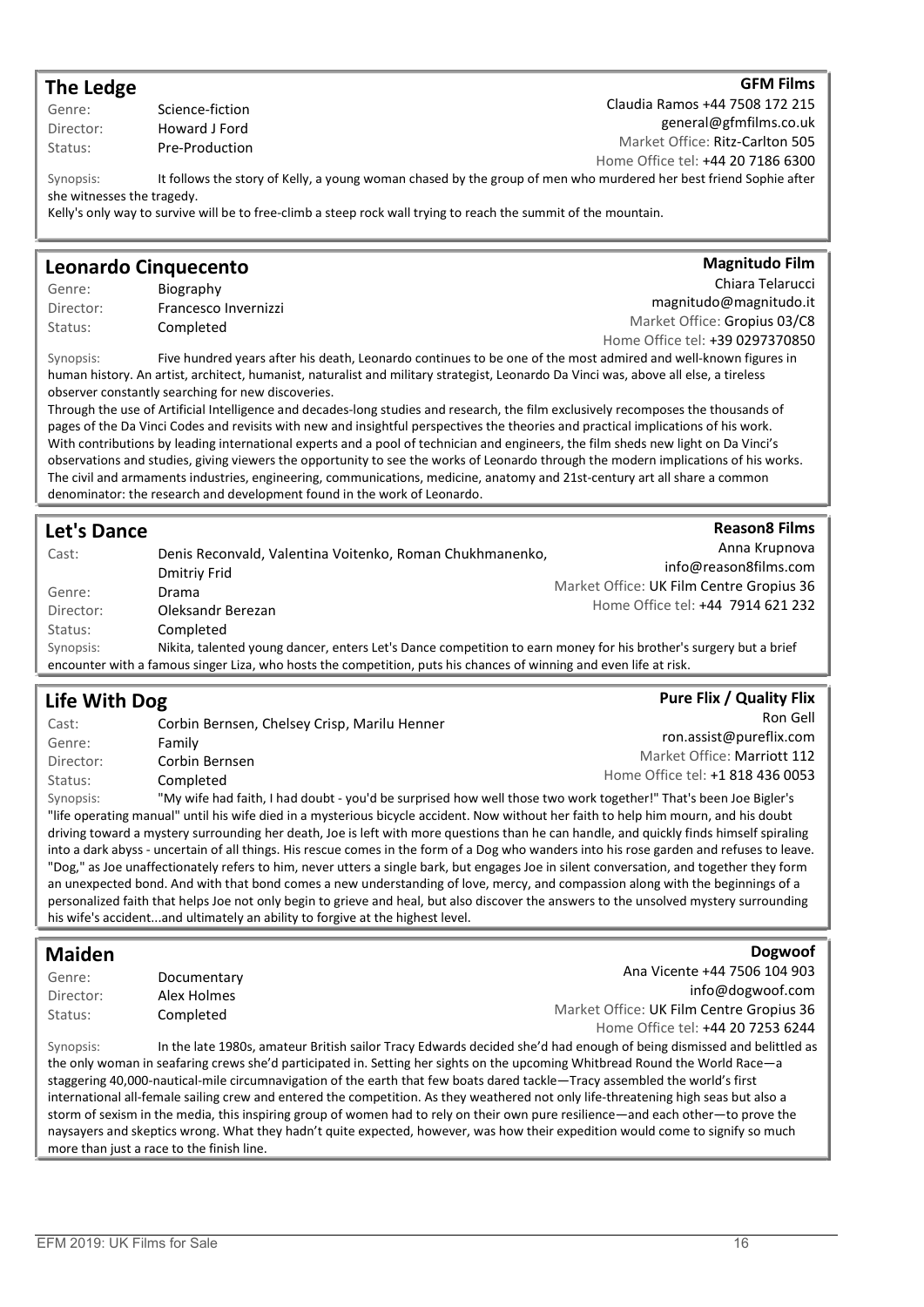#### Meeting Gorbachev

Director: Andre Singer Status: Completed

Genre: Documentary

#### Dogwoof

Doc & Film Int'l

WestEnd Films

Ana Vicente +44 7506 104 903 info@dogwoof.com Market Office: UK Film Centre Gropius 36 Home Office tel: +44 20 7253 6244

Synopsis: Using Gorbachev's personal archives as well as interviews with key political players from the last 30 years, MEETING GORBACHEV is a deeply humanising portrait of one of the 20th Century's most defining politicians and one of the men who ended the Cold War.

#### Midnight Traveler

Genre: Documentary Director: Hassan Fazili Status: Completed

Gorka Gallier +33 6 30 99 72 06 sales@docandfilm.com Market Office: Gropius 09 Home Office tel: +33 1 42 77 56 87

Synopsis: In 2015, after Hassan Fazili's documentary Peace in Afghanistan aired on Afghan national television, the Taliban assassinated the film's main subject and put a price on Fazili's head. Fearing for their survival, the Fazili family fled Kabul for Tajikistan. Yet after 14 months spent submitting asylum applications that were rejected again and again, they were deported back to Afghanistan. It was at this juncture that Hassan picked up his cell phone and hit the record button.

| Mr. Jones |                                                                                                              | <b>WestEnd Films</b>              |
|-----------|--------------------------------------------------------------------------------------------------------------|-----------------------------------|
| Cast:     | James Norton, Vanessa Kirby, Peter Sarsgaard                                                                 | Sofia Neves +44 7910 322 142      |
| Genre:    | Drama                                                                                                        | info@westendfilms.com             |
| Director: | Agnieszka Holland                                                                                            | Market Office: Marriott 240       |
| Status:   | Completed                                                                                                    | Home Office tel: +44 20 7494 8300 |
| Synopsis: | 1933. Gareth Jones (James Norton) is an ambitious young Welsh journalist who gained fame after his report on |                                   |

being the first foreign journalist to fly with Hitler. Whilst working as an advisor to Lloyd George, he is now looking for his next big story. The Soviet "utopia" is all over the news, and Jones is intrigued as to how Stalin is financing the rapid modernisation of the Soviet Union. On leaving his government role, Jones decides to travel to Moscow in an attempt to get an interview with Stalin himself. There he meets Ada Brooks (Vanessa Kirby), a British journalist working in Moscow, who reveals that the truth behind the regime is being violently repressed. Hearing murmurs of government-induced famine, a secret carefully guarded by the Soviet censors, Jones manages to elude the authorities and travels clandestinely to Ukraine, where he witnesses the atrocities of man-made starvation – millions left to starve – as all grain is sold abroad to finance the industrialising Soviet empire.

Deported back to London, Jones publishes an article revealing the horrors he witnessed. But the starvation is denied by Western journalists reporting from Moscow, all under pressure from the Kremlin, including Pulitzer Prize winning journalist Walter Duranty (Peter Sarsgaard). As death threats mount, Jones has to fight for the truth. Meeting a young author by the name of George Orwell, Jones shares his findings… helping inspire the great allegorical novel Animal Farm.

#### Muscle

| Cast:                 | Cavan Clerkin, Craig Fairbrass                                                                                           | Sofia Neves +44 7910 322 142      |
|-----------------------|--------------------------------------------------------------------------------------------------------------------------|-----------------------------------|
| Genre:                | Thriller                                                                                                                 | info@westendfilms.com             |
| Director:             | Gerard Johnson                                                                                                           | Market Office: Marriott 240       |
| Status:               | Post-Production                                                                                                          | Home Office tel: +44 20 7494 8300 |
| Synoncic <sup>.</sup> | Simon isn't living the life he wants. He's tired of his dead-end joh at a call centre — and he isn't even any good at it |                                   |

Simon isn't living the life he wants. He's tired of his dead-end job at a call centre He and his girlfriend are painfully drifting apart. He's sick of his pudgy body and his life. It's time to make a change and hit the gym. His inexperience, timid nature, and soft body stick out in this run-down gym full of Schwarzeneggers. Immediately, he draws the attention of an intimidating personal trainer named Terry who offers to coach him. Terry's criminal past, impulse to humiliate, and aggressive style all concern Simon – but he swiftly sees results and finally feels alive.

All too quickly though, Simon's life spins out of control after his girlfriend leaves him and Terry becomes his boss, friend, and roommate. Simon suddenly finds himself trapped, stuck in a self-destructive spiral, as every aspect of his life now dangerously rests in Terry's big, tough hands...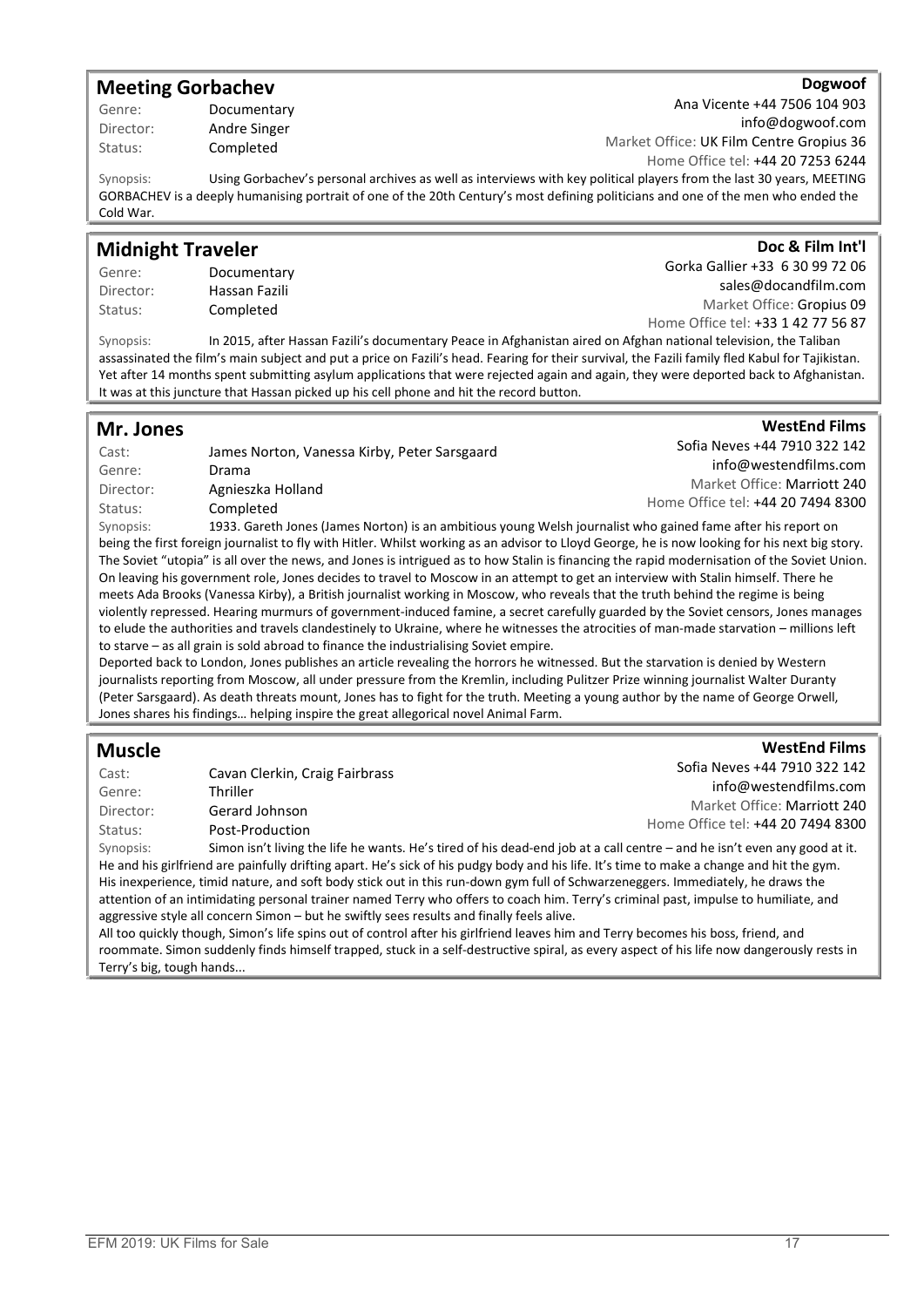#### My Friend The Polish Girl

Cast: Emma Friedman-Cohen, Aneta Piotrowska Genre: Drama Director: Ewa Banaszkiewicz Status: Completed

#### Antipode Sales & Distribution Olga Rodionova +7 916 027 26 49

elena@antipode-sales.biz Home Office tel: +7 916 604 5884

**Film Seekers** 

**KSM** 

Sara Vonk +44 7447 362 443 info@film-seekers.com

Market Office: UK Film Centre Gropius 36 Home Office tel: +44 20 3950 0698

Martin Brunnett +49 151 172 232 52

Home Office tel: +49 61 22 53 45 70

international@ksmfilm.de Market Office: Gropius 161

**Bankside Films** 

**The Bureau Sales** 

Synopsis: "The Power and Control Over Intimacy" From Cannes and Telluride nominee Ewa Banaszkiewicz and Mateusz Dymek comes a fiction film that takes the form of a first-time filmmaker's documentary.

MY FRIEND THE POLISH GIRL borrows from cinema verite and video bloggers to create a rare naturalism in style and performance. The fiction film watches as an experimental documentary told through the eyes (and lens) of amateur filmmaker Katie: an American rich kidfollowing Alicja, an erratic unemployed Polish actress. Set in a post-Brexit-vote London, Katie's colonising, disruptive presence in Alicja's life mirrors the treatment of migrants in the UK: Welcomed, used, then discarded. A raw, sexual, and visually brash film exploring the abusive power and control over someone's intimacy.

#### The Mysterious Death Of Lord Harrington

Cast: Craig Kelly, Kim Kold, Enn Reitel Genre: Crime Director: Crime Status: Completed Synopsis: Lord Harrington has invited his company board members to the Opera in the town of Valletta on the Island of Malta, accompanied by his daughter Lady Elizabeth Harrington and his heir Callum but soon they are faling prey to supernaturally large

wolf-like animal.

| <b>The Naked Wanderer</b>                                                                                                                                               |                                                                           | <b>GFM Films</b>                                         |
|-------------------------------------------------------------------------------------------------------------------------------------------------------------------------|---------------------------------------------------------------------------|----------------------------------------------------------|
| Cast:                                                                                                                                                                   | Angus McLaren, Sophie Kennedy Clark, Natasha Liu Bordizzo,<br>John Cleese | Claudia Ramos +44 7508 172 215<br>general@gfmfilms.co.uk |
| Genre:                                                                                                                                                                  | Road movie                                                                | Market Office: Ritz-Carlton 505                          |
| Director:                                                                                                                                                               | Alan Lindsay                                                              | Home Office tel: +44 20 7186 6300                        |
| Status:                                                                                                                                                                 | Post-Production                                                           |                                                          |
| A heartbroken young man decides to walk 4,000km along the coast of Western Australia in the searing heat,<br>Synopsis:<br>wearing nothing but a loin cloth & a backpack |                                                                           |                                                          |

#### The Necromancer

| Cast:     | Stuart Brennan, Marcus Macleod, Mark Paul Wake |
|-----------|------------------------------------------------|
| Genre:    | Action/Adventure                               |
| Director: | <b>Stuart Brennan</b>                          |
| Status:   | Completed                                      |
| Synopsis: | There is evil inside all of us                 |
|           |                                                |

#### Normal People

| Cast:     | Liam Neeson, Lesley Manville                                                                                | Jake Riley-Hunte +44 7703 466 654                                                                                                  |
|-----------|-------------------------------------------------------------------------------------------------------------|------------------------------------------------------------------------------------------------------------------------------------|
| Genre:    | Drama                                                                                                       | films@bankside-films.com                                                                                                           |
| Director: | Lisa Barros D'Sa                                                                                            | Market Office: Marriott 102                                                                                                        |
| Status:   | Post-Production                                                                                             | Home Office tel: +44 20 7636 6085                                                                                                  |
| Synopsis: | Joan and Tom have been married for many years. There is an ease to their relationship which only comes from |                                                                                                                                    |
|           |                                                                                                             | spending a life time together and a denth of love which expresses itself through tenderness and humour in equal part. When Joan is |

epth of love which expresses itself through tenderness and humour in equal part. When Joan is unexpectedly diagnosed with breast cancer, the course of her treatment shines a light on their relationship as they are faced with the challenges that lie ahead and the prospect of what might happen if something were to happen to Joan. NORMAL PEOPLE is a story about love, survival and the epic questions life throws at each and every one of us.

#### Only You

| Cast:                                                                                                                                                                                                                                                                             | Laia Costa, Josh O'Connor                                                                                     | Rym Hachimi +33 6 99 52 79 5 |
|-----------------------------------------------------------------------------------------------------------------------------------------------------------------------------------------------------------------------------------------------------------------------------------|---------------------------------------------------------------------------------------------------------------|------------------------------|
| Genre:                                                                                                                                                                                                                                                                            | Drama                                                                                                         | sales@lebureaufilms.com      |
| Director:                                                                                                                                                                                                                                                                         | Harry Wootliff                                                                                                | Market Office: Gropius 34    |
| Status:                                                                                                                                                                                                                                                                           | Completed                                                                                                     | Home Office tel:             |
| Synopsis:                                                                                                                                                                                                                                                                         | Jake and Elena meet on New Year's Eve and fall madly in love. They find a naïve delight in each other that is |                              |
| captivating. Just weeks in and they're living together. They feel complete. They make love without contraception, fantasizing about<br>having a baby. But the baby doesn't materialise. Pressure builds and the idea a family starts to become all they want in life. Elena feels |                                                                                                               |                              |

having a baby. But the baby doesn't materialise. Pressure builds and the idea a family starts to become all they want in life. Elena feels like she's a failure. Her previous insecurities around relationships haunt her. Jake struggles to hang on to the idea that their love is flawless and always will be. He tries to be the perfect support but flounders and hates himself for it. They stray increasingly further away from where they began and we fear they will never find their way back. A passionate, romantic, and contemporary love story, about the struggle to remain in love when life doesn't give you everything you want it to.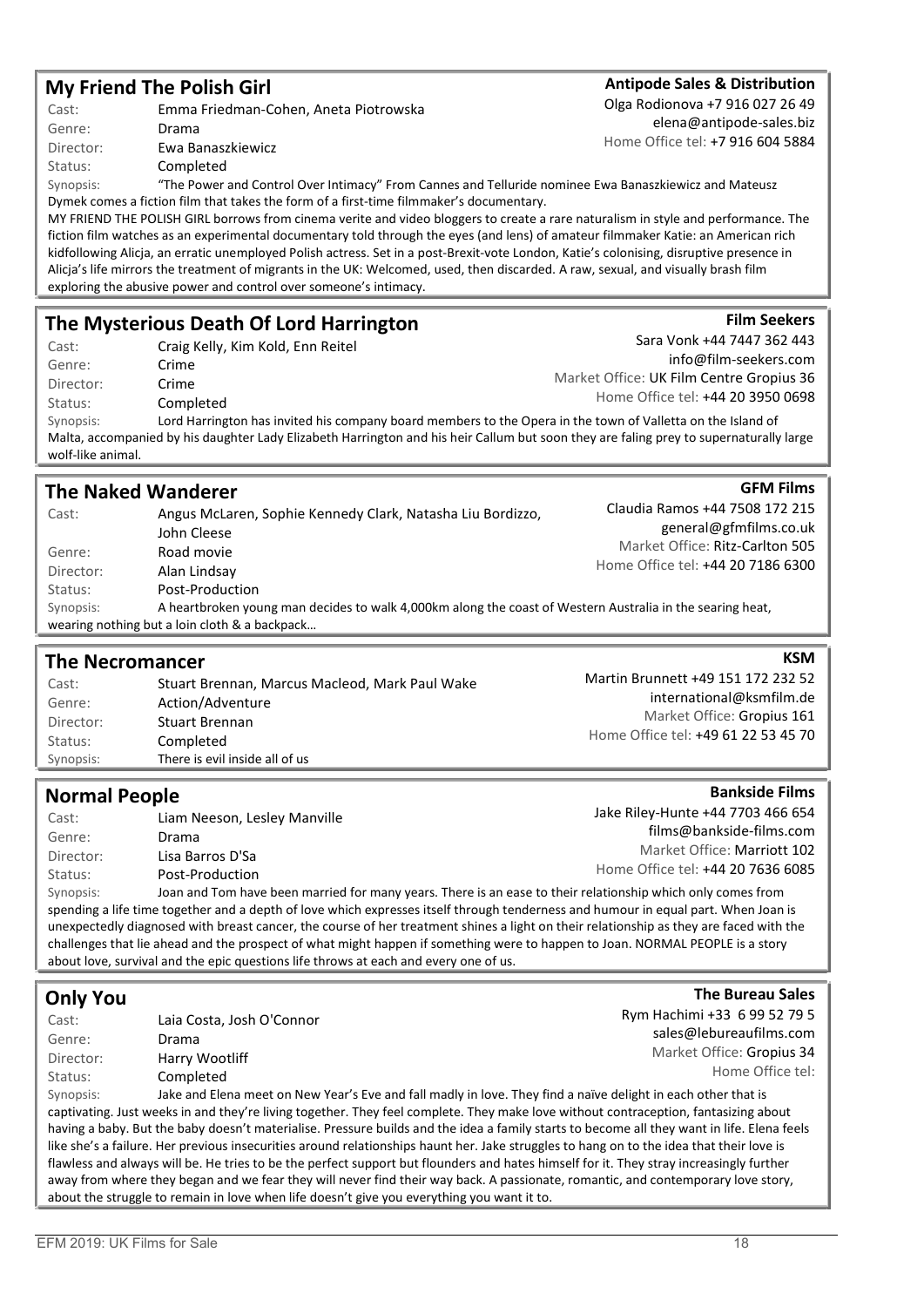#### Our Godfather

#### **Kew Media Distribution**

Genre: Documentary Director: Andrew Meier Status: Completed

Tom Bairstow london@kewmedia.com Market Office: Marriott 105 Home Office tel: +44 20 7851 6506

Synopsis: Our Godfather is a feature length documentary about Tommaso Buscetta, the first high-ranking Italian Mafia boss ever to turn against Cosa Nostra.

Buscetta not only broke the code of silence for the first time - he testified against the Mob, both in the USA and in Italy. "He was the key witness who broke the back of the Mob", Louis Freeh (later FBI director) said at the time.

Buscetta helped convict more than 400 Mafiosi. He became the Mob's most wanted man in the world - and 11 close relatives, including two sons, were killed.

Our Godfather tells, for the first time, the Buscetta story with exclusive access to his family, who remain in America and are now breaking their silence after more than 30 years in hiding in America.

#### Out Of Blue

#### **Independent**

**Starline Entertainment** 

Wide House

| Cast:     | Patricia Clarkson, James Caan, Toby Jones, Aaron Tveit,                                                                            | Asia Muci +44 7448 028 216        |
|-----------|------------------------------------------------------------------------------------------------------------------------------------|-----------------------------------|
|           | Mamie Gummer, Jonathan Majors, Devyn A Tyler                                                                                       | mail@independentfilmcompany.com   |
| Genre:    | Crime                                                                                                                              | Market Office: Gropius 07         |
| Director: | Carol Morley                                                                                                                       | Home Office tel: +44 207 257 8735 |
| Status:   | Completed                                                                                                                          |                                   |
| Synopsis: | When homicide detective Mike Hoolihan is called to investigate the shooting of leading astrophysicist and black                    |                                   |
|           | hole expert. Jennifer Rockwell, she is affected in ways she struggles to comprehend. Revolving around contemporary New Orleans and |                                   |

hole expert, Jennifer Rockwell, she is affected in ways she struggles to comprehend. Revolving around contemporary New Orleans and the mysteries of the universe, OUT OF BLUE is a neo-noir detective story, a metaphysical mystery, in which Mike's quest for the truth destabilizes her view of the world, and herself.

#### Piano To Zanskar

| Cast:     | Desmond Gently, Anna Ray, Harald Hagegard                                                                                            | Piers Nightingale                 |
|-----------|--------------------------------------------------------------------------------------------------------------------------------------|-----------------------------------|
| Genre:    | Road movie                                                                                                                           | pn@starlineentertainment.co.uk    |
| Director: | Michal Sulima                                                                                                                        | Home Office tel: +44 20 3929 2057 |
| Status:   | Completed                                                                                                                            |                                   |
| Synopsis: | The life-affirming story of an old London piano tuner, an 80 kilo, 100 year-old instrument, and the vast mountains                   |                                   |
|           | he must cross in order to reach his ultimate destination, making the world's highest and remotest piano delivery ever - to a primary |                                   |

school buried deep in the Himalayas.

#### **Prophecy**

| . 1       |              |                                    |
|-----------|--------------|------------------------------------|
| Genre:    | Documentary  | Marine Perez +33 6 35 23 78 54     |
| Director: | Charlie Paul | infos@widehouse.org                |
| Status:   | Completed    | Market Office: Gropius 28          |
|           |              | Home Office tel: +33 1 53 95 24 41 |

Synopsis: Plunged into the mind of darkly comic obsessive Peter Howson, this rare and deeply intimate exploration of an oil painting is the first major film to reveal the motive and techniques behind each stroke of paint as the artist is creating. Howson draws inspiration from world unrest, religion and mythology.

| <b>Quest For The Silver Pearl</b>         |                                                                                                                 | <b>Film Seekers</b>                      |
|-------------------------------------------|-----------------------------------------------------------------------------------------------------------------|------------------------------------------|
| Genre:                                    | Family                                                                                                          | Sara Vonk +44 7447 362 443               |
| Director:                                 | Philip Todd                                                                                                     | info@film-seekers.com                    |
| Status:                                   | Pre-Production                                                                                                  | Market Office: UK Film Centre Gropius 36 |
|                                           |                                                                                                                 | Home Office tel: +44 20 3950 0698        |
| Synopsis:                                 | When his grandfather falls ill, a wild adopted boy leads his family on a hunt for a magical pearl unaware it is |                                          |
| guarded by dangerous mythological beings. |                                                                                                                 |                                          |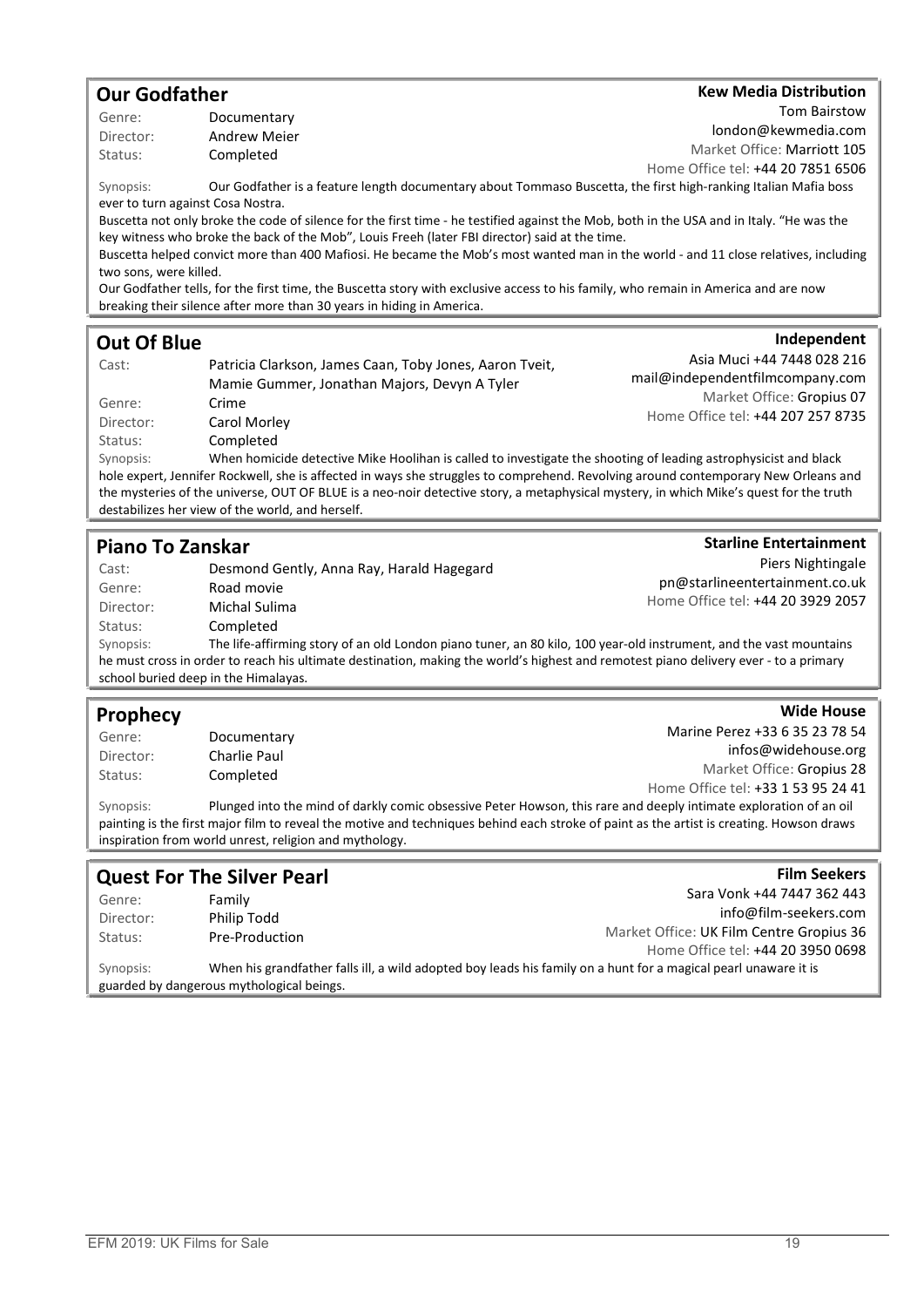| <b>Rattlesnakes</b>  |                                                                                                                                                                                                                                                             | <b>Kew Media Distribution</b>                                   |
|----------------------|-------------------------------------------------------------------------------------------------------------------------------------------------------------------------------------------------------------------------------------------------------------|-----------------------------------------------------------------|
| Cast:                | Jimmy Jean-Louis, Jake Coleman                                                                                                                                                                                                                              | <b>Tom Bairstow</b>                                             |
| Genre:               | Drama                                                                                                                                                                                                                                                       | london@kewmedia.com                                             |
| Director:            | Julius Amedume                                                                                                                                                                                                                                              | Market Office: Marriott 105                                     |
| Status:              | Post-Production                                                                                                                                                                                                                                             | Home Office tel: +44 20 7851 6506                               |
| Synopsis:            | A neo-noir psychological thriller adapted from the acclaimed stage-play, award-winning writer/director Julius<br>Amedume's Rattlesnakes tells the story of California life guru and family man Robert McQueen.                                              |                                                                 |
|                      | What begins as a typical day of client meetings and therapy sessions takes a turn for the worse He's expecting to meet a regular client<br>in a rented apartment, but instead he's ambushed by three masked men and held hostage.                           |                                                                 |
|                      | McQueen is accused of sleeping with each man's wife. He pleads his innocence, but faced with being beaten and tortured, what he                                                                                                                             |                                                                 |
|                      | reveals will change all of their lives forever - but will it be enough to save his?                                                                                                                                                                         |                                                                 |
|                      |                                                                                                                                                                                                                                                             |                                                                 |
| Reborn               |                                                                                                                                                                                                                                                             | <b>Jinga Films</b><br>Kevin Law +44 7971 845 546                |
| Cast:                | Kayleigh Gilbert, Barbara Crampton, Michael Pare, Chaz Bono,                                                                                                                                                                                                |                                                                 |
|                      | Rae Dawn Chong, Monte Markham, Peter Bogdanovich                                                                                                                                                                                                            | info@jingafilms.com<br>Market Office: UK Film Centre Gropius 36 |
| Genre:               | Horror                                                                                                                                                                                                                                                      | Home Office tel: +44 20 8960 7679                               |
| Director:            | Julian Richards                                                                                                                                                                                                                                             |                                                                 |
| Status:              | Completed                                                                                                                                                                                                                                                   |                                                                 |
| Synopsis:            | A stillborn baby girl is abducted from hospital by a morgue attendant and brought back to life. On her sixteenth<br>birthday she escapes captivity and sets out to find her birth mother leaving a bloody trail of destruction behind her.                  |                                                                 |
|                      |                                                                                                                                                                                                                                                             |                                                                 |
| <b>Red Joan</b>      |                                                                                                                                                                                                                                                             | <b>Embankment Films</b>                                         |
| Cast:                | Sophie Cookson, Dame Judi Dench, Tom Hughes                                                                                                                                                                                                                 | Maite Villarino Vicente +44 7786 005 306                        |
| Genre:               | Romance                                                                                                                                                                                                                                                     | info@embankmentfilms.com                                        |
| Director:            | Sir Trevor Nunn                                                                                                                                                                                                                                             | Market Office: Marriott 104                                     |
| Status:              | Completed                                                                                                                                                                                                                                                   | Home Office tel: +44 20 7183 47 39                              |
| Synopsis:            | "I was a shadow in a man's world. Invisiblebut in the end, powerful."                                                                                                                                                                                       |                                                                 |
|                      | In a picturesque village in England, Joan Stanley (Academy Award® winner Dame Judi Dench), lives in contented retirement. Then                                                                                                                              |                                                                 |
|                      | suddenly her tranquil existence is shattered as she's shockingly arrested by MI5. For Joan has been hiding an incredible past; she is one                                                                                                                   |                                                                 |
|                      | of the most influential spies in living history Cambridge University in the 1930s, and the young Joan (Sophie Cookson), a demure                                                                                                                            |                                                                 |
|                      | physics student, falls intensely in love with a seductively attractive Russian saboteur, Leo. Through him, she begins to see that the                                                                                                                       |                                                                 |
|                      |                                                                                                                                                                                                                                                             |                                                                 |
|                      | world is on a knife-edge and perhaps must be saved from itself in the race to military supremacy. Post-war and now working at a top                                                                                                                         |                                                                 |
|                      | secret nuclear research facility, Joan is confronted with the impossible: Would you betray your country and your loved ones, if it meant                                                                                                                    |                                                                 |
|                      | saving them? What price would you pay for peace? Inspired by an extraordinary true story, Red Joan is the taut and emotional<br>discovery of one woman's sacrifice in the face of incredible circumstances. A woman to whom we perhaps all owe our freedom. |                                                                 |
|                      |                                                                                                                                                                                                                                                             |                                                                 |
| <b>Rialto</b>        |                                                                                                                                                                                                                                                             | <b>The Bureau Sales</b>                                         |
| Cast:                |                                                                                                                                                                                                                                                             | Rym Hachimi +33 6 99 52 79 5                                    |
| Genre:               | Tom Vaughan-Lawlor<br>Drama                                                                                                                                                                                                                                 | sales@lebureaufilms.com                                         |
| Director:            | <b>Peter Mackie Burns</b>                                                                                                                                                                                                                                   | Market Office: Gropius 34                                       |
| Status:              | Pre-Production                                                                                                                                                                                                                                              | Home Office tel:                                                |
| Synopsis:            | In the wake of his father's death, Colm must come to terms with his actions and find the resolve to halt the                                                                                                                                                |                                                                 |
|                      | crumbing facade of his home, his family, and everything he has built.                                                                                                                                                                                       |                                                                 |
|                      |                                                                                                                                                                                                                                                             |                                                                 |
| Run                  |                                                                                                                                                                                                                                                             | <b>Film Constellation</b>                                       |
| Cast:                | Mark Stanley, Marli Siu, Amy Manson, Anders Hayward                                                                                                                                                                                                         | Chloe Tai                                                       |
| Genre:               | Drama                                                                                                                                                                                                                                                       | info@filmconstellation.com                                      |
| Director:            | Scott Graham                                                                                                                                                                                                                                                | Market Office: Gropius 146                                      |
| Status:              | Production                                                                                                                                                                                                                                                  | Home Office tel: +44 20 7702 0605                               |
| Synopsis:            | The Northern Scottish town of Fraserburgh; where boys become men through late-night drag racing as they dream                                                                                                                                               |                                                                 |
|                      | of escapism. Like many, Finnie, a 36-year old former street racer, now works at the local fish factory with his teenage son, who is slowly                                                                                                                  |                                                                 |
|                      | following in his footsteps. One night, struggling to deal with his inner turmoil, and no longer able to ignore the fact that he's going                                                                                                                     |                                                                 |
|                      | nowhere, he decides to go for one final joyride and risks losing his family forever.                                                                                                                                                                        |                                                                 |
|                      |                                                                                                                                                                                                                                                             | <b>GFM Films</b>                                                |
|                      | <b>Saint Seiya: Knights Of The Zodiac</b>                                                                                                                                                                                                                   | Claudia Ramos +44 7508 172 215                                  |
| Genre:               | Action/Adventure                                                                                                                                                                                                                                            | general@gfmfilms.co.uk                                          |
| Director:            | Tomek Baginski                                                                                                                                                                                                                                              | Market Office: Ritz-Carlton 505                                 |
| Status:              | Pre-Production                                                                                                                                                                                                                                              | Home Office tel: +44 20 7186 6300                               |
| Synopsis:            | A troubled young man answers the call to become the Pegasus Knight in order to save mankind from threatening                                                                                                                                                |                                                                 |
| mythological forces. |                                                                                                                                                                                                                                                             |                                                                 |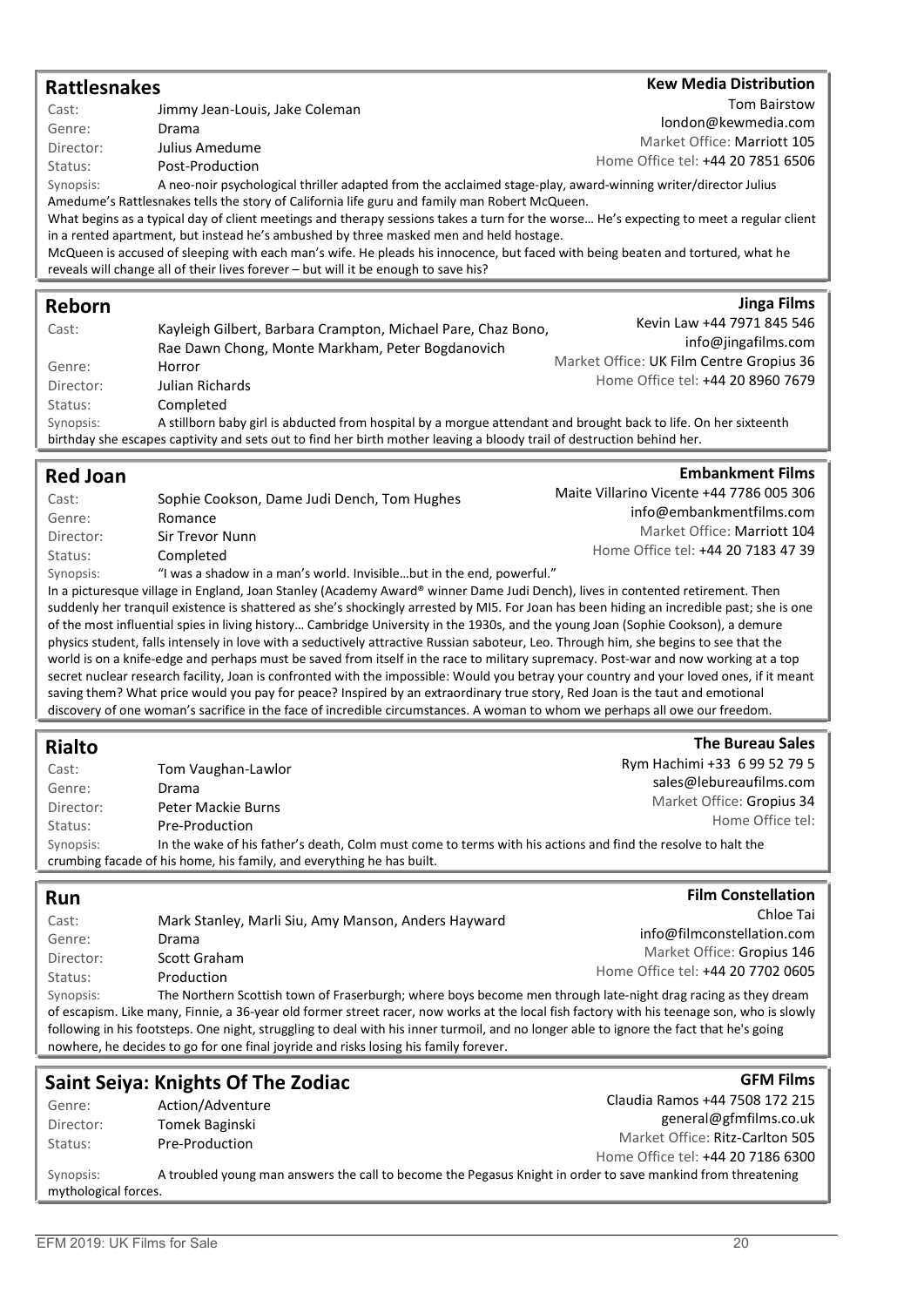#### Samurai Marathon

| Cast:     | Takeru Sato, Nana Komatsu, Mirai Moriyama            |
|-----------|------------------------------------------------------|
| Genre:    | Drama                                                |
| Director: | <b>Bernard Rose</b>                                  |
| Status:   | Post-Production                                      |
| Synopsis: | At the end of Edo period, a lord of Annaka clan gath |
|           |                                                      |

Market Office: Gropius 25 Home Office tel: +44 20 7290 0750 Synopsis: At the end of Edo period, a lord of Annaka clan gathers his retainers and announces to hold a marathon to train

themselves for potential attacks from overseas. With a carrot dangled in front of them, retainers join the marathon to get a prize. In the meanwhile, the central Edo government sends an assassin to kill the Annaka lord, after receiving a message from their spy Jinnai who has mistaken the assembly as a sign of rebellion. To straighten out the fatal misunderstanding, Jinn desperately to save the domain head from the assassin.

#### **Scarborough**

| Jodhi May, Jessica Barden, Jordan Bolger, Edward Hogg<br>info@globalscreen.de<br>Genre:<br>Drama<br>Home Office tel: +49 89 24 41 29 55 00<br>Barnaby Southcombe<br>Director:<br>Completed<br>Status: | Klaus Rasmussen +49 172 316 425 6 |
|-------------------------------------------------------------------------------------------------------------------------------------------------------------------------------------------------------|-----------------------------------|
|                                                                                                                                                                                                       |                                   |
|                                                                                                                                                                                                       |                                   |
|                                                                                                                                                                                                       |                                   |
| In a once glamorous Scarborough hotel, away from prying eyes, two couples laugh, quarrel, and make love as they<br>Synopsis:                                                                          |                                   |
| come to terms with the impossibility of their forbidden love. At barely 16 years old, two of them are still at school and the others,                                                                 |                                   |
| their teachers.                                                                                                                                                                                       |                                   |

#### The School In The Cloud

Genre: Documentary Director: Jerry Rothwell Status: Completed

**Metfilm Sales** Vesna Cudic +44 7977 051 577 vesna@metfilm.co.uk Market Office: Gropius C7

Home Office tel: +44 20 8280 9117

Synopsis: What is the future of education in a networked world? Indian professor Sugata Mitra calls for a revolution in how and what we learn. With a global network of information a few clicks away, Mitra argues that the Victorian model on which our school systems are based is obsolete.

School In The Cloud follows a three year experiment as Mitra installs unmanned internet kiosks in locations ranging from remote villages in West Bengal to a school in north east England, to enable children to self-organise their learning.

Jerry Rothwell's film explores the impact of Sugata's work, predominantly through the experience of children in the remote Indian village of Korakati in the Ganges Delta. As children encounter the internet for the first time, will they be able to use it to transform their futures?

#### Show Me The Picture: The Story Of Jim Marshall

Cast: Jim Marshall Genre: Documentary Director: Alfred George Bailey Status: Post-Production

Chloe Tai info@filmconstellation.com Market Office: Gropius 146 Home Office tel: +44 20 7702 0605

**Film Constellation** 

Synopsis: An outsider with attitude, Show Me The Picture: The Story of Jim Marshall chronicles the infamous photographer's life behind and outside the camera. A child of immigrants and a life battling inner demons, Jim fought his way to become one of the most trusted mavericks behind a lens throughout 60's history.

A passion for music led him to capture some of the most iconic figures in music history from Bob Dylan, The Rolling Stones, to the infamous image of Jimi Hendrix burning his guitar. It was his abrasive but honest approach to his subjects combined with incredible skill to build trust that expanded his portfolio beyond celebrities, documenting history across the ages.

#### Six Minutes To Midnight Cast: Eddie Izzard, Judi Dench, Jim Broadbent Genre: Thriller Director: Andy Goddard Status: Post-Production Lionsgate Ella Field !internationalsales@lionsgate.com Market Office: Grant Hyatt 720 Home Office tel: +1 310 255 3700 Synopsis: In this edge-of-the-seat spy thriller inspired by real events, a teacher at an exclusive English finishing school is caught up in a Nazi conspiracy that could defeat Britain before the war even starts.

#### **HanWay Films** Nicole Mackey

info@hanwayfilms.com

| ai and other retainers run |
|----------------------------|
| <b>Global Screen</b>       |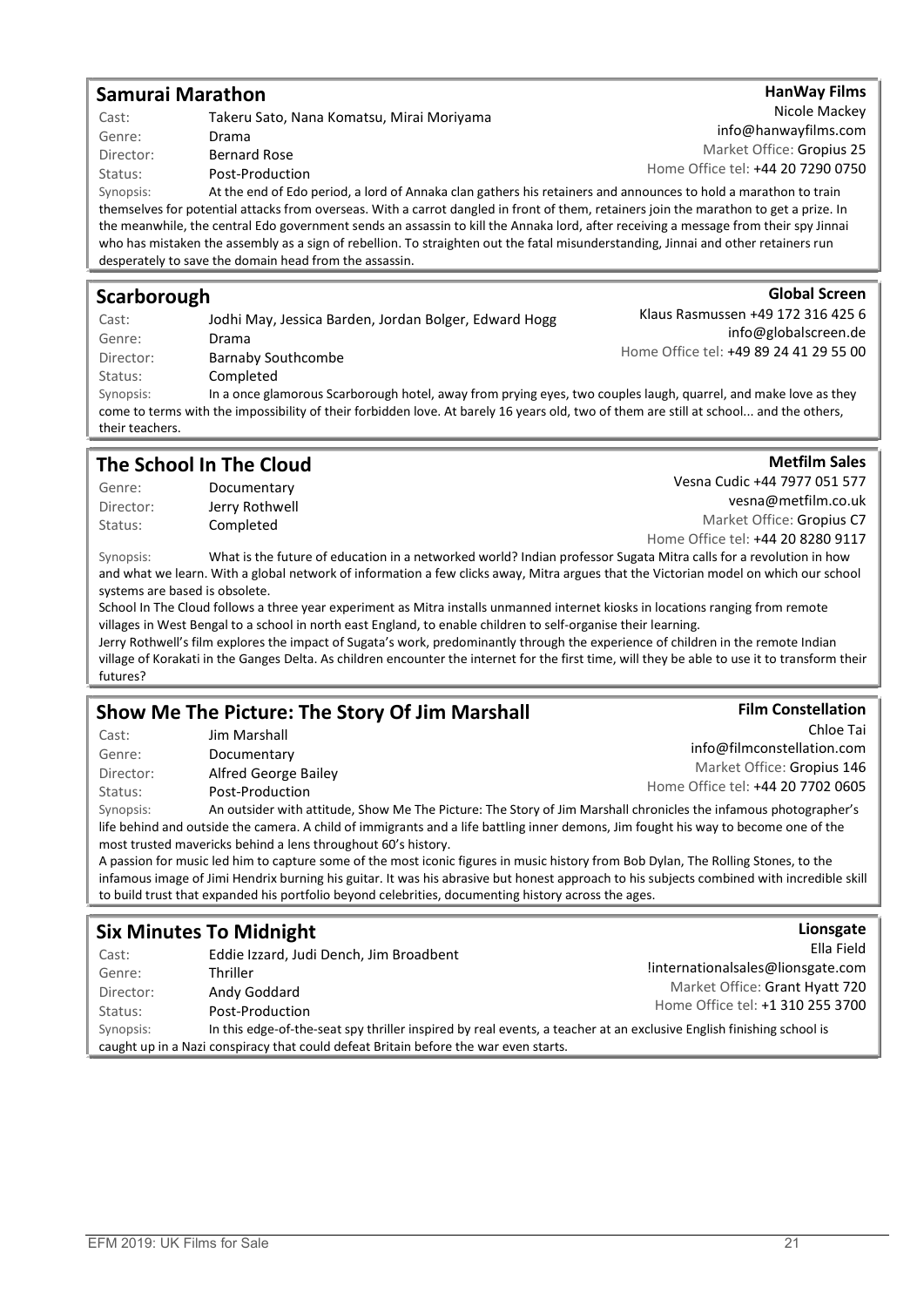| <b>Snap Shot</b>                 |                                                                                                                                                                                                                                                                          | <b>Parkland Pictures</b>                                                      |
|----------------------------------|--------------------------------------------------------------------------------------------------------------------------------------------------------------------------------------------------------------------------------------------------------------------------|-------------------------------------------------------------------------------|
| Cast:                            | Adrian Paul, Sasha Jackson, Daniel Pirrie, Cian Barry, Matthias                                                                                                                                                                                                          | Mitch Clare +44 7817 605 341                                                  |
|                                  | Harris                                                                                                                                                                                                                                                                   | info@parklandpictures.com                                                     |
| Genre:                           | Thriller                                                                                                                                                                                                                                                                 | Market Office: UK Film Centre Gropius 36<br>Home Office tel: +44 203 432 1696 |
| Director:                        | Marcus Warren                                                                                                                                                                                                                                                            |                                                                               |
| Status:                          | Completed                                                                                                                                                                                                                                                                |                                                                               |
| Synopsis:                        | A group of friends reunite for a birthday party and hunting trip in this elegant suspense thriller. It's the first time<br>they've met since the death, on a stag shoot two years before, of an unknown man. Geoffrey, responsible for the accidental shooting,          |                                                                               |
|                                  | is crippled by guilt, but his girlfriend, Julia, an investigative journalist, has her doubts about what really happened. Cautious and                                                                                                                                    |                                                                               |
|                                  | hardened by a harrowing incident in her past, she begins to pick away at the web of lies that has been spun, while trying to keep her                                                                                                                                    |                                                                               |
| own secrets hidden.              |                                                                                                                                                                                                                                                                          |                                                                               |
| <b>The Sonata</b>                |                                                                                                                                                                                                                                                                          | <b>The Project</b>                                                            |
| Cast:                            | Freya Tingley, Simon Abkarian, James Faulkner, Matt Barber,                                                                                                                                                                                                              | Rodolphe Sanze                                                                |
|                                  | Rutger Hauer, Catherine Schaub-Abkarian                                                                                                                                                                                                                                  | contact@theproject.paris                                                      |
| Genre:                           | Horror                                                                                                                                                                                                                                                                   | Home Office tel:                                                              |
| Director:                        | Andrew Desmond                                                                                                                                                                                                                                                           |                                                                               |
| Status:                          | Completed                                                                                                                                                                                                                                                                |                                                                               |
| Synopsis:                        | A young violinist unravels her long lost father's past, triggering dark forces that reach beyond her imagination.                                                                                                                                                        |                                                                               |
| <b>The Souvenir</b>              |                                                                                                                                                                                                                                                                          | <b>Protagonist Pictures</b>                                                   |
| Cast:                            | Honor Swinton Byrne, Tom Burke, Tilda Swinton                                                                                                                                                                                                                            | George Hamilton                                                               |
| Genre:                           | Drama                                                                                                                                                                                                                                                                    | info@protagonistpictures.com                                                  |
| Director:                        | Joanna Hogg                                                                                                                                                                                                                                                              | Market Office: Gropius 19                                                     |
| Status:                          | Completed                                                                                                                                                                                                                                                                | Home Office tel: +44 20 7734 9000                                             |
| Synopsis:                        | Between script pitches and camera setups, Julie hosts a film-school cohort party where she meets a mysterious man                                                                                                                                                        |                                                                               |
|                                  | named Anthony. A few days later, Anthony invites Julie to a tea room and asks to stay with her for a few days. Thus begins Julie's first                                                                                                                                 |                                                                               |
| and prioritizes Anthony's needs. | serious love affair. Ignoring her cohort and borrowing large amounts of money from her parents, Julie surrenders to the relationship                                                                                                                                     |                                                                               |
|                                  |                                                                                                                                                                                                                                                                          |                                                                               |
|                                  |                                                                                                                                                                                                                                                                          |                                                                               |
| <b>Stardog And Turbocat</b>      |                                                                                                                                                                                                                                                                          | <b>Kaleidoscope Film Distribution</b>                                         |
| Cast:                            | Gemma Arterton, Bill Nighy                                                                                                                                                                                                                                               | Daniel Cooper +44 7590 316 488                                                |
| Genre:                           | Children's                                                                                                                                                                                                                                                               | sales@kaleidoscopefilmdistribution.com                                        |
| Director:                        | <b>Ben Smith</b>                                                                                                                                                                                                                                                         | Market Office: UK Film Centre Gropius 36                                      |
| Status:                          | Completed                                                                                                                                                                                                                                                                | Home Office tel: +44 20 3397 4410                                             |
| Synopsis:                        | In 1966, loyal dog Buddy is launched into space in a NASA rocket by his owner, scientist David. When he crash lands                                                                                                                                                      |                                                                               |
|                                  | in 2016, he finds himself in Glenview, a small town where pets are banned and ruthlessly rounded up by animal-hating Police Officer,<br>Peck. Desperate to be reunited with his owner, Buddy realises the only way back home is to recruit genius millionaire, Felix AKA |                                                                               |
|                                  | TurboCat, a vigilante superhero cat. When they encounter rabbit Celine and her misfit organisation of animal rights activists, Peck                                                                                                                                      |                                                                               |
|                                  | closes in and Buddy and Felix are forced to become the heroes they need to be! It's a hilarious animated superhero adventure that tells                                                                                                                                  |                                                                               |
|                                  | a story of friendship, heroism and belief in the human capacity for good; that introduces the whole family to the greatest heroes ever<br>unleashed: SPACEDOG AND TURBOCAT!                                                                                              |                                                                               |
|                                  |                                                                                                                                                                                                                                                                          |                                                                               |
| <b>Starfish</b>                  |                                                                                                                                                                                                                                                                          | <b>Yellow Veil Pictures</b>                                                   |
| Cast:                            | Virginia Gardner, Christina Masterson, Eric Beecroft, Natalie                                                                                                                                                                                                            | Joe Yanick +34 7 860 0955                                                     |
|                                  | Mitchell                                                                                                                                                                                                                                                                 | info@yellowveilpictures.com                                                   |
| Genre:                           | First film                                                                                                                                                                                                                                                               | Home Office tel: +1 619 518 5788                                              |
| Director:                        | A.T. White                                                                                                                                                                                                                                                               |                                                                               |
| Status:                          | Completed                                                                                                                                                                                                                                                                |                                                                               |
| Synopsis:                        | that will unlock the secrets of The Signal and could end up either saving the world or condemning it.                                                                                                                                                                    |                                                                               |
| <b>Strike</b>                    |                                                                                                                                                                                                                                                                          | 101 Films Int'l                                                               |
| Cast:                            | Ken Stott, Lizzie Waterworth-Santo, Naomi McDonald                                                                                                                                                                                                                       | Eoghan Burke +353 8 7251 7136                                                 |
| Genre:                           | Animation                                                                                                                                                                                                                                                                | info@101-films.com                                                            |
| Director:                        | <b>Trevor Hardy</b>                                                                                                                                                                                                                                                      | Market Office: UK Film Centre Gropius 36<br>Home Office tel: +44 20 7693 8079 |
| Status:                          | Production                                                                                                                                                                                                                                                               |                                                                               |
| Synopsis:<br>Soccer Cup.         | To save his family a young miner mole needs to defeat a mobster cat and get selected to play in the Wild World                                                                                                                                                           |                                                                               |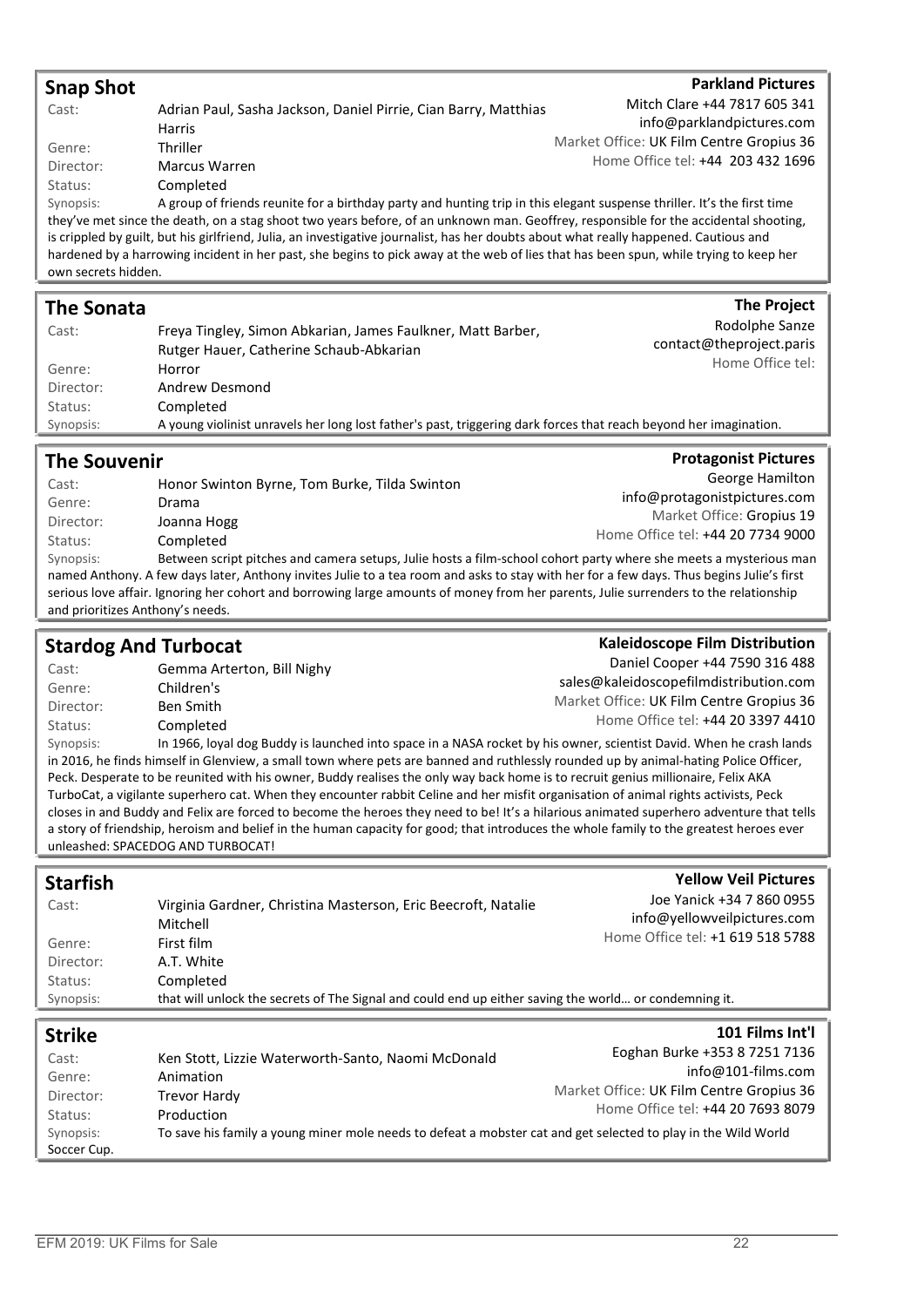#### Summerland

#### **Embankment Films**

Cast: Gemma Arterton Genre: Drama Director: Jessica Swale Status: Pre-Production

Maite Villarino Vicente +44 7786 005 306 info@embankmentfilms.com Market Office: Marriott 104 Home Office tel: +44 20 7183 47 39

Synopsis: A love-story set in the timeless and enchanting world of Summerland; sun-dappled days spent outdoors by the sea over one achingly beautiful summer. Fiercely independent writer Alice (Gemma Arterton) secludes herself in her study: occupied by her work but also profoundly lonely, haunted by a love affair from her past. When spirited young Frank, an evacuee from the London Blitz, is dumped into her irritable care, his innocence and wonder awaken Alice's deeply buried emotions. Bravely embracing life's miraculous unpredictability, Alice learns that wounds may be healed, hope and second chances do exist, and any woman must defiantly be two things: who and what she wants. From Britain's strongest new voice, the Olivier Award winning breakthrough writer/director Jessica Swale, Summerland inspires our audience with daringly honest and contemporary themes – an intensely emotional journey of womanhood and self-discovery, love and friendship.

#### Summit Fever

| Summit Fever |                 | <b>Carnaby Int'l Sales &amp; Distribution</b>                                                          |
|--------------|-----------------|--------------------------------------------------------------------------------------------------------|
| Cast:        | Freddie Thorp   | Evelyn Xing +44 7493 127 126                                                                           |
| Genre:       | <b>Thriller</b> | office@carnabyinternational.com                                                                        |
| Director:    | Julian Gilbey   | Market Office: UK Film Centre Gropius 36<br>Home Office tel: +44 20 7434 0185                          |
| Status:      | Production      |                                                                                                        |
| Synopsis:    |                 | A young climber spends a hedonistic summer in Chamonix whilst attempting the world's deadliest trio of |
| mountains.   |                 |                                                                                                        |

#### Sunburn

| Cast:     | Ryan Tonkin, Helena Antonio, Carlos Martin, Ania Marson                                                                          | Gary Phillips +44 7973 627 494   |
|-----------|----------------------------------------------------------------------------------------------------------------------------------|----------------------------------|
| Genre:    | Thriller                                                                                                                         | info@moviehouseent.com           |
| Director: | Anthony Alleyne                                                                                                                  | Home Office tel: +44 1256 385909 |
| Status:   | Completed                                                                                                                        |                                  |
| Synopsis: | During the hot, sweltering summer, Mike, a young American tourist goes looking for his missing friend in an isolated             |                                  |
|           | Spanish village. Here, he gets embroiled with an alluring local woman who soon becomes obsessed with him. Forced to escape, Mike |                                  |
|           | soon finds that the horror is far greater than he could have ever imagined.                                                      |                                  |

#### Surviving Christmas Cast: Michael Landes, Gemma Whelan, Joely Richardson, James Fox, Julian Ovenden, Sally Phillips, Patricia Hodge Genre: Comedy Director: James Dearden Status: Production **Metro Int'l Entertainment** Natalie Brenner sales@metro-films.com Market Office: Ritz-Carlton 545/547 Home Office tel: +44 20 7396 5301 Synopsis: When two sisters come together to spend Christmas with their families in their recently deceased parents' country house, anciet sibling rivalries flare up with hilariously chaotic consequences.

#### Sylvia Plath: Inside The Bell Jar

Genre: Documentary Director: Teresa Griffiths Status: Completed

Vesna Cudic +44 7977 051 577 vesna@metfilm.co.uk Market Office: Gropius C7 Home Office tel: +44 20 8280 9117

**Metfilm Sales** 

**Moviehouse Entertainment** 

Synopsis: Bringing to life that 'queer sultry summer' of 1953, SYLVIA PLATH: INSIDE THE BELL JAR is the first film to unravel the story behind her seminal novel. Sylvia Plath's The Bell Jar exploded the myth that women were content. It shone a light on 1950s gender politics, sexual identity and mental health at a time when women struggled to find a voice. This BBC arts film has unprecedented access to people who knew Sylvia Plath, many of whom are talking publicly for the first time. It also features a rare interview with Plath's daughter Frieda Hughes.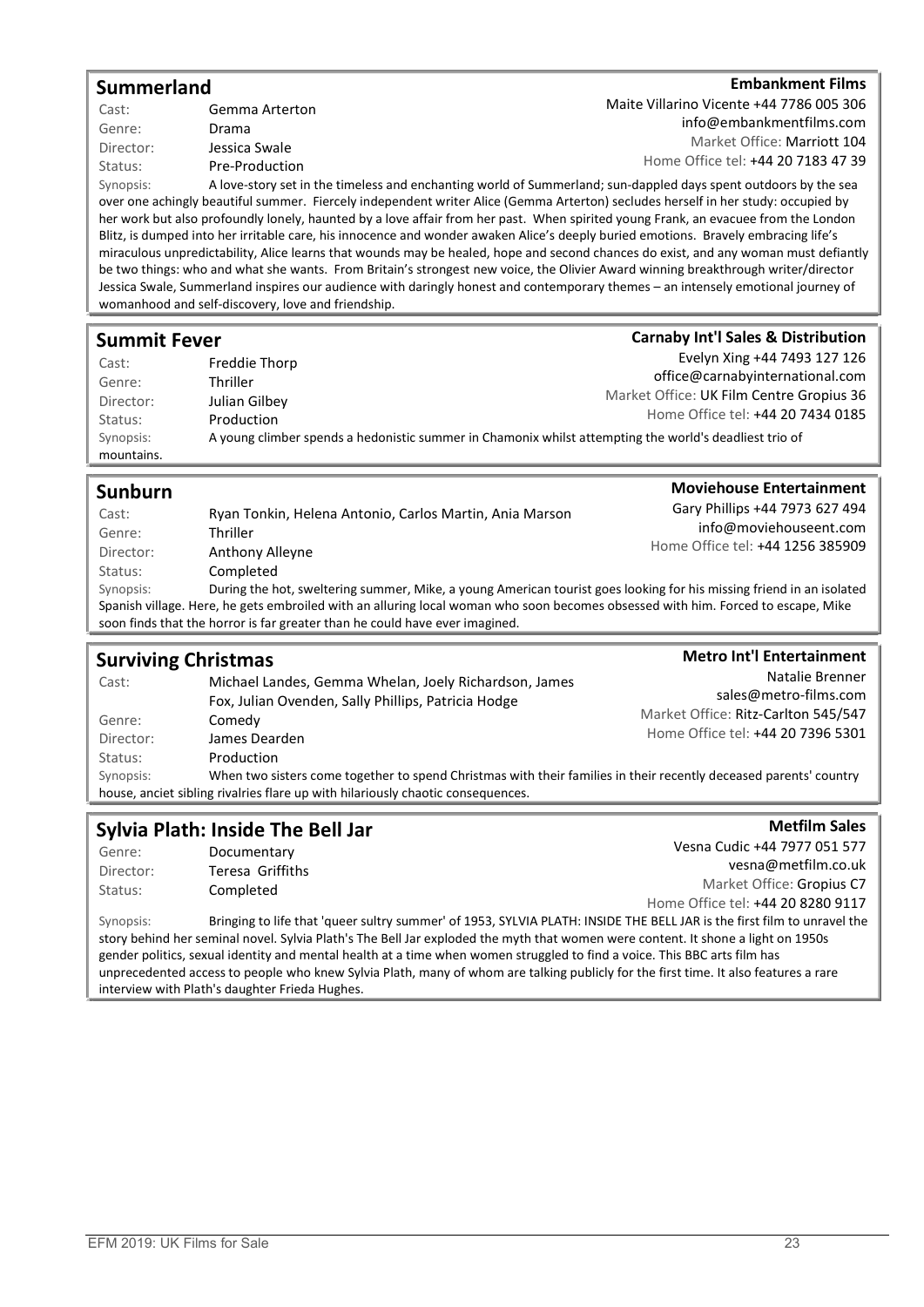| <b>Tehran City Of Love</b> |                                                                                                                                             | <b>Reel Suspects</b>                |
|----------------------------|---------------------------------------------------------------------------------------------------------------------------------------------|-------------------------------------|
| Cast:                      | Forough Ghajabegli, Mehdi Saki, Amir Hessam bakhtiar,                                                                                       | Arnaud Chevallier +33 6 62 10 68 77 |
|                            | Behnaz Jafari                                                                                                                               | info@reelsuspects.com               |
| Genre:                     | Drama                                                                                                                                       | Market Office: Gropius 150          |
| Director:                  | Ali Jaberansari                                                                                                                             | Home Office tel: +33 1 58 51 42 95  |
| Status:                    | Completed                                                                                                                                   |                                     |
| Synopsis:                  | Three lonely people, each looking for love in their own ways. This is hard enough in any big city – never mind in                           |                                     |
|                            | Tehran, where individual freedoms can't be taken for granted. In a sexy voice on the telephone, an overweight receptionist seduces          |                                     |
|                            | men who wouldn't look twice at her real 'me'. In revenge, her sexy alter ego stands up every single one of the dates she makes. A           |                                     |
|                            | former bodybuilding champion now earns a living as a personal trainer. When he gets a promising young sportsman as a client, he             |                                     |
|                            | drops everything else; even a very promising acting job for a well-known French director. A singer at religious funerals is dumped by his   |                                     |
|                            | fiancée. He tries to find new purpose in life by retraining as a singer at weddings and parties. That's a lot more attractive to women, his |                                     |
| friend assures him.        |                                                                                                                                             |                                     |
|                            |                                                                                                                                             |                                     |
| <b>Tell It To The Bees</b> |                                                                                                                                             | <b>Film Constellation</b>           |
| Cast:                      | Anna Paquin, Holliday Grainger                                                                                                              | Chloe Tai                           |
| Genre:                     | Romance                                                                                                                                     | info@filmconstellation.com          |
|                            |                                                                                                                                             |                                     |

Director: Annabel Jankel Status: Completed Market Office: Gropius 146 Home Office tel: +44 20 7702 0605 Synopsis: Gripped by a failing marriage and the responsibilities of having a young son, Lydia (Holliday Grainger) finds solace in her growing bond with the town's new female doctor Jean (Anna Paquin). But this is the 1950s in a post-WWII rural Scotland, and the

womens' relationship prompts raised eyebrows in their provincial circles. A romance before its time, TELL IT TO THE BEES is a heartwrenching portrait of a love against all odds.

## They Sing Up On The Hill

| Cast:                  | Dulguun Bayasgalan, Nomin-Erdene Munkbat                                                                                              | Timothy O'Brien +1 626 353 0232  |
|------------------------|---------------------------------------------------------------------------------------------------------------------------------------|----------------------------------|
| Genre:                 | Drama                                                                                                                                 | info@orationfilms.com            |
| Director:              | Ian Allardyce                                                                                                                         | Market Office: Marriott 107      |
| Status:                | Completed                                                                                                                             | Home Office tel: +1 626 353 0232 |
| Synopsis:              | Any number of superlatives describe Mongolia's capital; most remote, fastest growing, coldest and hippest.                            |                                  |
|                        | Ulaanbaatar is the loudest city you've never heard. Two young Mongolian musicians discover identity, purpose and love whilst creating |                                  |
| the music of the city. |                                                                                                                                       |                                  |

### This Weekend Will Change Your Life

|           | THIS ITCONGING ITTH CHAINSC TOME ENC                                                                                                 |                                           |
|-----------|--------------------------------------------------------------------------------------------------------------------------------------|-------------------------------------------|
| Cast:     | David Bamber, Niky Wardley, Caitlin Innes Edwards, James<br>Utechin, Adam Paul Harvey, Tom Richards, Kate Sissons                    | Samantha Richardson<br>info@devilworks.eu |
| Genre:    | <b>Thriller</b>                                                                                                                      | Market Office: Marriott 248               |
| Director: | Robert Mullan                                                                                                                        | Home Office tel: +44 77 313 860 63        |
| Status:   | Completed                                                                                                                            |                                           |
| Synopsis: | A group of misfits head to a therapy retreat in the back country, hoping to develop self awareness and find                          |                                           |
|           | enlightenment from their troubled lives. Waiting for them is a manipulative leader, who targets the damaged and vulnerable, creating |                                           |
|           | a toxic atmosphere, which leads to crime and murder                                                                                  |                                           |

| <b>Toff Guys</b> |                                                                                                                | <b>Rocket Science</b>             |
|------------------|----------------------------------------------------------------------------------------------------------------|-----------------------------------|
| Cast:            | Kate Beckinsale, Matthew McConaughey, Henry Golding                                                            | Diane Ferrandez +49 30 2553 1234  |
| Genre:           | Comedy                                                                                                         | info@rocket-science.net           |
| Director:        | <b>Guy RITCHIE</b>                                                                                             | Market Office: Grand Hyatt 642    |
| Status:          | Pre-Production                                                                                                 | Home Office tel: +44 20 7434 0032 |
| Synopsis:        | A very British drug lord tries to sell off his highly profitable empire to a dynasty of Oklahoma billionaires. |                                   |

#### **Devilworks**

**Oration Films**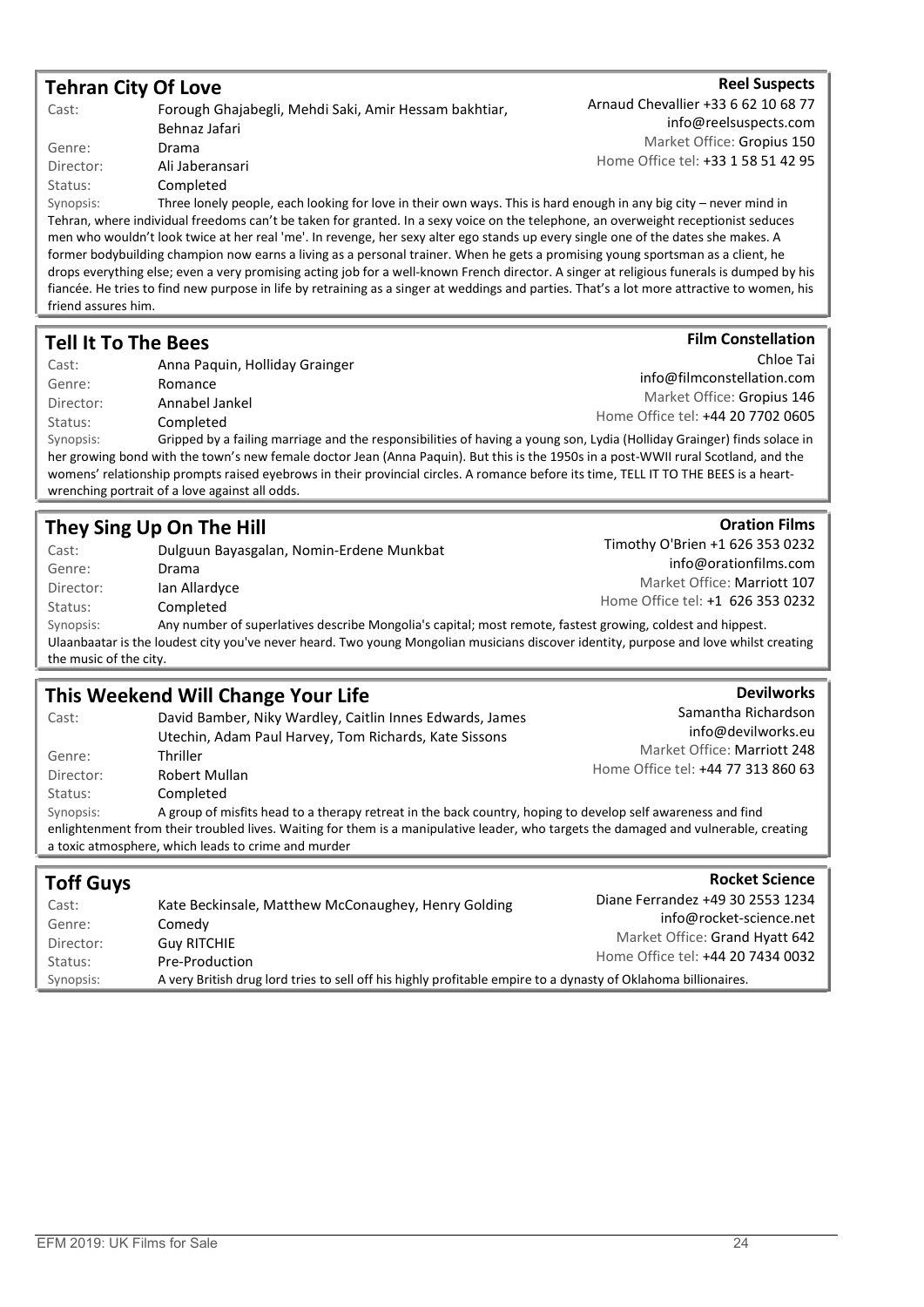#### True History Of The Kelly Gang

TMemento Films Int'l

Cast: Russell Crowe, George Mackay, Nicholas Hoult Genre: Thriller

Director: Justin Kurzel Status: Post-Production

Tanja Meissner sales@memento-films.com Market Office: Gropius 32 Home Office tel: +33 1 53 34 90 33

Moviehouse Entertainment

**Dogwoof** 

**Film Seekers** 

Synopsis: Set against the badlands of colonial Australia where the English rule with a bloody fist and the Irish endure, Ned Kelly (George MacKay) discovers he comes from a line of Irish rebels called the Sons of Sieve, an uncompromising army of cross dressing bandits immortalized for terrorizing their oppressors back in Ireland. Nurtured by the notorious bushranger Harry Power (Russell Crowe) and fueled by the unfair arrest of his mother, Ned Kelly recruits a wild bunch of warriors to plot one of the most audacious attacks of anarchy and rebellion the country has ever seen. Loved by the people, feared by his enemies and carved in history Ned Kelly is more than a Robin Hood, he is a f\*\*\*ing legend.

#### Two Graves

| Cast:     | Dave Johns, David Hayman, Josh Herdman, Katie Jarvis, Cathy<br>Tyson, Danielle Harold, Kedar William-Stirling                                                                 | Gary Phillips +44 7973 627 494<br>info@moviehouseent.com |
|-----------|-------------------------------------------------------------------------------------------------------------------------------------------------------------------------------|----------------------------------------------------------|
| Genre:    | <b>Thriller</b>                                                                                                                                                               | Home Office tel: +44 1256 385909                         |
| Director: | Gary Young                                                                                                                                                                    |                                                          |
| Status:   | Completed                                                                                                                                                                     |                                                          |
| Synopsis: | From the writer and producer of 'Harry Brown', Two Graves is a dark modern day revenge neo noir dealing with<br>themes of revenge, unspoken secrets and uncomfortable truths. |                                                          |

Margaret Powers, a middle-aged, middle class doctor of pathology, seeks revenge when she captures and tortures the young man she believes murdered her son. But, in a bid to extract a confession, her actions lead to tragedy and unearth a series of deep and troubling truths.

Aided by Zoe, a twenty-something recovering addict, who survives on her instincts and wits and Margaret's son's former lover, Zoe is dogged by her former pimp, Teddy, a deceitful, manipulative and dangerous thug.

#### Under The Wire

| Genre:    | Documentary  | Ana Vicente +44 7506 104 903             |
|-----------|--------------|------------------------------------------|
| Director: | Chris Martin | info@dogwoof.com                         |
| Status:   | Completed    | Market Office: UK Film Centre Gropius 36 |
|           |              | Home Office tel: +44 20 7253 6244        |

Synopsis: Under the Wire is the epic feature-length story of Marie Colvin and Paul Conroy's incredible journey into the besieged city of Homs, Syria. One of the most dramatic stories yet to emerge from the Arab Spring, and the pivotal event in the tragedy of modern day Syria. A gripping account of bravery, heroism, and the triumph of the human spirit in the face of overwhelming and horrific adversity. The testimonies of those involved, woven together with never-before-seen first-hand footage, goes deep into the intense, tragic drama of Conroy and Colvin's journey into Homs and Conroy's incredible escape from the city. A chilling, moment-bymoment, journey into the depths of hell.

#### Unseen

| --------  |                                                                                                          |                                          |
|-----------|----------------------------------------------------------------------------------------------------------|------------------------------------------|
| Cast:     | Rebecca Rogers, Nathalie Buscombe, Laurence Saunders                                                     | Sara Vonk +44 7447 362 443               |
| Genre:    | <b>Thriller</b>                                                                                          | info@film-seekers.com                    |
| Director: | Justin Edgar                                                                                             | Market Office: UK Film Centre Gropius 36 |
| Status:   | Post-Production                                                                                          | Home Office tel: +44 20 3950 0698        |
| Synopsis: | Former Royal marine Commando and single mother Sam is brutally kidnapped on her way to the pharmacy. She |                                          |

wakes up disoriented in what seems to be a deserted military factory. Worried that she has left her baby alone at home, she hurries to find a way out but all exits have been sealed.She soon realises that she is not alone. Someone or something is preying on her. Stalked and attacked by an invisible foe, she must use all of her military skills and knowledge to survive this deadly game of cat and mouse.When she discovers that her kidnapper is a serial killer wearing a quantum stealth suit that renders him invisible and that the compound is guarded by military drones, she unleashes all her strength in the hope to get back to her baby. Unseen is a nail-biting suspense thriller based around a highly original suspense concept.

| Van Goghs |                                                                                                                                          | <b>Loco Films</b>                 |
|-----------|------------------------------------------------------------------------------------------------------------------------------------------|-----------------------------------|
| Cast:     | Aleksey Serebriakov, Daniel Olbrychski, Elena Koreneva                                                                                   | Jennifer Fattell                  |
| Genre:    | Family                                                                                                                                   | !internationalsales@lionsgate.com |
| Director: | Sergey Livney                                                                                                                            | Market Office: Gropius 34         |
| Status:   | Completed                                                                                                                                | Home Office tel: +1 310 255 3700  |
| Synopsis: | Mark is a lonely and struggling artist who is unable to form any kind of attachment with anyone, especially not his                      |                                   |
|           | father Victor, a renowned conductor. They both loathe and adore each other at the same time and it all flares up with renewed vigor      |                                   |
|           | when Mark goes to visit his father after a long time apart. They are then both forced to come to terms with their past, their choices in |                                   |
|           | life and their love for each other when Victor slowly withers away                                                                       |                                   |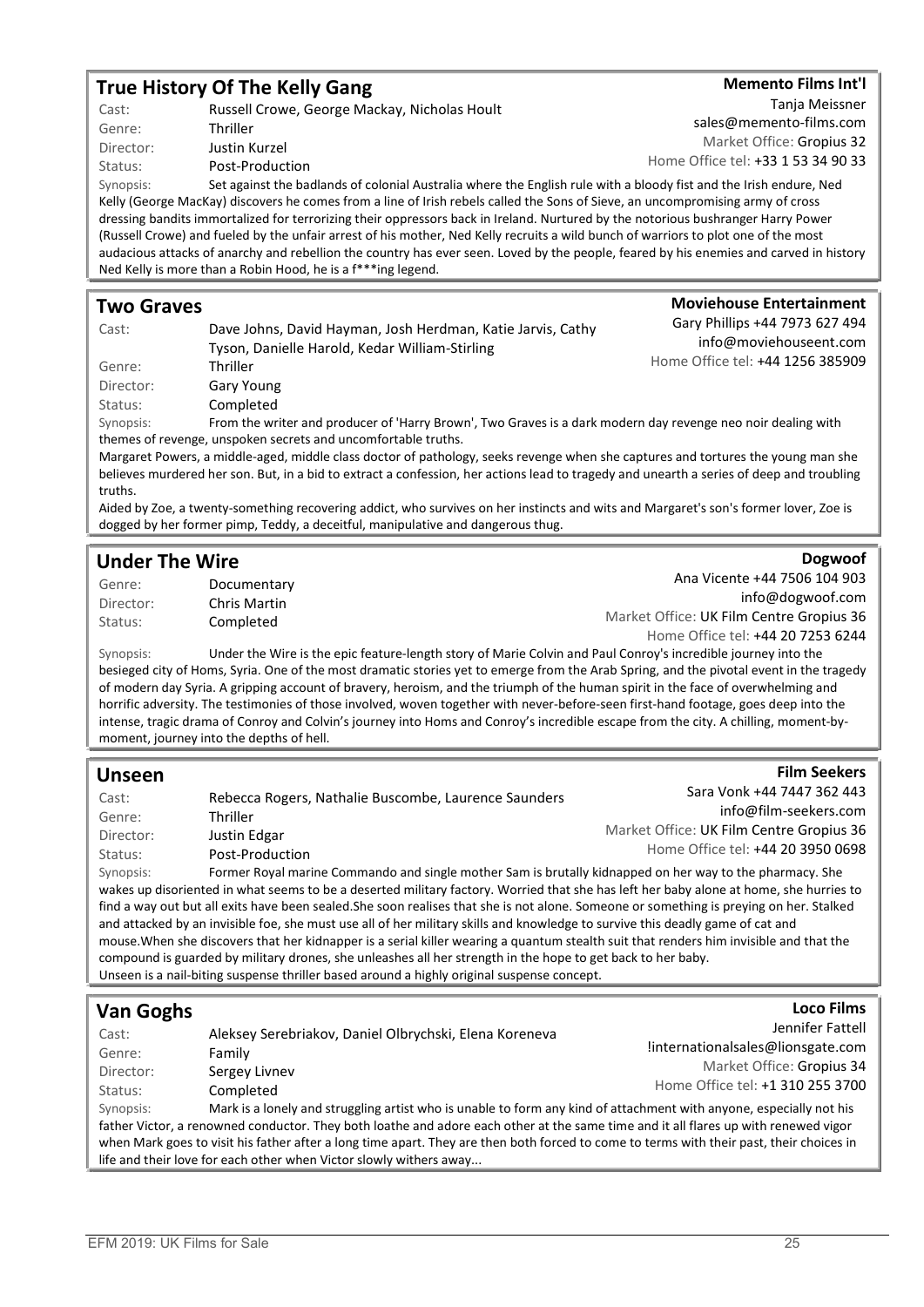#### Vs.

#### Independent

**Great Point Media** 

**Film Seekers** 

Asia Muci +44 7448 028 216 mail@independentfilmcompany.com Market Office: Gropius 07 Home Office tel: +44 207 257 8736

Genre: Drama Director: Ed Lilly Status: Post-Production

Synopsis: A troubled foster kid uses his scathing word skills to become an unlikely rap battle champion. But when he doorsteps his biological mother after ten years in care, he is forced to face his toughest opponent yet: His Past. 8 MILE meets BOY A. VS. is an inspirational rites of passage drama set in the exciting UK rap battling scene.

#### Wildfire

| Cast:     | Nika McGuigan, Nora-Jane Noone | Nada Cirjanic                                                                                                                     |
|-----------|--------------------------------|-----------------------------------------------------------------------------------------------------------------------------------|
| Genre:    | Drama                          | Imeurin@greatpointmedia.com                                                                                                       |
| Director: | Cathy Brady                    | Market Office: Marriott 101                                                                                                       |
| Status:   | Production                     | Home Office tel: +44 20 3873 0033                                                                                                 |
| Synopsis: |                                | The story of two sisters who grew up on the fractious Irish border. When one of them, who has been missing, finally               |
|           |                                | returns home, the intense bond with her sister is re-ignited. Together they unearth their mother's past but uncovered secrets and |

resentments which have been buried deep, threaten to overwhelm them.

Cast: Connor Swindells, Fola Evans-Akingbola, Ruth Sheen, Nicholas

Pinnock, Adam Rooney

#### Winter Ridge

| Cast:     | Matt Hookings, Michael McKell, Justin McDonald, Hannah                                                                                     | Sara Vonk +44 7447 362 443               |
|-----------|--------------------------------------------------------------------------------------------------------------------------------------------|------------------------------------------|
|           | Waddingham                                                                                                                                 | info@film-seekers.com                    |
| Genre:    | <b>Thriller</b>                                                                                                                            | Market Office: UK Film Centre Gropius 36 |
| Director: | Dom Lenoir                                                                                                                                 | Home Office tel: +44 20 3950 0698        |
| Status:   | Completed                                                                                                                                  |                                          |
| Synopsis: | Detective Ryan Barnes has his world turned upside down when his wife ends up in a coma following a car accident.                           |                                          |
|           | Spending his days visiting her and desperately hoping she'll recover, Ryan is pulled into a case involving a spate of deaths of old people |                                          |

#### suffering from dementia.

As the bodies begin to pile up, Ryan suspects that the deaths aren't coincidental as they first appear and he believes they are the work of a serial killer. As he desperately searches for the killer, Barnes' doubts increase. Do the motives fit the killer he's chasing?

#### Wolf Cast: Stuart Brennan, George McClusky, Mark Paul Wake, Adanna Oji Genre: Action/Adventure Director: Stuart Brennan Status: Completed **KSM** Martin Brunnett +49 151 172 232 52 international@ksmfilm.de Market Office: Gropius 161 Home Office tel: +49 61 22 53 45 70 Synopsis: The Romans are at war with the Picts. Hadrian's Wall is the last outpost of the Roman frontier and a small group of male and female soldiers have left the safety of it to travel North, into Pict territory, searching for four missing men. As winter threatens and no sign of the men, the group prepare to turn home, when they encounter a beast that is hunting them. With their lives in danger the Romans must either face the beast or turn and run. But can the hunted become the hunters, or will snow and fatigue plague their journey home? The leader of the Romans admits to knowing there was a sickness that plagued the Pict lands and that the missing men, may well be the very beasts hunting them. Grackus (BAFTA winner Stuart Brennan) has been injured from their first encounter with the beasts and

is starting to behave strangely. If it is the sickness, their journey home has just got a lot more difficult... "Wolf" is a fast paced action thriller, where no man or woman can be trusted and the beast that hunts them, will not stop until it is dead. Or you are.

#### Women Make Film: A New Road Movie Through Cinema

| <b>CHICHIO</b> |                                                                                     | info@dogwoof.com                                                                                          |
|----------------|-------------------------------------------------------------------------------------|-----------------------------------------------------------------------------------------------------------|
| Genre:         | Documentary                                                                         | Market Office: UK Film Centre Gropius 36                                                                  |
| Director:      | <b>Mark Cousins</b>                                                                 | Home Office tel: +44 20 7253 6244                                                                         |
| Status:        | Completed                                                                           |                                                                                                           |
| Synopsis:      |                                                                                     | The monumental but largely unrecognized efforts of female filmmakers across the years are highlighted and |
|                | celebrated in this latest and epic entry from filmmaker and historian Mark Cousins. |                                                                                                           |

**Dogwoof** 

Ana Vicente +44 7506 104 903